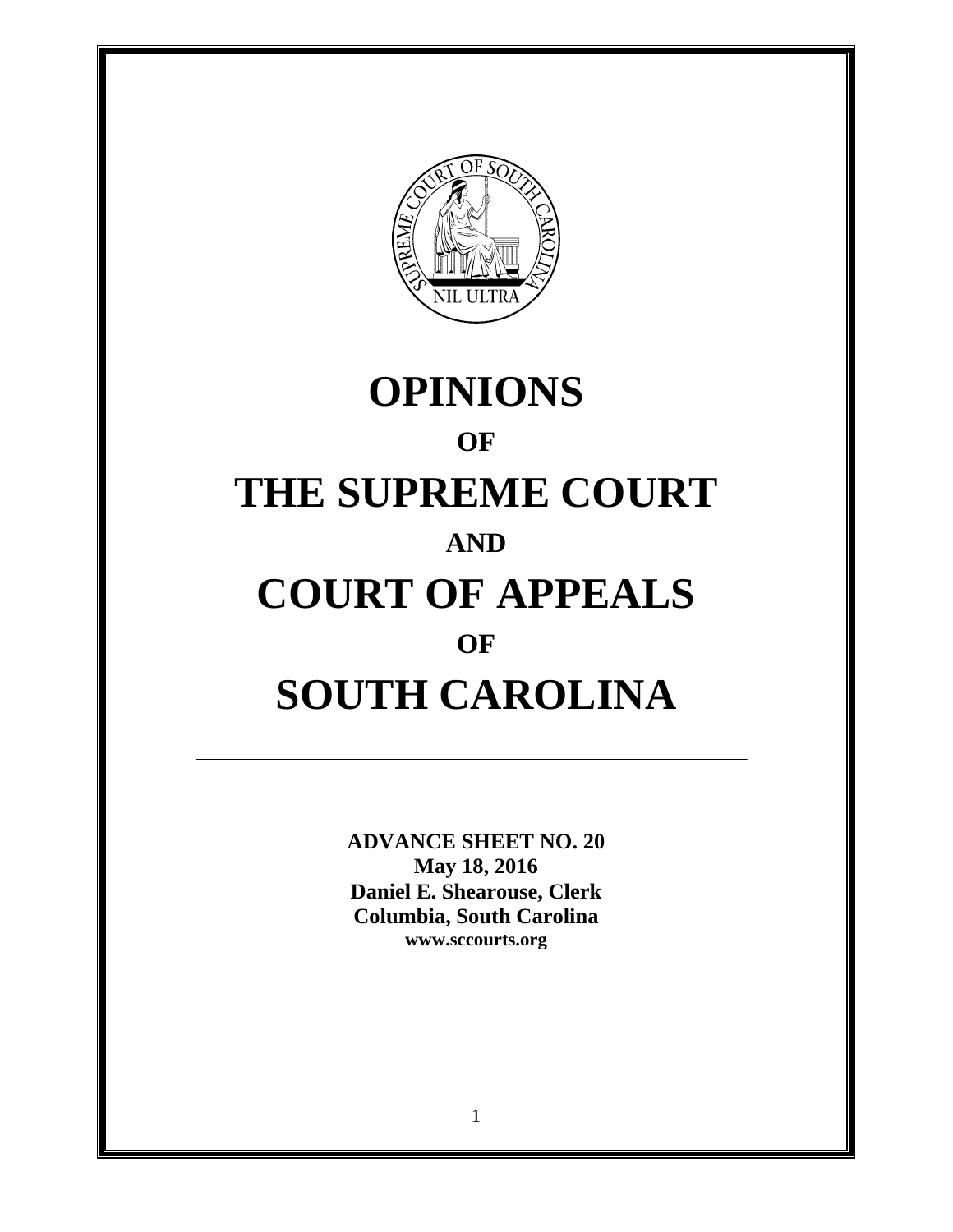# **CONTENTS**

# **THE SUPREME COURT OF SOUTH CAROLINA PUBLISHED OPINIONS AND ORDERS**

| 27637 - The State v. Whitlee Jones                                                                                             | 13      |
|--------------------------------------------------------------------------------------------------------------------------------|---------|
| 27638 - S.C. Public Interest Foundation v. James H. Lucas                                                                      | 30      |
| <b>UNPUBLISHED OPINIONS</b><br>2016-MO-019 - S.C. Public Interest Foundation v. James Rozier<br>(In the Original Jurisdiction) |         |
| PETITIONS - UNITED STATES SUPREME COURT                                                                                        |         |
| 27601 - Richard Stogsdill v. SCDHHS<br>Pending                                                                                 |         |
| 27602 - The State v. Ashley Eugene Moore                                                                                       | Pending |
| 2014-000324 - Cynthia E. Collie v. South Carolina Commission on<br>Lawyer Conduct, et al.                                      | Pending |
| 2015-MO-065 - Edward Dean and Nolan Brown v. Mark Keel                                                                         | Pending |
| PETITIONS FOR REHEARING                                                                                                        |         |
| 27572 - Stokes-Craven Holding Corporation v. Scott L. Robinson                                                                 | Pending |
| 27614 - Fred R. Rutland v. The State                                                                                           | Pending |
| 27617 - The State v. Alex Robinson                                                                                             | Pending |
| 27619 - Gary Kubic v. MERSCORP                                                                                                 | Pending |
| 27622 - Nathaniel Teamer v. State                                                                                              | Pending |
| 27625 - In the Matter of Robert Ryan Breckenridge                                                                              | Pending |
| 27629 - Loretta Traynum v. Cynthia Scavens                                                                                     | Pending |
| 2016-MO-009 - The State v. Antonio Miller                                                                                      | Pending |
| 2016-MO-013 - Nathaniel Teamer v. State                                                                                        | Pending |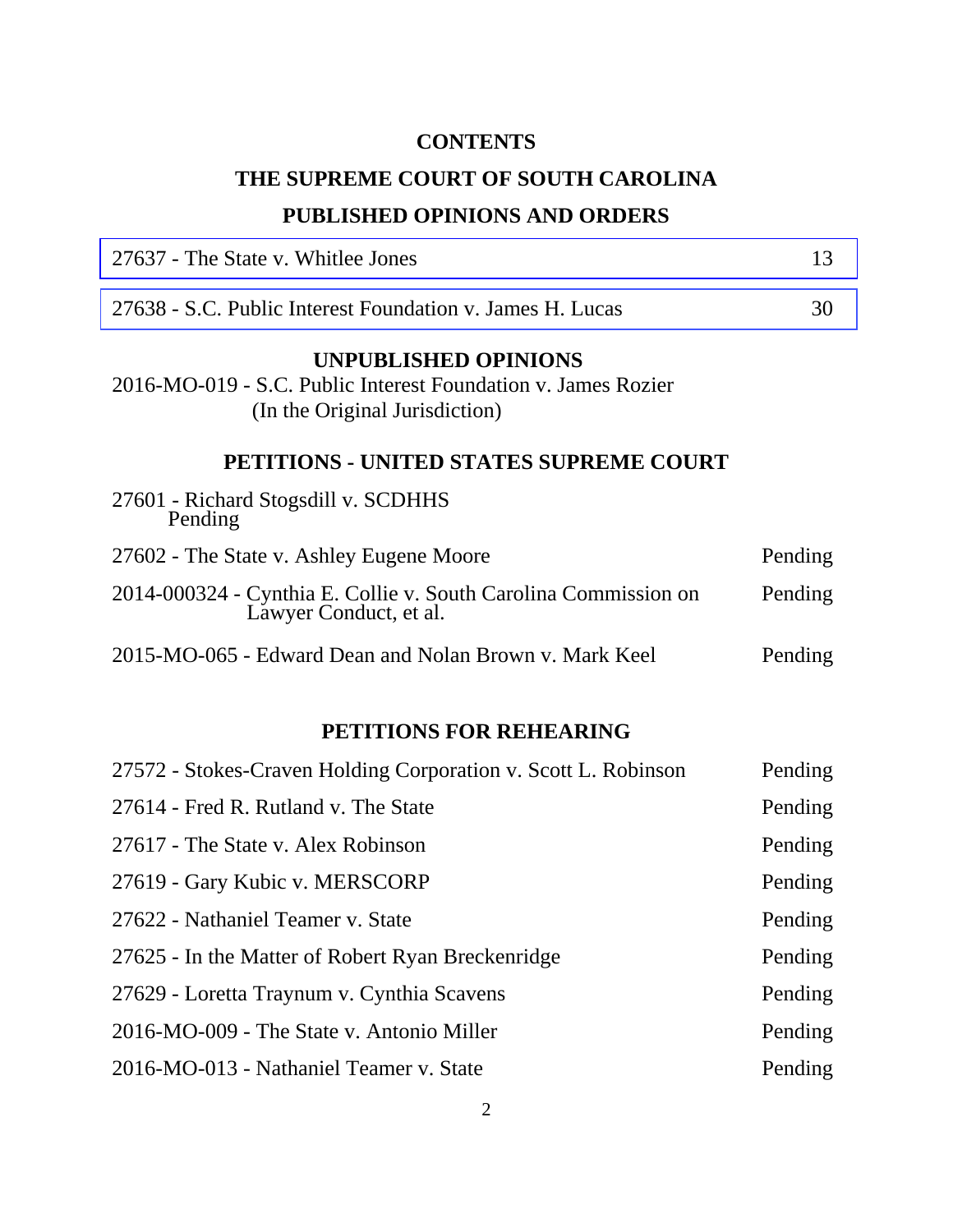# **EXTENSION OF TIME TO FILE PETITION FOR REHEARING**

27627 - CareAlliance Health Services v. SCDOR Granted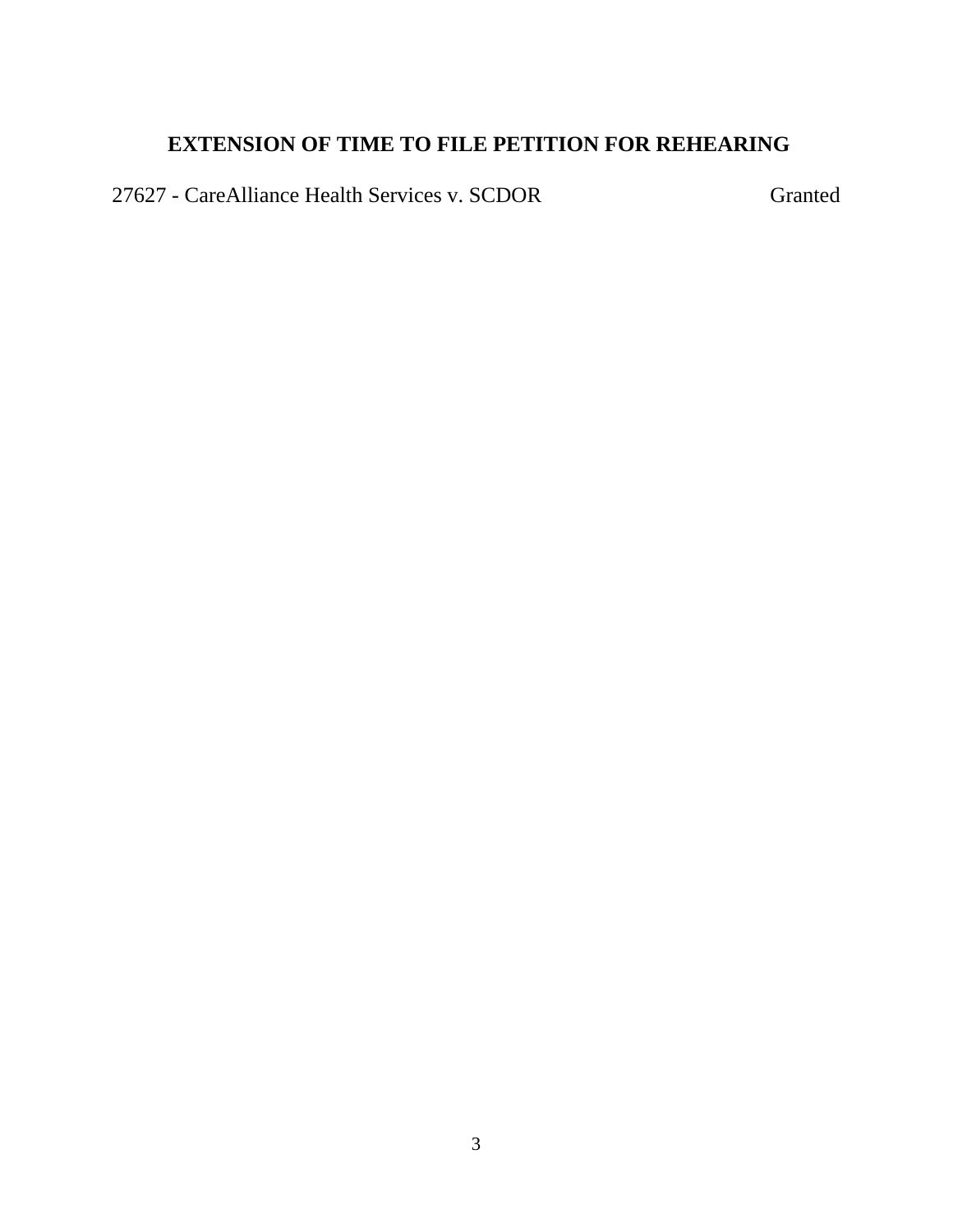# **The South Carolina Court of Appeals**

#### **PUBLISHED OPINIONS**

[Op. 5404-Thomas Easterling v. Burger King 44](#page-43-0) 

#### **UNPUBLISHED OPINIONS**

- 2016-UP-213-SCDSS v. Carlos Sanders (Filed May 9, 2016)
- 2016-UP-214-SCDSS v. Alan Jennings (Filed May 9, 2016)
- 2016-UP-215-State v. Willie M. Williams
- 2016-UP-216-SCDSS v. Morgan Leigh Adams (Filed 5/16/16)

#### **PETITIONS FOR REHEARING**

| 5374-David Repko v. Cty. of Georgetown                          | Pending |
|-----------------------------------------------------------------|---------|
| 5381-State v. Justin McBride                                    | Pending |
| 5387-Richard Wilson v. Laura B. Willis                          | Pending |
| 5388-Vivian Atkins v. James R. Wilson, Jr.                      | Pending |
| 5389-Fred Gatewood v. SCDC (2)                                  | Pending |
| 5391-Peggy D. Conits v. Spiro E. Conits                         | Pending |
| 5393-S.C. Ins. Reserve Fund v. East Richland Public Service Dt. | Pending |
| 5395-State v. Gerald Barrett, Jr.                               | Pending |
| 5397-Nichols Holding v. Divine Capital Group, LLC               | Pending |
| 5398-Claude W. Graham v. Town of Latta                          | Pending |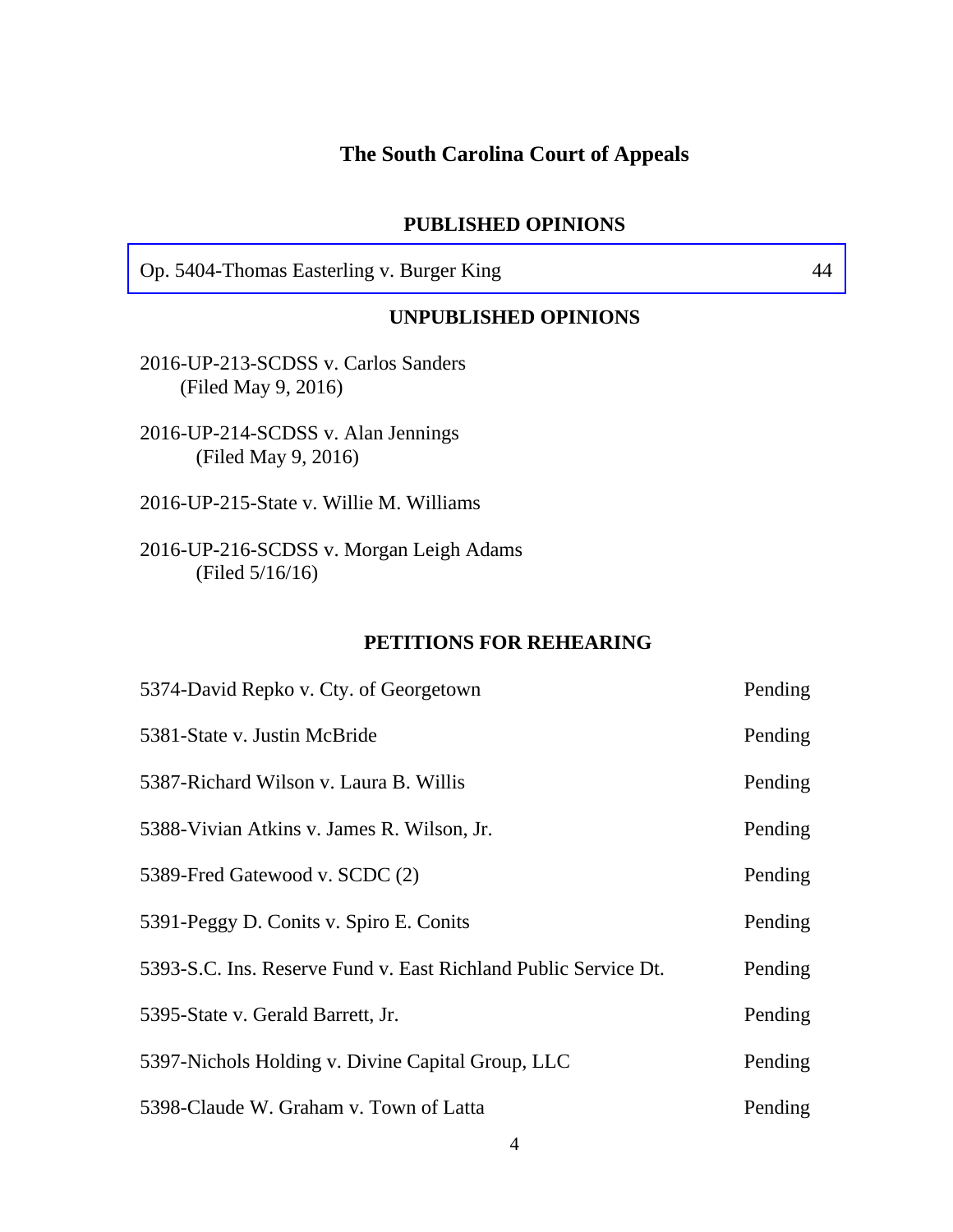| 5399-State v. Anthony Bailey                               | Pending |
|------------------------------------------------------------|---------|
| 2015-UP-572-KNS Foundation v. City of Myrtle Beach         | Pending |
| 2016-UP-015-Onrae Williams v. State                        | Pending |
| 2016-UP-028-Arthur Washington v. Resort Services           | Pending |
| 2016-UP-059-Betty J. Keitt v. City of Columbia             | Pending |
| 2016-UP-079-Russell Cumbee v. Brandi Fox-Cumbee            | Pending |
| 2016-UP-084-Esvin Perez v. Gino's The King of Pizza        | Pending |
| 2016-UP-089-William Breland v. SCDOT                       | Pending |
| 2016-UP-099-Carrie Steele v. William Steele                | Pending |
| 2016-UP-109-Brook Waddle v. SCDHHS                         | Pending |
| 2016-UP-126-US Bank v. Kim Byrd                            | Pending |
| 2016-UP-132-Willis Weary v. State                          | Pending |
| 2016-UP-136-The Bristol Condominium v. John T. Lucas, Sr.  | Pending |
| 2016-UP-137-Glenda R. Couram v. Christopher Hooker         | Pending |
| 2016-UP-138-McGuinn Construction v. Saul Espino            | Pending |
| 2016-UP-139-Hector Fragosa v. Kade Construction            | Pending |
| 2016-UP-141-Plantation Federal Bank v. J. Charles Gray     | Pending |
| 2016-UP-153-Andreas Ganotakis v. City of Columbia Board    | Pending |
| 2016-UP-158-Raymond Carter v. Donnie Myers                 | Pending |
| 2016-UP-159-J. Gregory Hembree v. Taurus                   | Pending |
| 2016-UP-160-Mariam R. Noorai v. School Dt. of Pickens Cty. | Pending |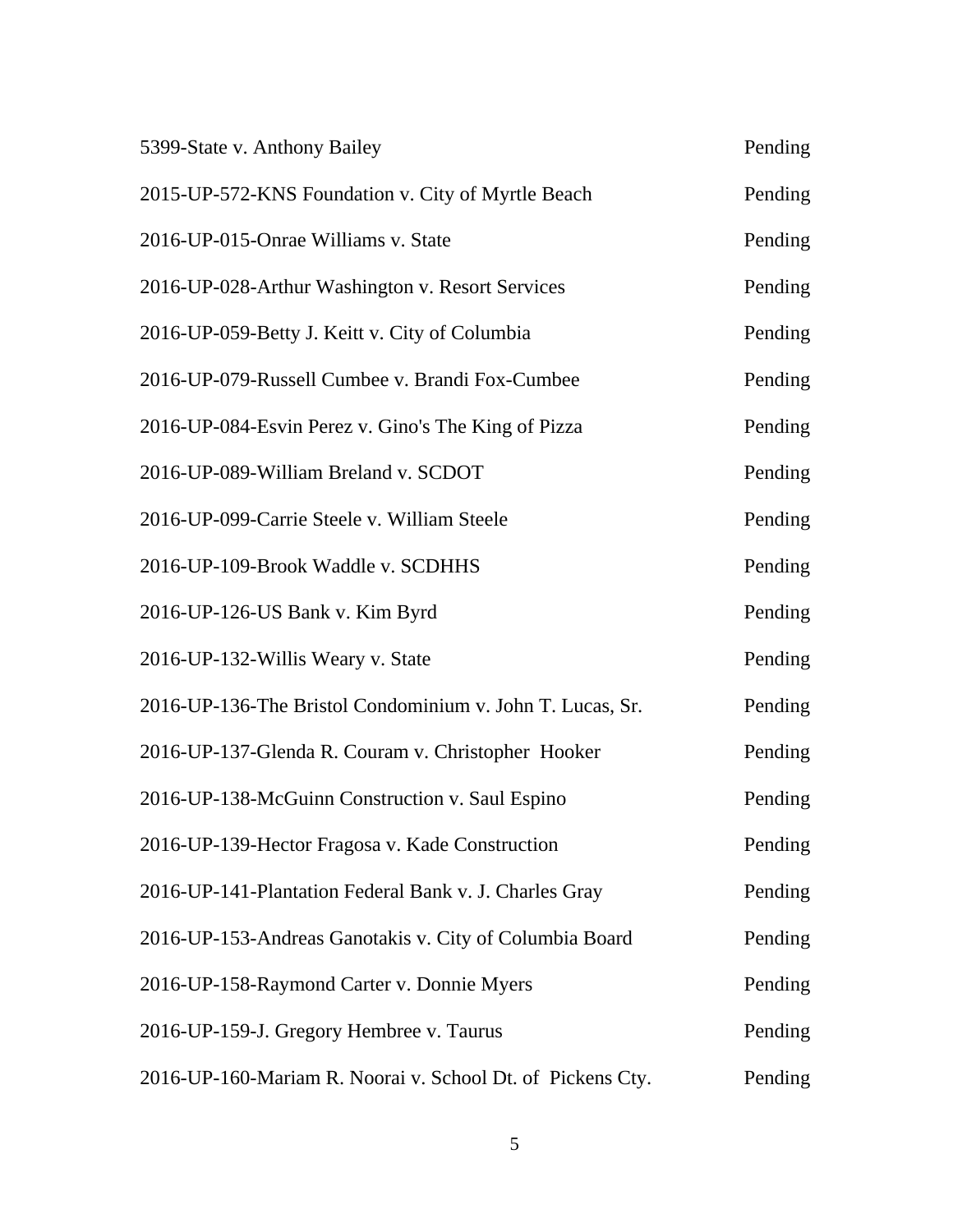| 2016-UP-162-State v. Shawn Lee Wyatt                                                   | Pending            |
|----------------------------------------------------------------------------------------|--------------------|
| 2016-UP-163-James Tinsley v. SCDPPPS                                                   | Pending            |
| 2016-UP-168-Nationwide Mutual v. Eagle Windows                                         | Pending            |
| 2016-UP-170-State v. Paul Tat                                                          | Pending            |
| 2016-UP-171-Nakia Jones v. State                                                       | Pending            |
| 2016-UP-172-State v. Antonio Gordon                                                    | Pending            |
| 2016-UP-173-In the matter of Larry E. Hendricks<br>2016-UP-174-Jerome Buckson v. State | Pending<br>Pending |
| 2016-UP-177-Mike Russell v. Randolph Gill                                              | Pending            |
| 2016-UP-182-State v. James Simmons, Jr.                                                | Pending            |
| 2016-UP-184-D&C Builders v. Richard Buckley                                            | Pending            |

# **PETITIONS-SOUTH CAROLINA SUPREME COURT**

| 5250-Precision Walls v. Liberty Mutual Fire Ins. | Pending          |
|--------------------------------------------------|------------------|
| 5253-Sierra Club v. Chem-Nuclear                 | Pending          |
| 5254-State v. Leslie Parvin                      | Pending          |
| 5295-Edward Freiburger v. State                  | Pending          |
| 5301-State v. Andrew T. Looper                   | Pending          |
| 5308-Henton Clemmons v. Lowe's Home Centers      | Granted 05/05/16 |
| 5322-State v. Daniel D. Griffin                  | Pending          |
| 5324-State v. Charles A. Cain                    | Granted 05/05/16 |
| 5326-Denise Wright v. PRG                        | Pending          |
| 5328-Matthew McAlhaney v. Richard McElveen       | Pending          |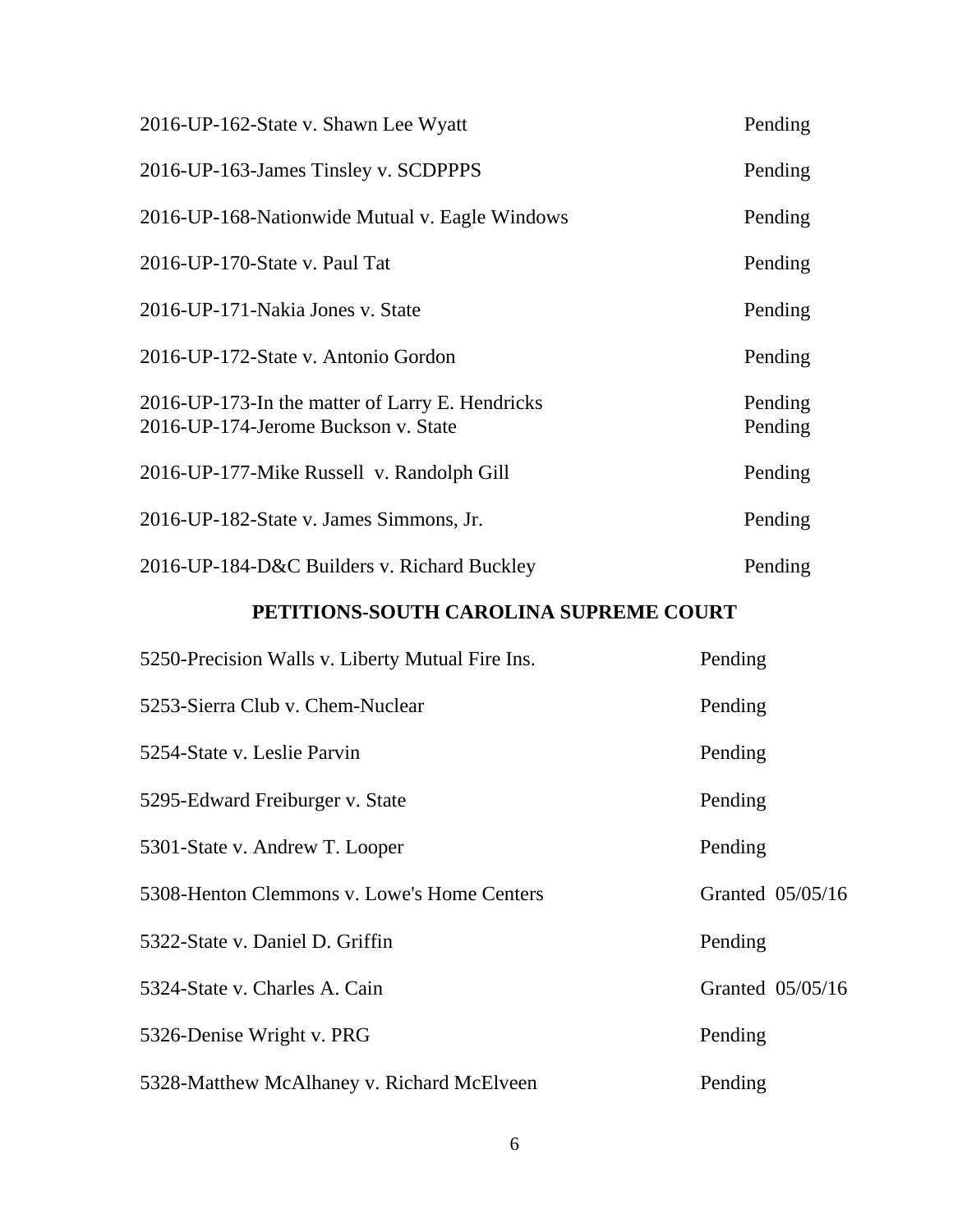| 5329-State v. Stephen Douglas Berry                    | Pending         |
|--------------------------------------------------------|-----------------|
| 5331-State v. Thomas Stewart                           | Pending         |
| 5332-State v. Kareem Harry                             | Pending         |
| 5333-Yancey Roof v. Kenneth A. Steele                  | Pending         |
| 5335-Norman J. Hayes v. State                          | Pending         |
| 5336-Phillip Flexon v. PHC-Jasper, Inc.                | Pending         |
| 5337-Ruben Ramirez v. State                            | Pending         |
| 5338-Bobby Lee Tucker v. John Doe                      | Pending         |
| 5341-State v. Alphonso Thompson                        | Pending         |
| 5342-John Goodwin v. Landquest                         | Pending         |
| 5344-Stoneledge v. IMK Development (Southern Concrete) | Pending         |
| 5345-Jacklyn Donevant v. Town of Surfside Beach        | Pending         |
| 5346-State v. Lamont A. Samuel                         | Pending         |
| 5347-George Glassmeyer v. City of Columbia             | Pending         |
| 5348-Gretchen A. Rogers v. Kenneth E. Lee              | Pending         |
| 5351-State v. Sarah D. Cardwell                        | Pending         |
| 5352-Ken Lucero v. State                               | Denied 05/05/16 |
| 5355-State v. Lamar Sequan Brown                       | Pending         |
| 5359-Bobby Joe Reeves v. State                         | Pending         |
| 5360-Claude McAlhany v. Kenneth A. Carter              | Pending         |
| 5365-Thomas Lyons v. Fidelity National                 | Pending         |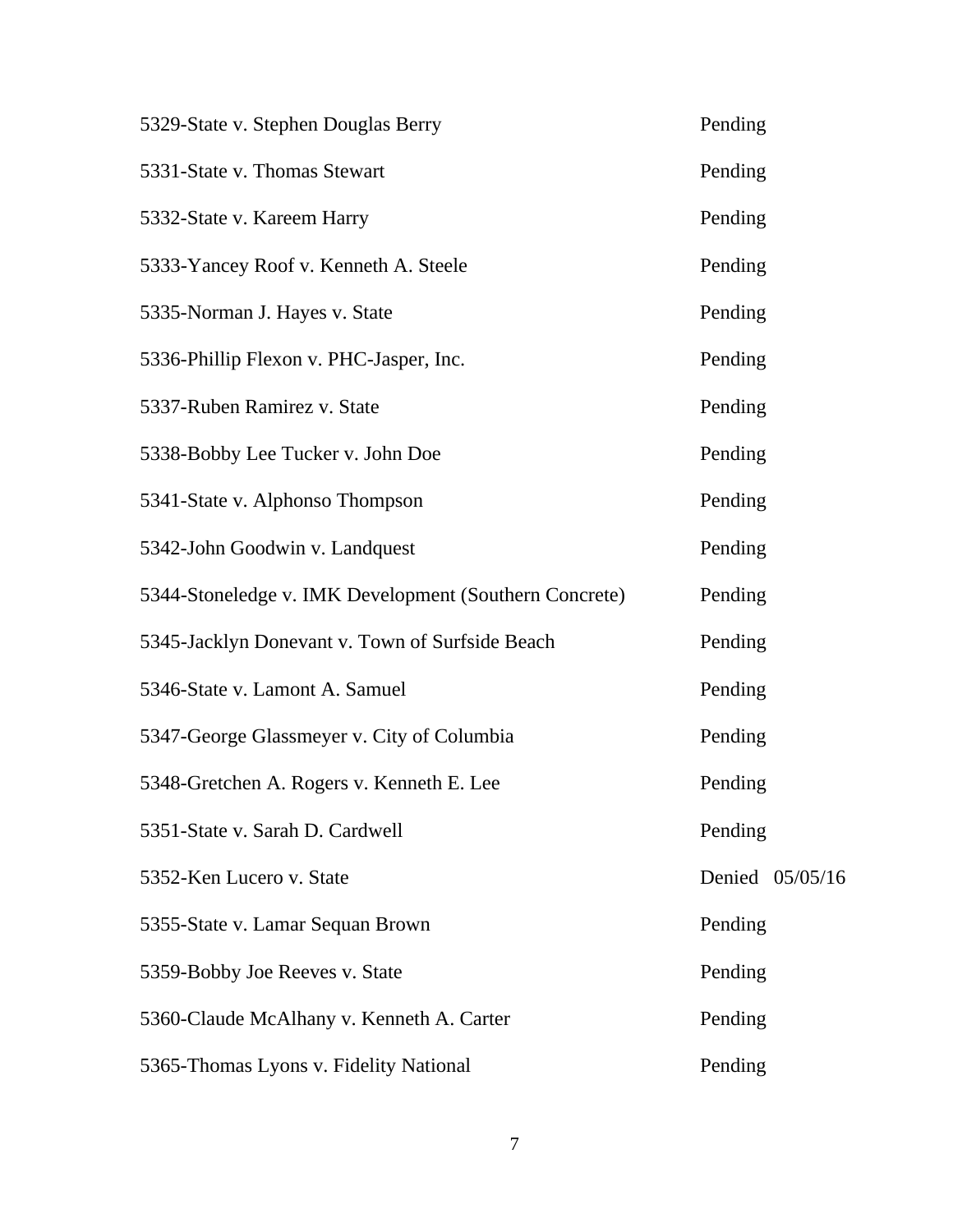| 5366-David Gooldy v. The Storage Center                          | Pending          |
|------------------------------------------------------------------|------------------|
| 5368-SCDOT v. David Powell                                       | Pending          |
| 5369-Boisha Wofford v. City of Spartanburg                       | Pending          |
| 5370-Ricky Rhame v. Charleston County School                     | Pending          |
| 5371-Betty Fisher v. Bessie Huckabee                             | Pending          |
| 5372-Farid A. Mangal v. State                                    | Pending          |
| 5373-Robert S. Jones v. Builders Investment Group                | Pending          |
| 5375-Mark Kelley v. David Wren                                   | Pending          |
| 2015-UP-010-Latonya Footman v. Johnson Food Services             | Pending          |
| 2015-UP-031-Blue Ridge Electric v. Kathleen Gresham              | Granted 05/05/16 |
| 2015-UP-091-U.S. Bank v. Kelley Burr                             | Pending          |
| 2015-UP-174-Tommy S. Adams v. State                              | Granted 04/20/16 |
| 2015-UP-208-Bank of New York Mellon v. Rachel R. Lindsay         | Pending          |
| 2015-UP-209-Elizabeth Hope Rainey v. Charlotte-Mecklenburg       | Denied 05/05/16  |
| 2015-UP-215-Ex Parte Tara Dawn Shurling (In re: State v. Harley) | Pending          |
| 2015-UP-248-South Carolina Electric & Gas v. Anson               | Pending          |
| 2015-UP-262-State v. Erick Arroyo                                | Pending          |
| 2015-UP-266-State v. Gary Eugene Lott                            | Pending          |
| 2015-UP-269-Grand Bees Development v. SCDHEC                     | Pending          |
| 2015-UP-273-State v. Bryan M. Holder                             | Denied 05/05/16  |
| 2015-UP-280-State v. Calvin J. Pompey                            | Pending          |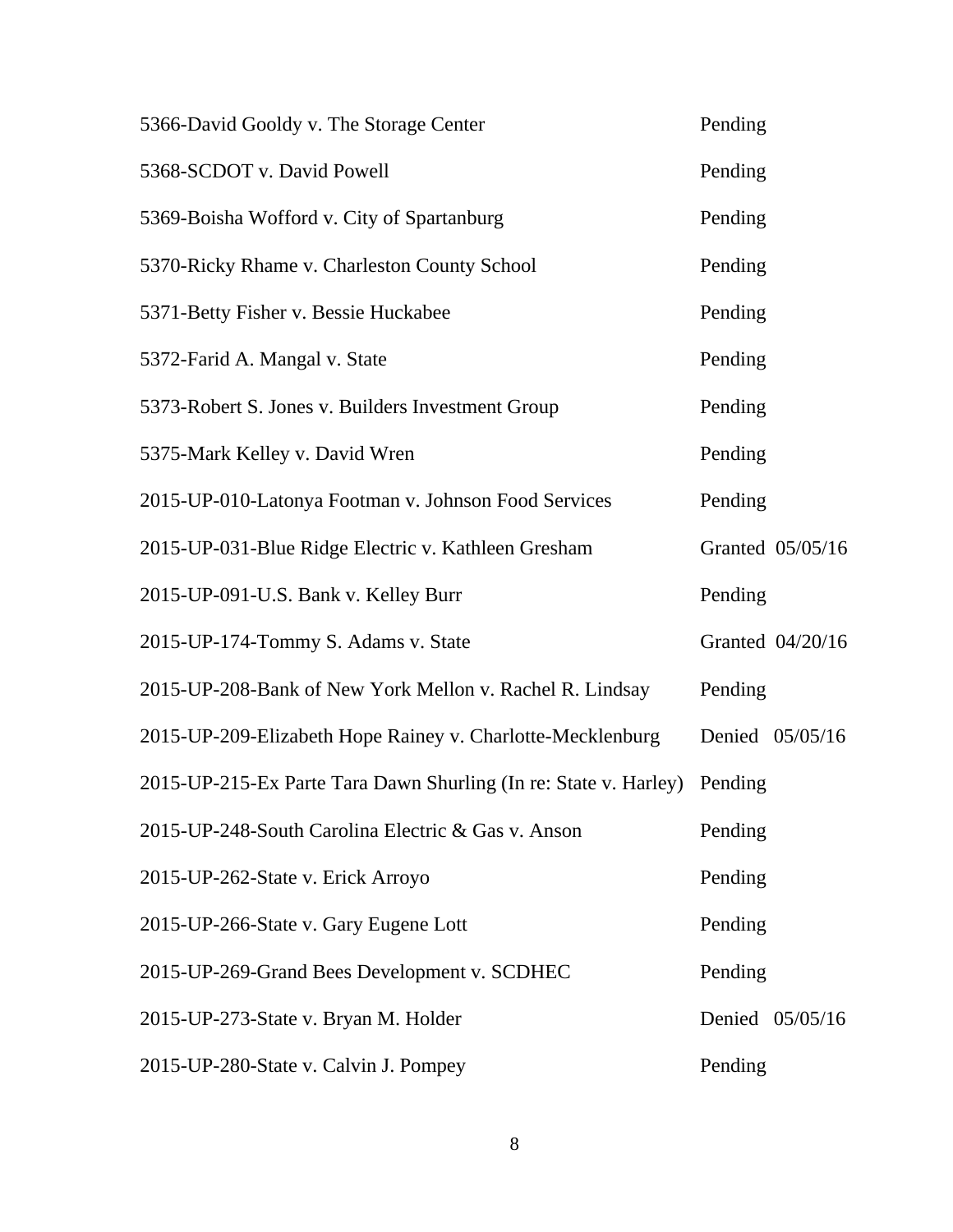| 2015-UP-300-Peter T. Phillips v. Omega Flex, Inc.                                   | Pending         |
|-------------------------------------------------------------------------------------|-----------------|
| 2015-UP-303-Charleston County Assessor v. LMP Properties                            | Pending         |
| 2015-UP-304-Robert K. Marshall, Jr. v. City of Rock Hill                            | Pending         |
| 2015-UP-307-Allcare Medical v. Ahava Hospice                                        | Pending         |
| 2015-UP-311-State v. Marty Baggett                                                  | Pending         |
| 2015-UP-320-American Community Bank v. Michael R Brown                              | Denied 05/05/16 |
| 2015-UP-330-Bigford Enterprises v. D. C. Development                                | Pending         |
| 2015-UP-331-Johnny Eades v. Palmetto Cardiovascular                                 | Pending         |
| 2015-UP-333-Jennifer Bowzard v. Sheriff Wayne Dewitt                                | Pending         |
| 2015-UP-339-LeAndra Lewis v. L. B. Dynasty, Inc.                                    | Pending         |
| 2015-UP-344-Robert Duncan McCall v. State                                           | Denied 05/05/16 |
| 2015-UP-350-Ebony Bethea v. Derrick Jones                                           | Pending         |
| 2015-UP-351-Elite Construction v. Doris Tummillo                                    | Pending         |
| 2015-UP-353-Wilmington Savings Fund v. Furmanchik                                   | Pending         |
| 2015-UP-357-Linda Rodarte v. USC                                                    | Pending         |
| 2015-UP-359-In the matter of the estate of Alice Shaw Baker<br>(Fisher v. Huckabee) | Pending         |
| 2015-UP-361-JP Morgan Chase Bank v. Leah Sample                                     | Pending         |
| 2015-UP-362-State v. Martin D. Floyd                                                | Pending         |
| 2015-UP-364-Andrew Ballard v. Tim Roberson                                          | Pending         |
| 2015-UP-365-State v. Ahmad Jamal Wilkins                                            | Pending         |
| 2015-UP-367-Angela Patton v. Dr. Gregory A. Miller                                  | Pending         |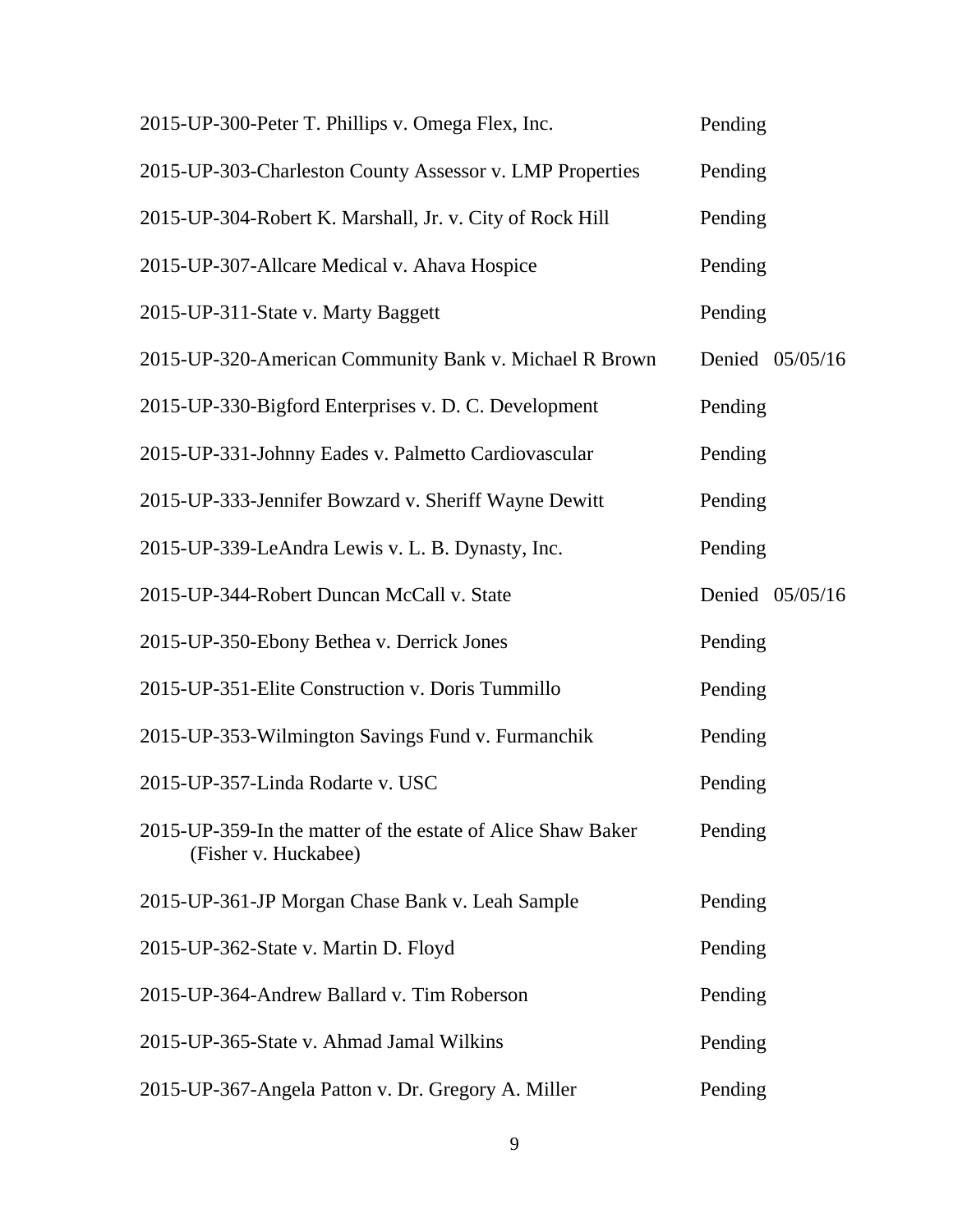| 2015-UP-376-Ron Orlosky v. Law Office of Jay Mullinax                                          | Pending         |
|------------------------------------------------------------------------------------------------|-----------------|
| 2015-UP-377-Long Grove at Seaside v. Long Grove Property<br>Owners (James, Harwick & Partners) | Pending         |
| 2015-UP-378-State v. James Allen Johnson                                                       | Pending         |
| 2015-UP-381-State v. Stepheno J. Alston                                                        | Pending         |
| 2015-UP-382-State v. Nathaniel B. Beeks                                                        | Pending         |
| 2015-UP-388-Joann Wright v. William Enos                                                       | Pending         |
| 2015-UP-391-Cambridge Lakes v. Johnson Koola                                                   | Pending         |
| 2015-UP-395-Brandon Hodge v. Sumter County                                                     | Pending         |
| 2015-UP-402-Fritz Timmons v. Browns AS RV and Campers                                          | Pending         |
| 2015-UP-403-Angela Parsons v. Jane Smith                                                       | Pending         |
| 2015-UP-414-Christopher A. Wellborn v. City of Rock Hill                                       | Pending         |
| 2015-UP-417-State v. Raheem Jamar Bonham                                                       | Denied 05/05/16 |
| 2015-UP-423-North Pleasant, LLC v. SC Coastal Conservation                                     | Pending         |
| 2015-UP-428-Harold Threlkeld v. Lyman Warehouse, LLC                                           | Pending         |
| 2015-UP-429-State v. Leonard E. Jenkins                                                        | Pending         |
| 2015-UP-432-Barbara Gaines v. Joyce Ann Campbell                                               | Pending         |
| 2015-UP-439-Branch Banking and Trust Co. v. Sarah L. Gray                                      | Pending         |
| 2015-UP-446-State v. Tiphani Marie Parkhurst                                                   | Pending         |
| 2015-UP-455-State v. Michael L. Cardwell                                                       | Pending         |
| 2015-UP-465-Dushun Staten v. State                                                             | Denied 05/05/16 |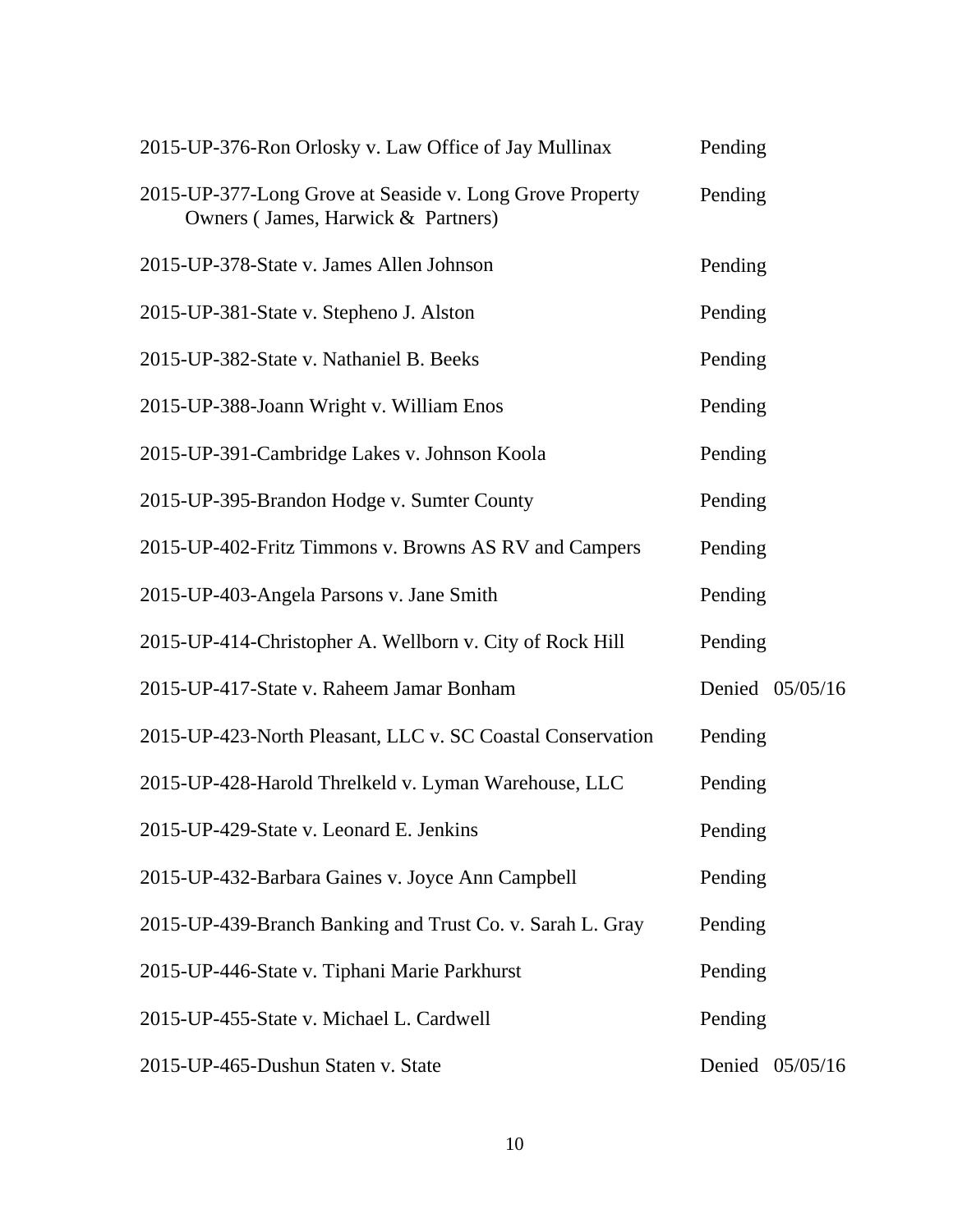| 2015-UP-466-State v. Harold Cartwright, III                | Pending         |
|------------------------------------------------------------|-----------------|
| 2015-UP-474-Edward Whitner v. State                        | Denied 05/05/16 |
| 2015-UP-476-State v. Jon Roseboro                          | Pending         |
| 2015-UP-477-State v. William D. Bolt                       | Pending         |
| 2015-UP-478-State v. Michael Camp                          | Pending         |
| 2015-UP-485-State v. Alfonzo Alexander                     | Pending         |
| 2015-UP-491-Jacquelin S. Bennett v. T. Heyward Carter, Jr. | Pending         |
| 2015-UP-501-State v. Don-Survi Chisolm                     | Pending         |
| 2015-UP-505-Charles Carter v. S.C. Dep't of Corr. (3)      | Pending         |
| 2015-UP-513-State v. Wayne A. Scott, Jr.                   | Pending         |
| 2015-UP-524-State v. Gary R. Thompson                      | Pending         |
| 2015-UP-536-Vondell Sanders v. State                       | Pending         |
| 2015-UP-540-State v. Michael McCraw                        | Pending         |
| 2015-UP-547-Evalena Catoe v. The City of Columbia          | Pending         |
| 2015-UP-548-Thaddess Starks v. State                       | Denied 05/05/16 |
| 2015-UP-556-State v. Nathaniel Witherspoon                 | Pending         |
| 2015-UP-557-State v. Andrew A. Clemmons                    | Pending         |
| 2015-UP-564-State v. Tonya Mcalhaney                       | Pending         |
| 2016-UP-010-State v. James Clyde Dill, Jr.                 | Pending         |
| 2016-UP-012-Whelthy McKune v. State                        | Pending         |
| 2016-UP-011-James Clayton Helms v. State                   | Pending         |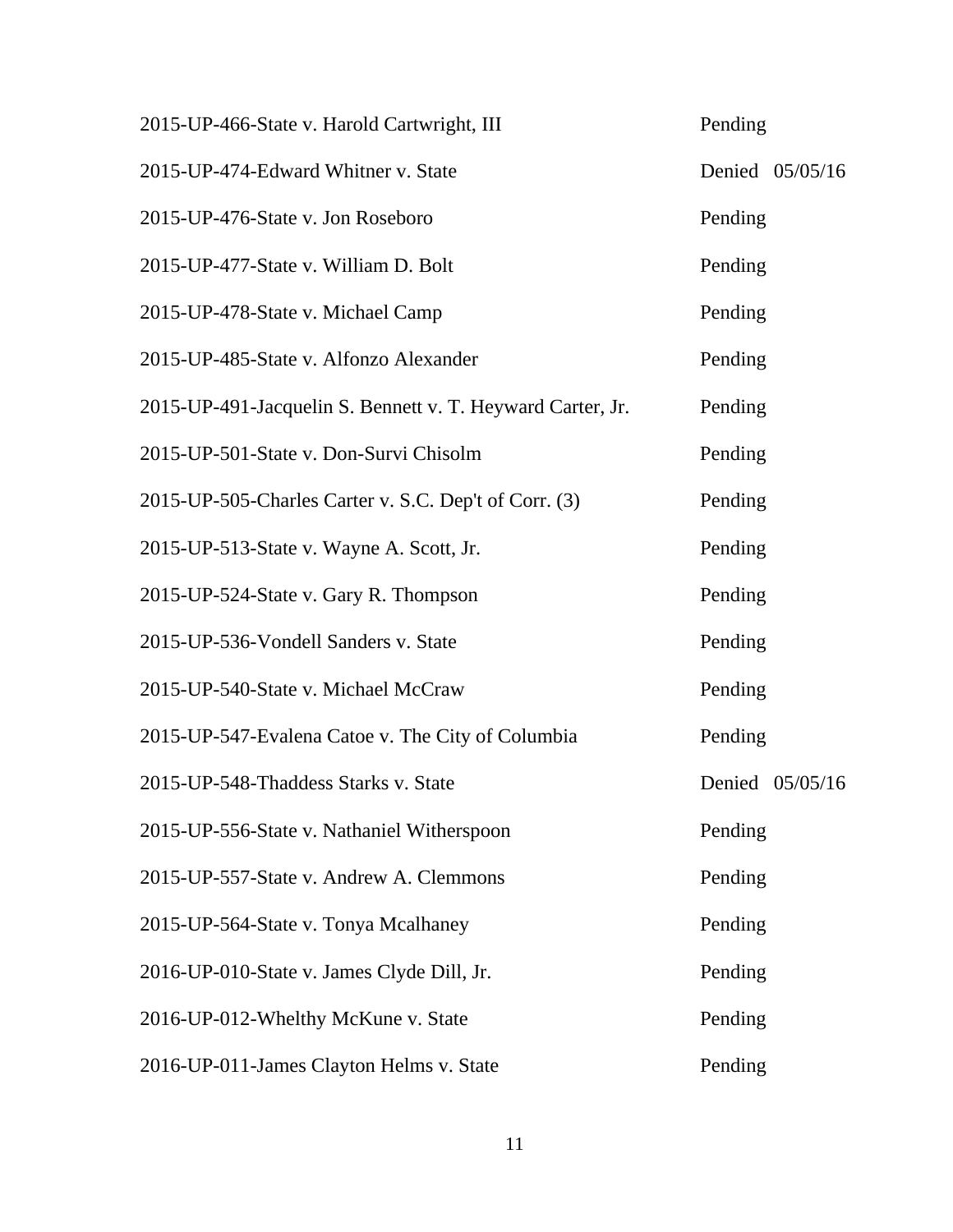| 2016-UP-013-Ex parte State of South Carolina In re: Cathy<br>J. Swicegood v. Polly A. Thompson | Pending |
|------------------------------------------------------------------------------------------------|---------|
| 2016-UP-021-State v. Darius Ranson-Williams                                                    | Pending |
| 2016-UP-039-State v. Fritz Allen Timmons                                                       | Pending |
| 2016-UP-040-State v. Jonathan Xavier Miller                                                    | Pending |
| 2016-UP-052-Randall Green v. Wayne Bauerle                                                     | Pending |
| 2016-UP-054-Ex Parte: S.C. Coastal Conservation League<br>v. Duke Energy                       | Pending |
| 2016-UP-056-Gwendolyn Sellers v. Cleveland Sellers, Jr.                                        | Pending |
| 2016-UP-074-State v. Sammy Lee Scarborough                                                     | Pending |
| 2016-UP-091-Kyle Pertuis v. Front Roe Restaurants, Inc.                                        | Pending |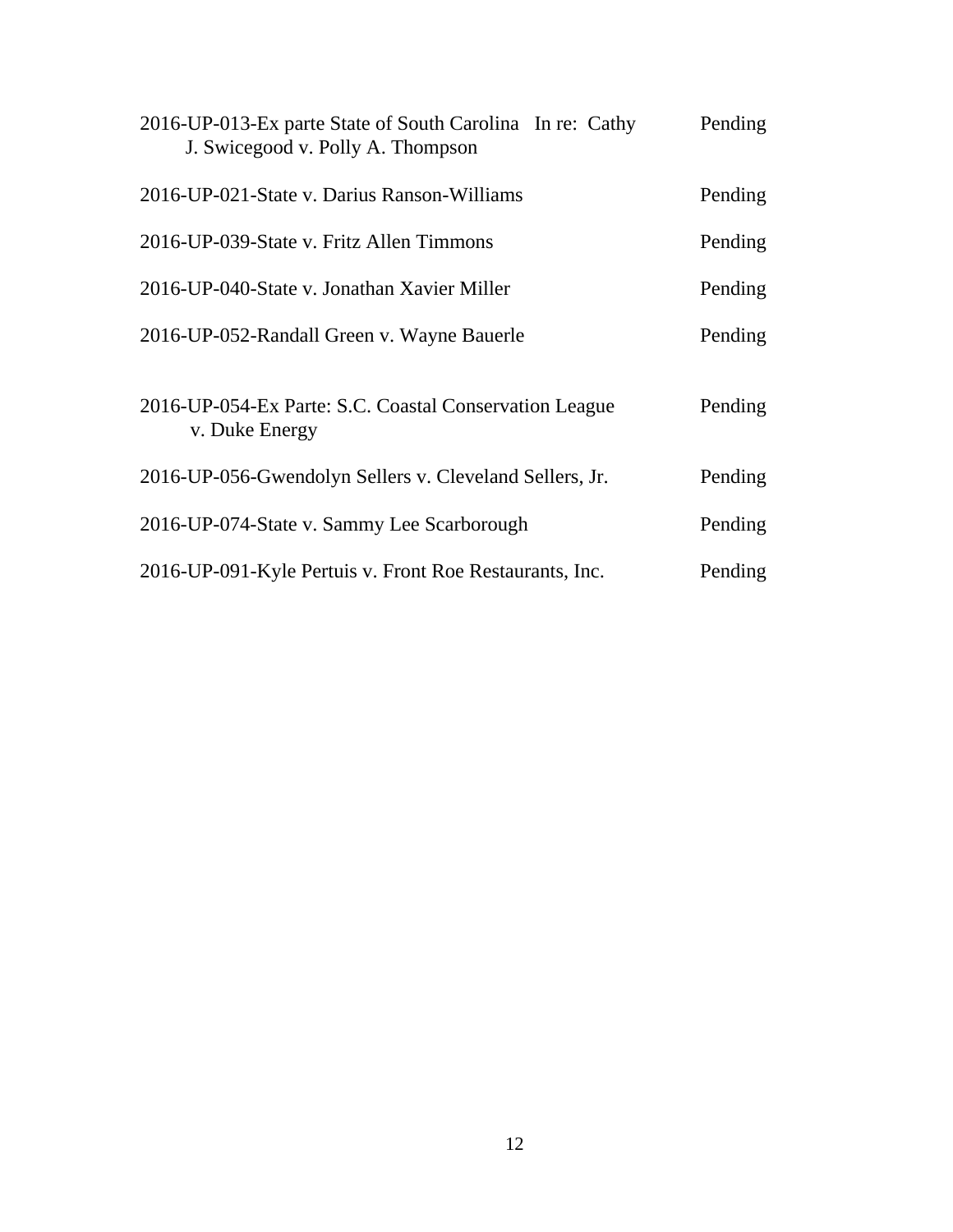## **THE STATE OF SOUTH CAROLINA In The Supreme Court**

<span id="page-12-0"></span>The State, Appellant,

v.

Whitlee Jones, Respondent.

Appellate Case No. 2014-002123

Appeal From Charleston County J. C. Nicholson, Jr., Circuit Court Judge

Opinion No. 27637 Heard January 13, 2016 – Filed May 18, 2016

#### **AFFIRMED**

Attorney General Alan McCrory Wilson, Chief Deputy Attorney General John W. McIntosh, Senior Assistant Deputy Attorney General Donald J. Zelenka, Assistant Attorney General Alphonso Simon, Jr., all of Columbia; Solicitor Scarlett Anne Wilson, of Charleston, for Appellant.

Chief Appellate Defender Robert Michael Dudek, of Columbia, for Respondent.

**JUSTICE BEATTY:** Whitlee Jones was indicted for the murder of her boyfriend after she fatally stabbed him at their shared residence. In a pretrial motion, Jones asserted immunity from prosecution under the "Protection of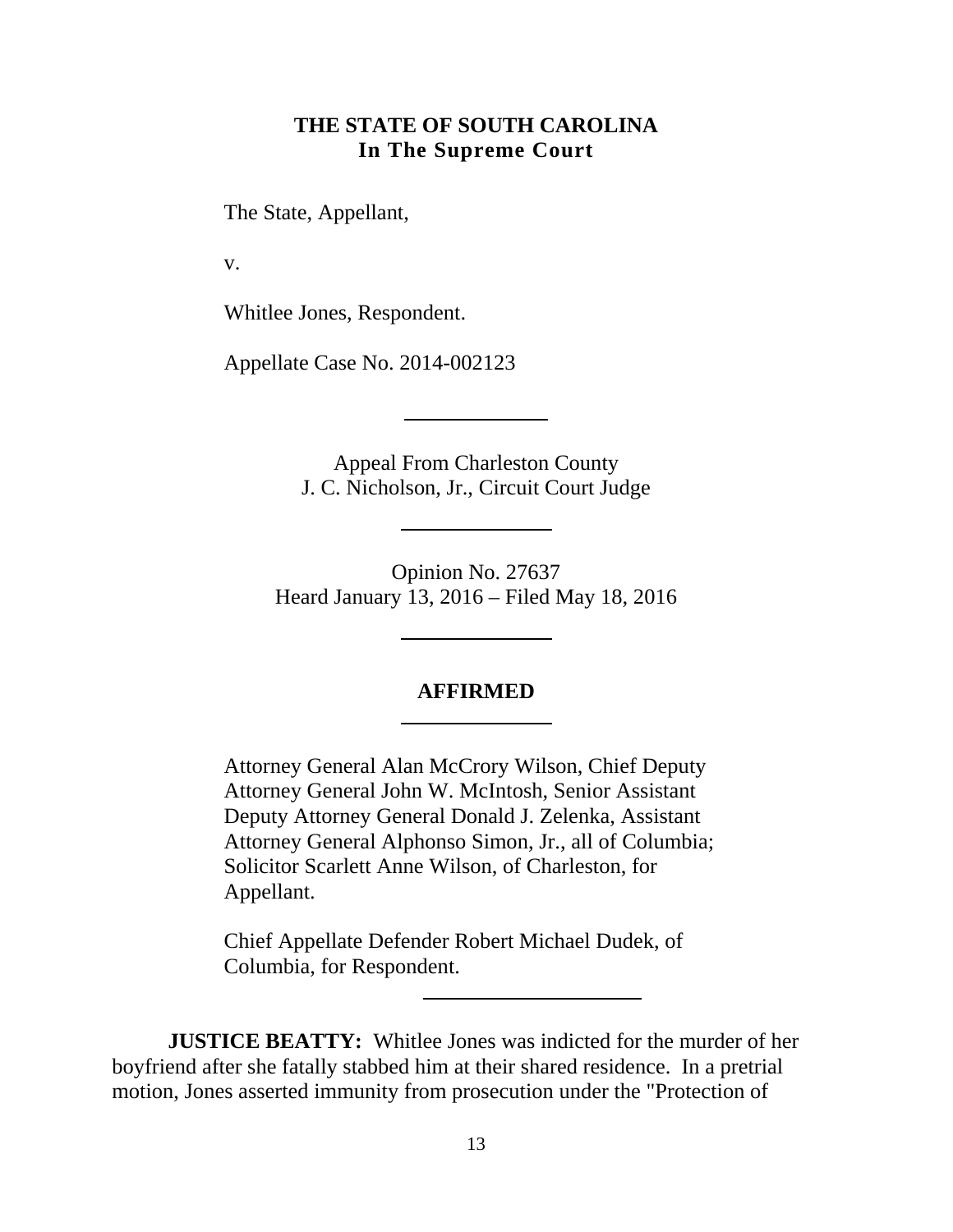Persons and Property Act" (the Act). Following a hearing, the circuit court judge granted the motion, finding Jones established by a preponderance of the evidence that she was entitled to immunity under section 16-11-440(C) of the Act.<sup>2</sup> In this

 $\overline{a}$ 1 S.C. Code Ann. §§ 16-11-410 to -450 (2015); *see id.* § 16-11-450(A) (stating, in relevant part, "[a] person who uses deadly force as permitted by the provisions of this article or another applicable provision of law is justified in using deadly force and is immune from criminal prosecution and civil action for the use of deadly force").

<sup>2</sup> Pertinent to this appeal are the following provisions of section 16-11-440:

(A) A person is *presumed to have a reasonable fear of imminent peril of death or great bodily injury to himself* or another person when using deadly force that is intended or likely to cause death or great bodily injury to another person if the person:

(1) against whom the deadly force is used is in the process of unlawfully and forcefully entering, or has unlawfully and forcibly entered *a dwelling, residence*, *or occupied vehicle*, or if he removes or is attempting to remove another person against his will from the *dwelling, residence*, *or occupied vehicle*; and

(2) who uses deadly force knows or has reason to believe that an unlawful and forcible entry or unlawful and forcible act is occurring or has occurred.

(B) *The presumption provided in subsection (A) does not apply if the person*:

(1) *against whom the deadly force is used has the right to be in or is a lawful resident of the dwelling, residence*, *or occupied vehicle* including, but not limited to, an owner, lessee, or titleholder; or

\* \* \*

(C) A person who is not engaged in an unlawful activity and *who is attacked in another place where he has a right to be*, *including, but not limited to, his place of business*, has no duty to retreat and has the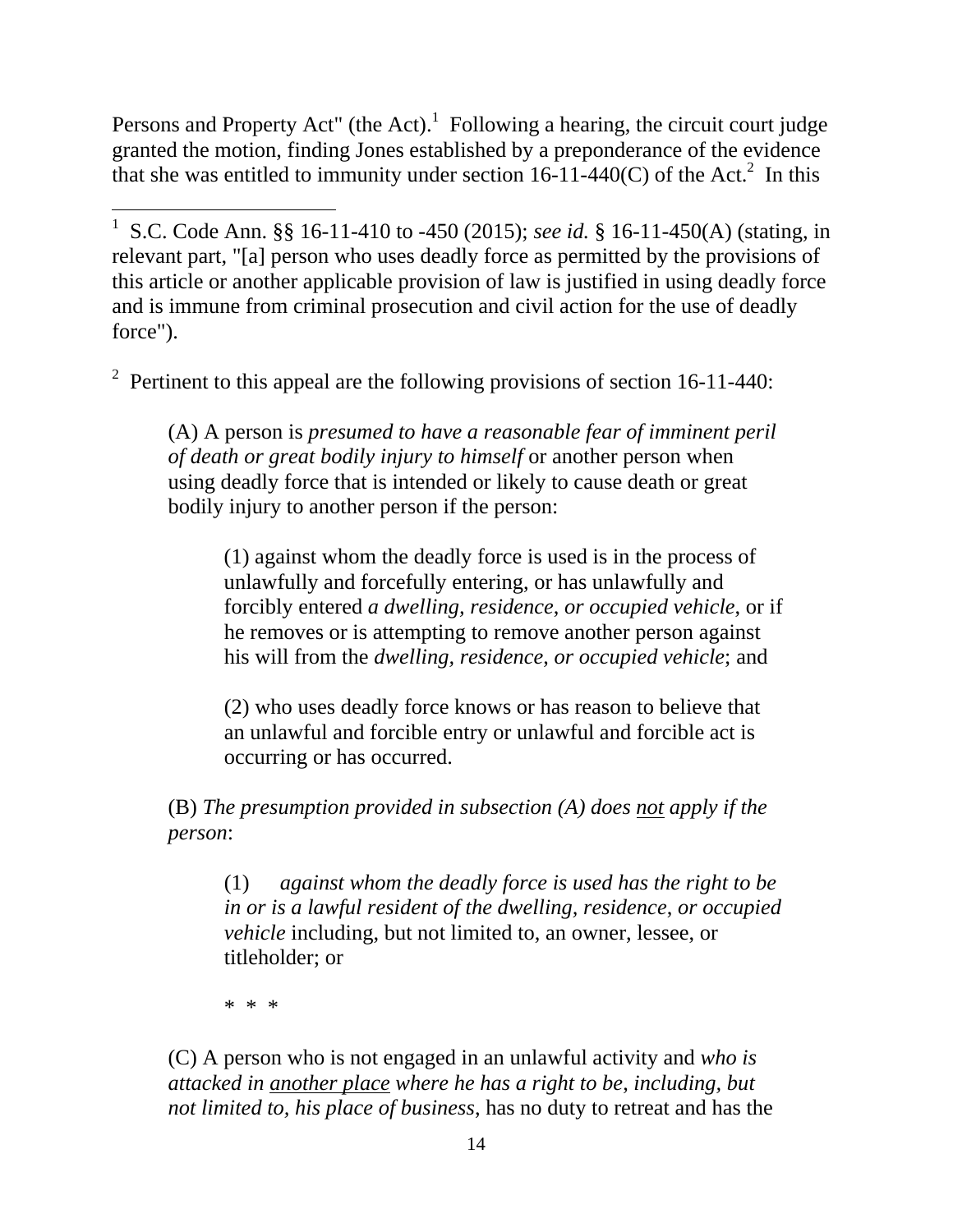direct appeal,<sup>3</sup> the State challenges the judge's order on two assertions of error:  $(1)$ section 16-11-440(C) is inapplicable because the stabbing occurred within Jones's residence and not "another place where [s]he ha[d] the right to be" as identified in subsection (C); and, alternatively, (2) Jones failed to establish that she was acting in self-defense when she stabbed her boyfriend. We affirm.

## **I. Factual / Procedural History**

During the early morning hours of November 2, 2012, Jones fatally stabbed Eric Lee, her live-in boyfriend, one time in the chest while in their shared residence. The events leading up to the stabbing were established during the pretrial hearing.

In her written statement to police, Jones recounted that during the evening of November 1, 2012, she and Lee were involved in a physical altercation over a cell phone that Lee had purchased and given to Jones. According to Jones, Lee began pushing her and punching her as she began to leave their apartment. Jones stated that, while she was outside the apartment, Lee pulled her hair and attempted to force her back inside. During this confrontation, some of Jones's hair weave was removed from her head as Lee dragged her down the street. A neighbor, who witnessed the commotion, called 911 for help at 11:28 p.m. Jones claimed that Lee continued to try and force her back into the apartment. After she threw the phone on the ground, Jones was able to flee the apartment when Lee went to retrieve the phone. At some point during the confrontation, Jones called her friend, Erica Grant, and left a voicemail message urging Grant to pick her up from the apartment. The message also recorded Jones repeatedly pleading for Lee to "get off" of her.

right to stand his ground and meet force with force, including deadly force, if he reasonably believes it is necessary to prevent death or great bodily injury to himself or another person or to prevent the commission of a violent crime as defined in Section 16-1-60.

S.C. Code Ann. § 16-11-440(A), (B), (C) (2015) (emphasis added).

 $\overline{a}$ 

 <sup>3</sup>*See State v. Duncan*, 392 S.C. 404, 407 n.2, 709 S.E.2d 662, 663 n.2 (2011) appealable); *see also State v. Isaac*, 405 S.C. 177, 747 S.E.2d 677 (2013) (finding an order granting a motion to dismiss under the Act is immediately (clarifying *Duncan* and holding that the denial of a request for immunity is not immediately appealable).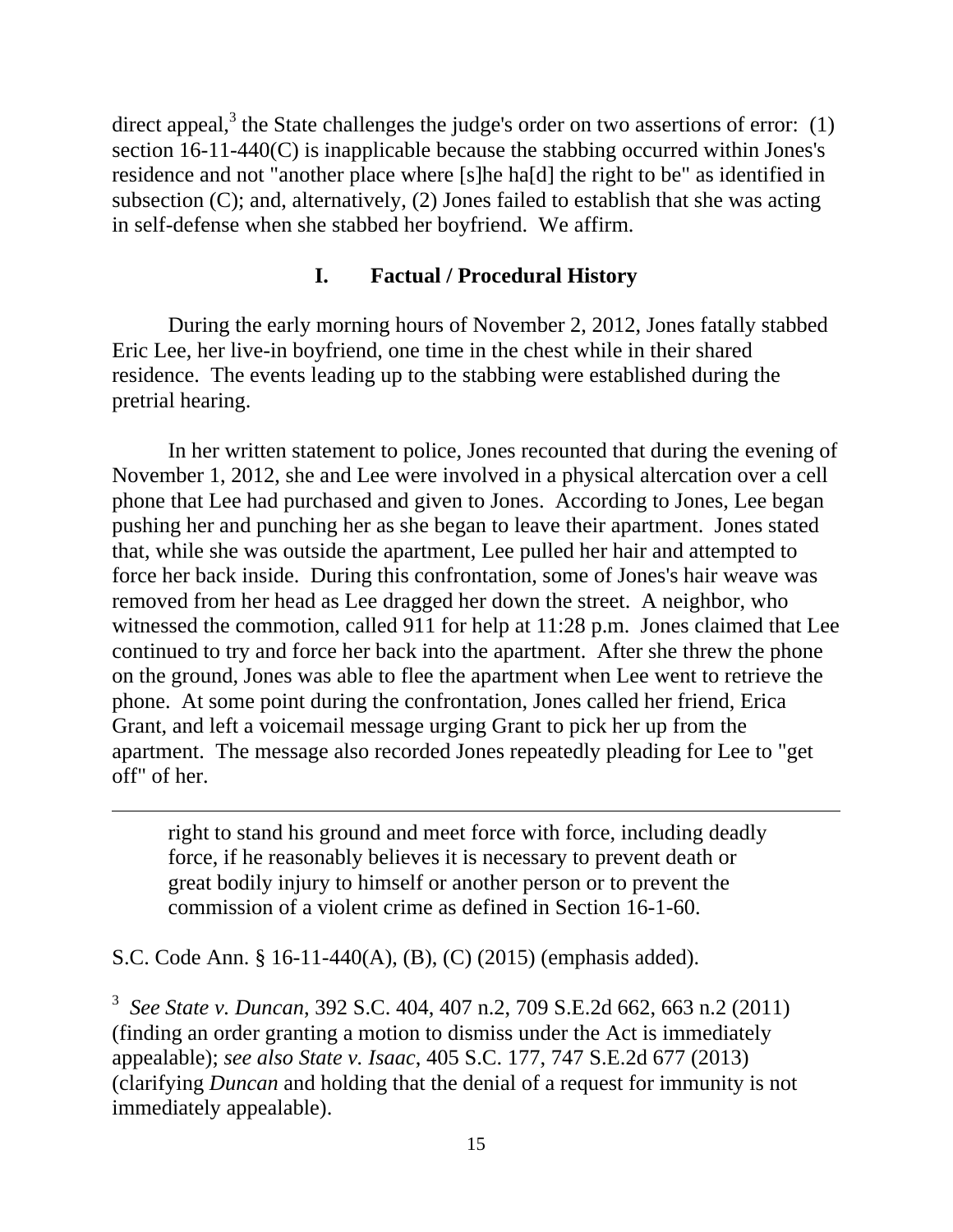Jones stated that she returned to the apartment after she "cooled down." When she opened the door, Jones observed Lee throwing her things around. After Jones called her cousin, Jasmine Taylor, to pick her up, she began collecting her things as Lee yelled at her that "[it's] over" and "rush[ed][her] to leave." When Taylor and Grant arrived at the apartment, Jones began to place her belongings in the car. According to Jones, Lee followed her around the apartment making sure that she did not take any of his possessions. Taylor, who assisted Jones while Grant remained in the car, testified that Lee continued to argue with Jones.

Jones stated that when she went upstairs to retrieve her shoes, she noticed a knife and "grabbed it for protection." After the three went downstairs, Jones and Lee remained in the living room while Taylor stood outside the living room. Jones stated that Lee "started yelling and pushing me again telling me to get out." Jones further claimed that Lee then grabbed her, asked her if she was mad, and began shaking her while telling her "It's over. It's your fault." Because Jones believed that Lee was getting ready to hit her again, she "grabbed the knife out of [her] shirt and stabbed him" one time in the chest. Jones then ran out of the apartment. Taylor did not witness the stabbing, but stated that she heard an "uh" before Jones ran out.

Taylor and Jones then got into Grant's car and drove away. However, they only drove around the corner before Jones told them to turn around and admitted that she had stabbed Lee. They returned to the apartment where they found Lee on the ground in the doorway. Taylor testified that Lee was still conscious and was moaning. Jones and Taylor drove Lee to the hospital where he later died. Grant remained at the apartment to wait for police, who had been called by a neighbor at 12:12 a.m. on November 2, 2012 to report what had happened.

Subsequently, a Charleston County grand jury indicted Jones for murder. Jones asserted immunity from prosecution under section 16-11-440(C) of the Act. Following a hearing, the circuit court judge granted Jones's motion. Initially, the judge noted that section 16-11-440(A) would not apply in Jones's case because Lee was a lawful resident of the place where the stabbing occurred. As a result, the judge found Jones was "defaulted to Section (C)." The judge explained:

Section (C) operates in a similar manner as section (A), but does not allow for the presumption of reasonable fear. Because [Lee] was a co-resident, subsection (A) is inapplicable to [Jones] and she is therefore defaulted into subsection (C).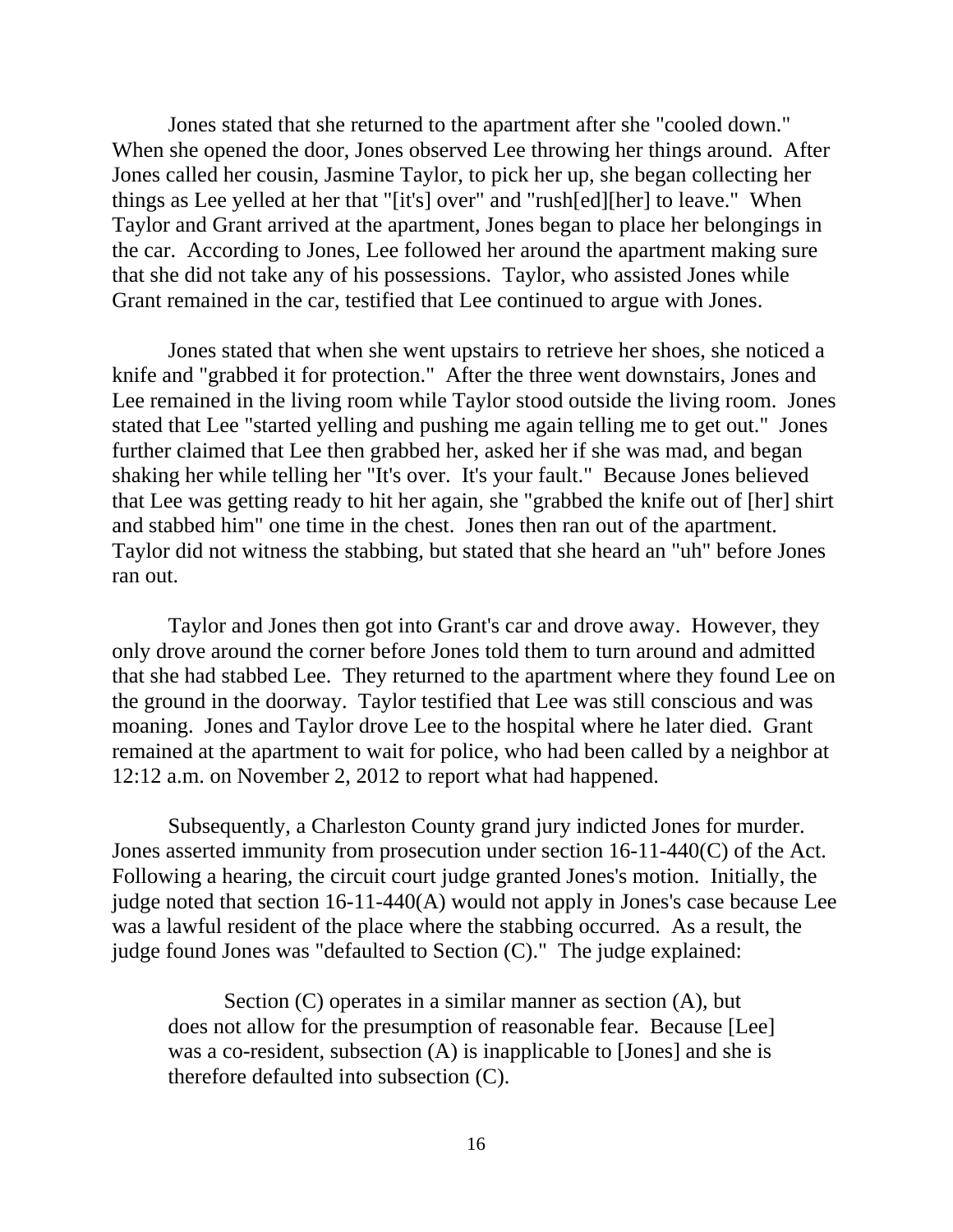In so ruling, the judge rejected the State's argument that the language in subsection (C), "in another place where he has a right to be," would exclude Jones's dwelling, residence or occupied vehicle, because those places are expressly identified in subsection (A). The judge determined "the 'another place' language is intended to encompass dwellings, residences or occupied vehicles, along with any other place where a person has a right to be and is acting lawfully."

The judge explained that "[o]ne seeking to utilize section (C) against another co-resident simply loses the presumption of reasonable fear of imminent peril of death or great bodily injury" as provided in section (A). The judge recognized that while section (C) applies to an incident that occurs in a dwelling, residence or occupied vehicle, it removes the presumption of reasonable fear. The judge reasoned that "[t]o hold that a person cannot utilize Section 16-11-440(C) if the person were inside of their own home would create a nonsensical result--that a person can defend themselves from attack by their spouses, lovers, or any other coresident while outside of their home, but not inside of their home."

Applying subsection (C), the judge found Jones established by a preponderance of the evidence that she was entitled to immunity under section 16- 11-440(C) because she: (1) was not engaged in unlawful activity at the time of the attack; (2) was attacked in a place where she had a right to be; (3) did not have a duty to retreat but, rather, had the right to stand her ground and meet force with deadly force; and (4) acted in self-defense. The State filed a direct appeal from this order.

#### **II. Standard of Review**

 263, 266 (2013); *see State v. Duncan,* 392 S.C. 404, 411, 709 S.E.2d 662, 665 "A claim of immunity under the Act requires a pretrial determination using a preponderance of the evidence standard, which this court reviews under an abuse of discretion standard of review." *State v. Curry*, 406 S.C. 364, 370, 752 S.E.2d (2011) (recognizing that the proper standard for the circuit court to use in determining immunity under the Act is a preponderance of the evidence). An abuse of discretion occurs when the trial court's ruling is based on an error of law or, when grounded in factual conclusions, is without evidentiary support. *State v. Pittman*, 373 S.C. 527, 647 S.E.2d 144 (2007).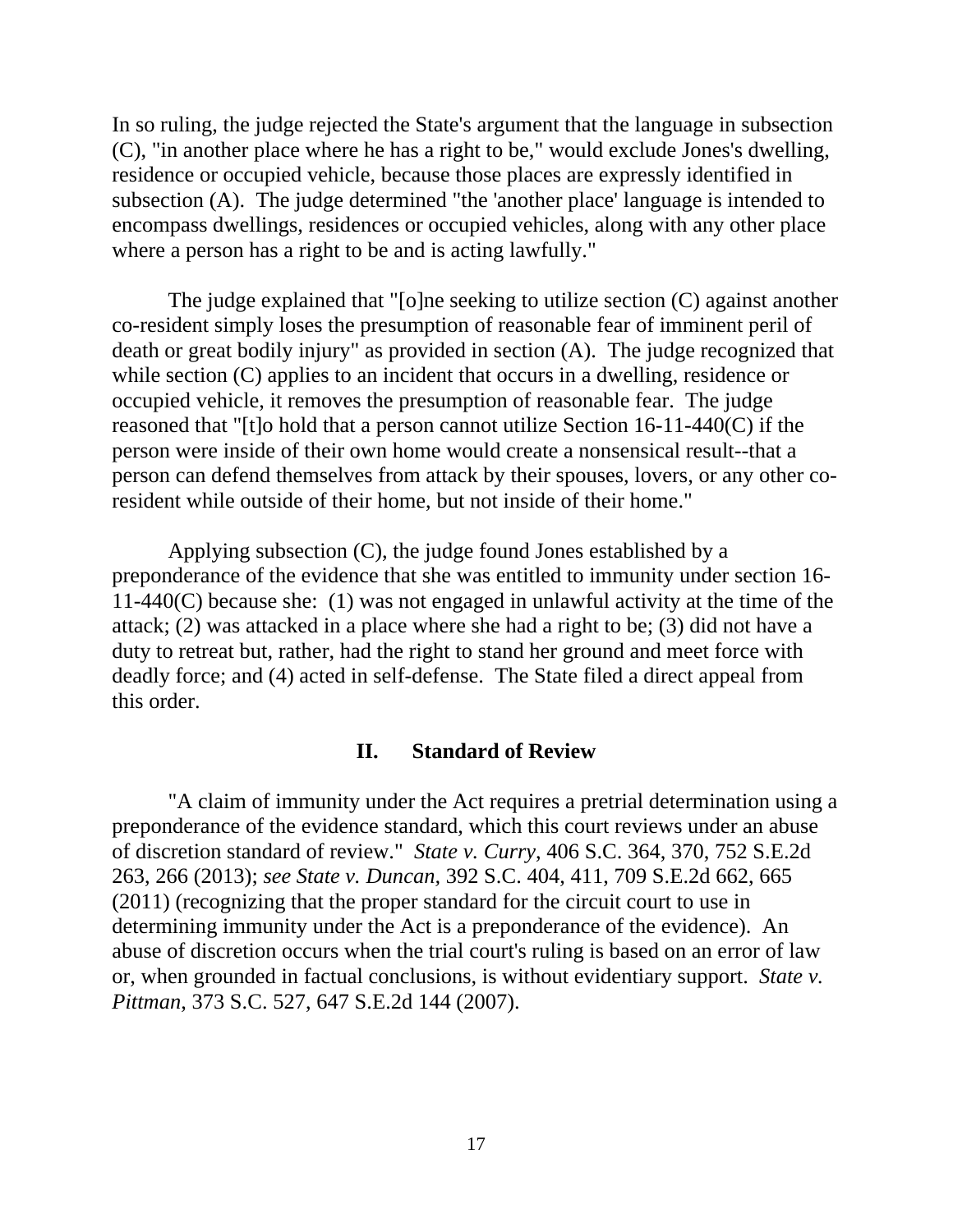#### **III. Discussion**

#### **A. Arguments**

The State contends Jones is not immune from prosecution under section 16- 11-440(C) because the stabbing occurred in Jones's residence and not in "another place where she had a right to be" as identified in subsection (C). Because the South Carolina Legislature used the phrase "dwelling, residence, or occupied vehicle" in subsections  $(A)$ ,  $(B)$ ,  $(D)$ , and  $(E)$  of section 16-11-440, the State maintains the Legislature's purposeful use of the term "another place" in subsection (C) means the Legislature clearly intended subsection (C) to apply to places other than a defendant's dwelling, residence, or occupied vehicle.

Further, the State argues that if the Legislature intended the Act to cover scenarios similar to the one presented in Jones's case, then subsection (B) would not expressly limit the application of subsection (A) when the person "[a]gainst whom the deadly force is used has the right to be in or is a lawful resident of the dwelling, residence, or occupied vehicle." Finally, the State asserts the legislative intent of the Act was to expand the common law Castle Doctrine to include an occupied vehicle and place of business, which was accomplished by the enactment of subsections (A) and (C), respectively.

Even if subsection (C) is applicable, the State claims the judge erred in finding Jones established that she was acting in self-defense when she stabbed Lee. The State submits the evidence in the record does not support the judge's determination that Jones believed she was in imminent danger of losing her life or sustaining bodily injury and that such fear was reasonable. The State notes that no witnesses saw Lee hit or attack Jones just prior to the stabbing. The State also points out that Jones voluntarily returned to the apartment after the initial physical altercation and was not being held against her will as Lee was insisting that she leave the apartment. Consequently, the State contends the judge erred in granting Jones immunity from prosecution under the Act.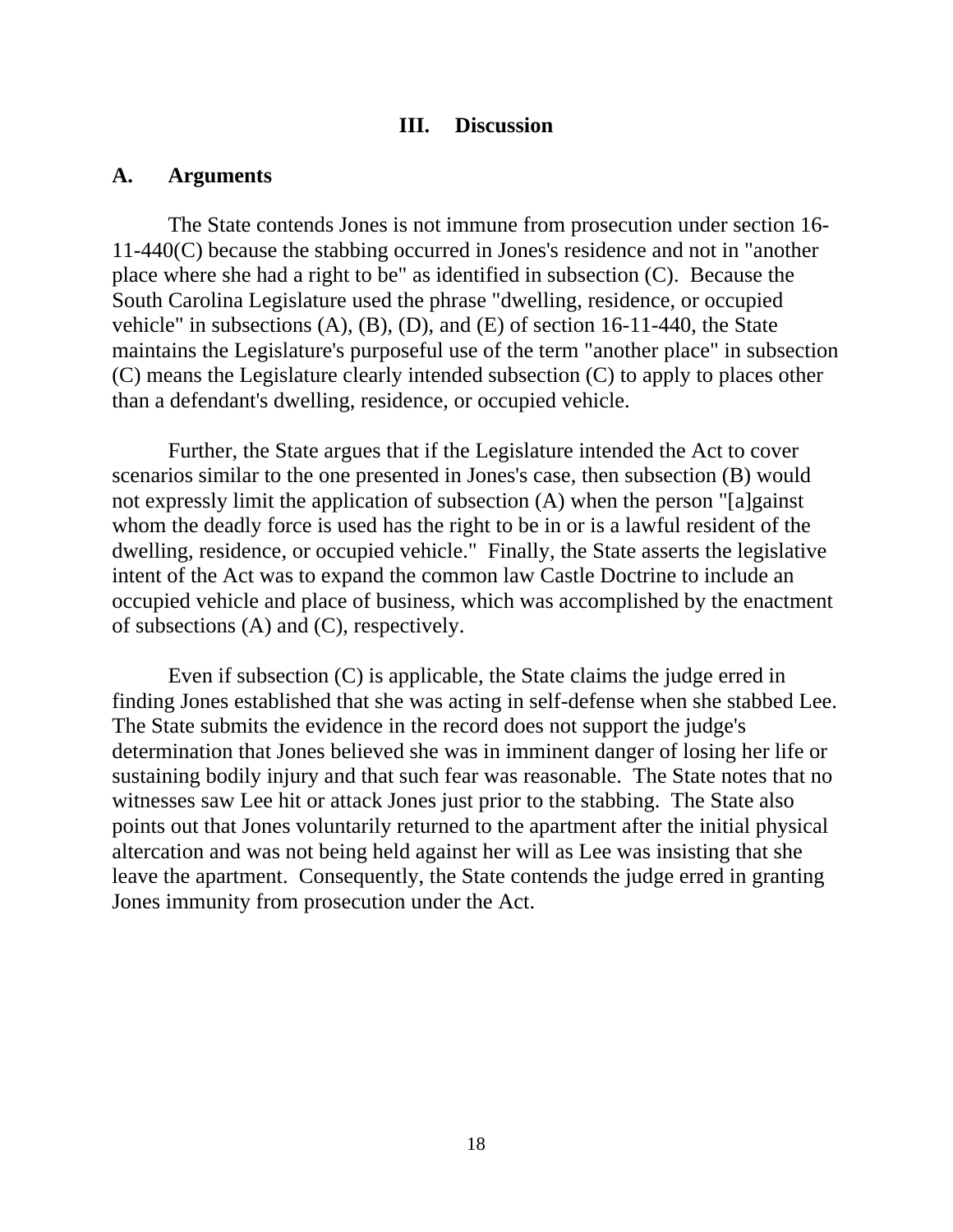#### **B. Analysis**

 $\overline{a}$ 

# **1. Applicability of Subsection (C)**

#### **a. Castle Doctrine Codified / Default into Subsection (C)**

Under the Castle Doctrine, "[o]ne attacked, without fault on his part, on his own premises, has the right, in establishing his plea of self-defense, to claim immunity from the law of retreat, which ordinarily is an essential element of that defense." *State v. Gordon*, 128 S.C. 422, 425, 122 S.E. 501, 502 (1924) (citation omitted). The Legislature explicitly codified the Castle Doctrine when it promulgated the Act and extended its protection, when applicable, to include an occupied vehicle and a person's place of business. *See* S.C. Code Ann. § 16-11- 420(A) (2015) ("It is the intent of the General Assembly to codify the common law Castle Doctrine which recognizes that a person's home is his castle and to extend the doctrine to include an occupied vehicle and the person's place of business.").

 or residence." *Id.* As explained by this Court in  $Curry^4$ , "[s]ection 16-11-440(A), the main thrust of the Act, provides a presumption of reasonable fear of imminent peril of death or great bodily injury to a person who uses deadly force if he is attacked by or attempting to remove another from a dwelling, residence or occupied vehicle." *Curry*, 406 S.C. at 370, 752 S.E.2d at 266. "However, the presumption of subsection (A) does not apply if the victim has an equal right to be in the dwelling

Here, there is no dispute that Lee had an equal right to be in the apartment at the time of the stabbing. Thus, as recognized by this Court in *Curry*, Jones was defaulted into seeking immunity under subsection (C), which deals with the use of force by one who is attacked in another place where he has a right to be. *See Curry*, 406 S.C. at 370, 752 S.E.2d at 266 (concluding defendant, who sought

<sup>&</sup>lt;sup>4</sup> In *Curry*, the defendant and the victim were socializing at the defendant's mother's apartment when an argument and fight ensued. *Curry*, 406 S.C. at 369, 752 S.E.2d at 265. The defendant shot the victim based on the belief that the victim was lunging towards him. *Id.* At the close of the State's case, the defendant moved for a directed verdict pursuant to the Act. *Id.* The trial judge denied the motion and the jury convicted the defendant of voluntary manslaughter. *Id.* This Court found evidence supported the judge's denial of immunity under subsections (A) and (C) of section 16-11-440. *Id.* at 370-72, 752 S.E.2d at 266-67.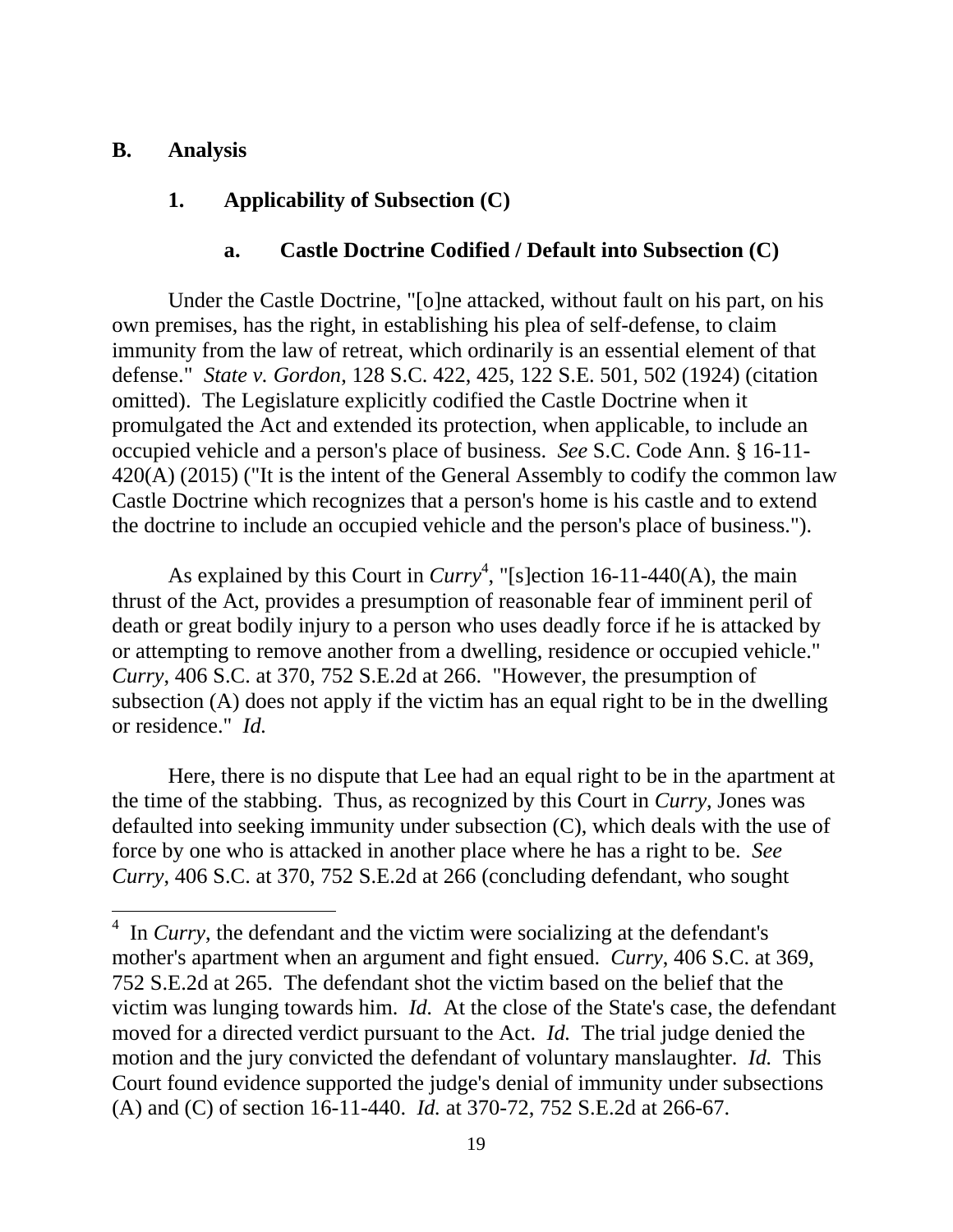immunity under the Act after he fatally shot the victim, was defaulted into section 16-11-440(C) where the victim was a social guest and rightfully in the defendant's mother's apartment).

While *Curry* is instructive, our decision is not dispositive of the instant appeal. First, we did not expressly analyze whether a residence qualifies as "another place" under subsection (C). Second, the decision in *Curry* was presented in the posture of a directed verdict motion and a jury charge issue rather than a motion for pretrial immunity. Third, unlike Jones and Lee, the defendant and the victim in *Curry* were not cohabitants in the residence since the shooting occurred in the defendant's mother's apartment. Finally, *Curry* did not resolve all issues regarding the Act as we stated that "[t]he full reach of the Act and whether the statutory provisions in the Act extend beyond the common law Castle Doctrine are questions for another day." *Curry*, 406 S.C. at 373, 752 S.E.2d at 267.

## **b. Interpretation of Subsection (C)**

Although this Court tangentially addressed the applicability of section 16- 11-440(C) in *Curry*, the Court of Appeals has on two occasions expressly interpreted this provision. The court, however, reached conflicting results.

new oral arguments after the retirement of one of the judges on the panel.<sup>5</sup> In *Manning*, the defendant was charged with murder following the death of his girlfriend at the defendant's home. *State v. Manning*, Op. No. 5228 (S.C. Ct. App. filed May 7, 2014) (Shearouse Adv. Sh. No. 18 at 16). The defendant claimed immunity from prosecution under the Act and, alternatively, claimed selfdefense. *Id.* After the trial judge denied the defendant's pretrial motion for immunity, the matter proceeded to trial and the defendant was convicted of voluntary manslaughter. *Id.* The Court of Appeals issued a published opinion affirming Manning's conviction and sentence on May 7, 2014. *Id.* In reaching its decision, the court held in part that, based upon a plain reading of section 16-11- 440(C), "the language 'in another place' refers to a place *other than one's dwelling, residence*, or occupied vehicle, as subsection 16-11-440(A) governs unlawful acts in one's dwelling, residence, or occupied vehicle." *Id.* at 23 (emphasis added). However, the court withdrew the opinion, granted rehearing, and subsequently held

 $\overline{a}$ 

 $5$  Despite the withdrawal of this opinion, members of the Bench and Bar continue to cite it as authority in opposition to a defendant's claim of immunity under section 16-11-440(C). Therefore, we find it necessary to address this decision in our analysis.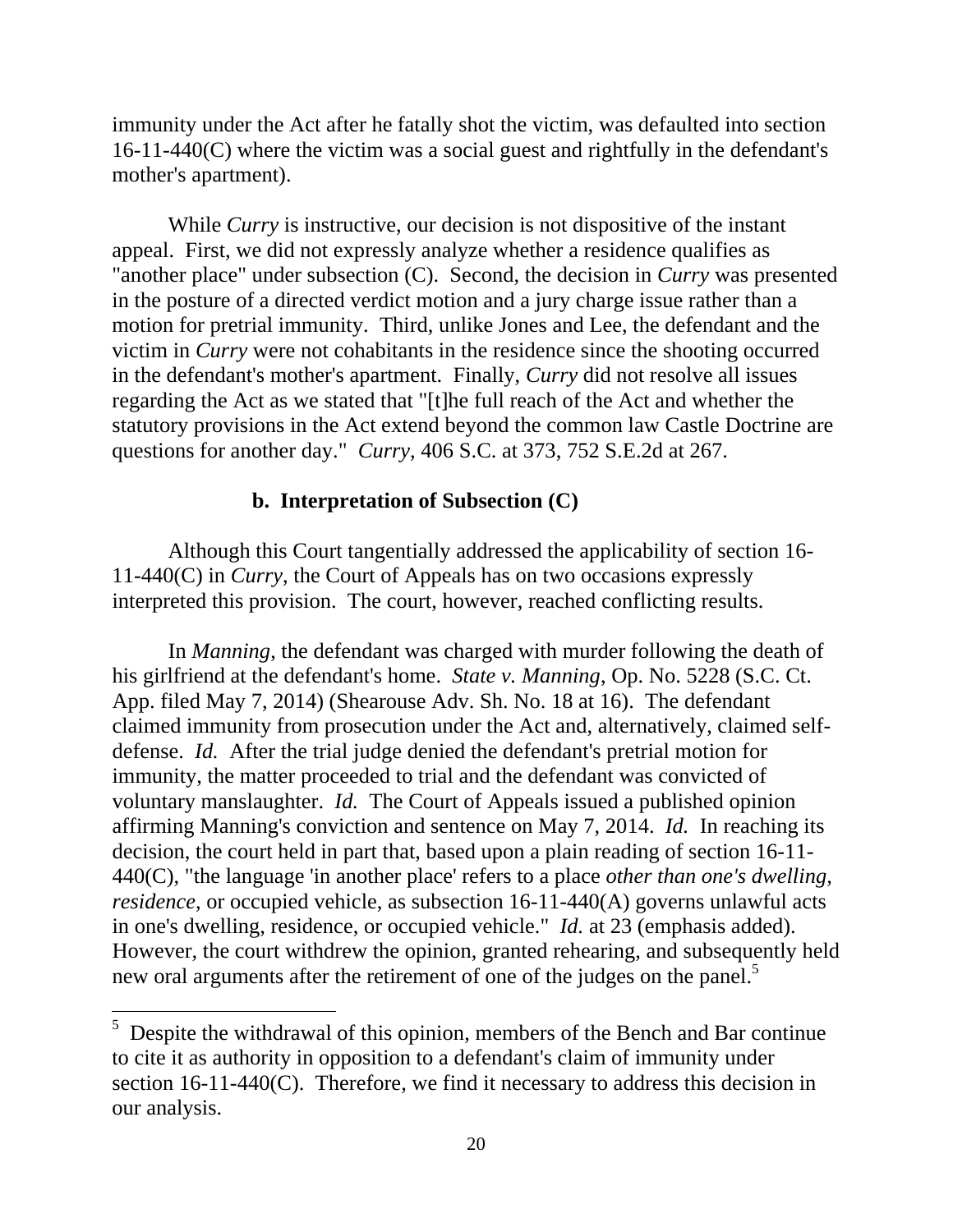Following re-argument, the Court of Appeals affirmed in part and remanded in an unpublished opinion. *State v. Manning*, Op. No. 2014-UP-411 (S.C. Ct. App. filed Nov. 19, 2014), *cert. granted* (May 20, 2015). This decision, however, did not address the applicability of section 16-11-440(C).

One month after *Manning* was decided, the Court of Appeals issued its decision in *State v. Douglas*, 411 S.C. 307, 768 S.E.2d 232 (Ct. App. 2014), *cert. granted* (Nov. 5, 2015). In *Douglas*, the defendant was arrested and indicted for the murder of an acquaintance while at the defendant's residence. *Id.* at 312, 768 S.E.2d at 235. Prior to trial, the defendant filed a motion to dismiss the case on the ground he was entitled to immunity pursuant to section 16-11-440(C). *Id.* At the hearing on the motion, the defendant testified that after a day of golfing and drinking, he and the victim went back to the defendant's residence where they continued drinking. *Id.* at 313, 768 S.E.2d at 236. After the victim excused himself to use the restroom, he returned to the living room holding a bottle of the defendant's anti-anxiety medication. *Id.* The victim continued to taunt the defendant about the medication and refused to relinquish the bottle. *Id.* During the resultant physical altercation, the defendant fatally shot the victim. *Id.* at 314, 768 S.E.2d at 236. The State appealed the circuit court's order granting the defendant's motion for immunity. *Id.* at 315, 768 S.E.2d at 237.

The Court of Appeals affirmed based upon its interpretation of section 16- 11-440(C). In so ruling, the court reasoned:

The State places emphasis on the word "another" in the phrase "another place where [the accused] has a right to be" in subsection (C) of section 16-11-440. The primary definition of "another" is "different or distinct from the one first considered." *Merriam Webster's Collegiate Dictionary* 51 (11th ed. 2003). This definition would arguably modify "place," as used in section 16-11-440(C), in such a way as to make "dwelling, residence, or occupied vehicle" and "another place" mutually exclusive. This is the interpretation the State proposes. On the other hand, the second and third definitions of "another" are "some other" and "being one more in addition to one or more of the same kind," respectively. *Id.* The third definition is more inclusive and arguably would *not* eliminate "dwelling, residence, or occupied vehicle" as a possible "place" where the person using deadly force has a right to be pursuant to section 16-11-440(C).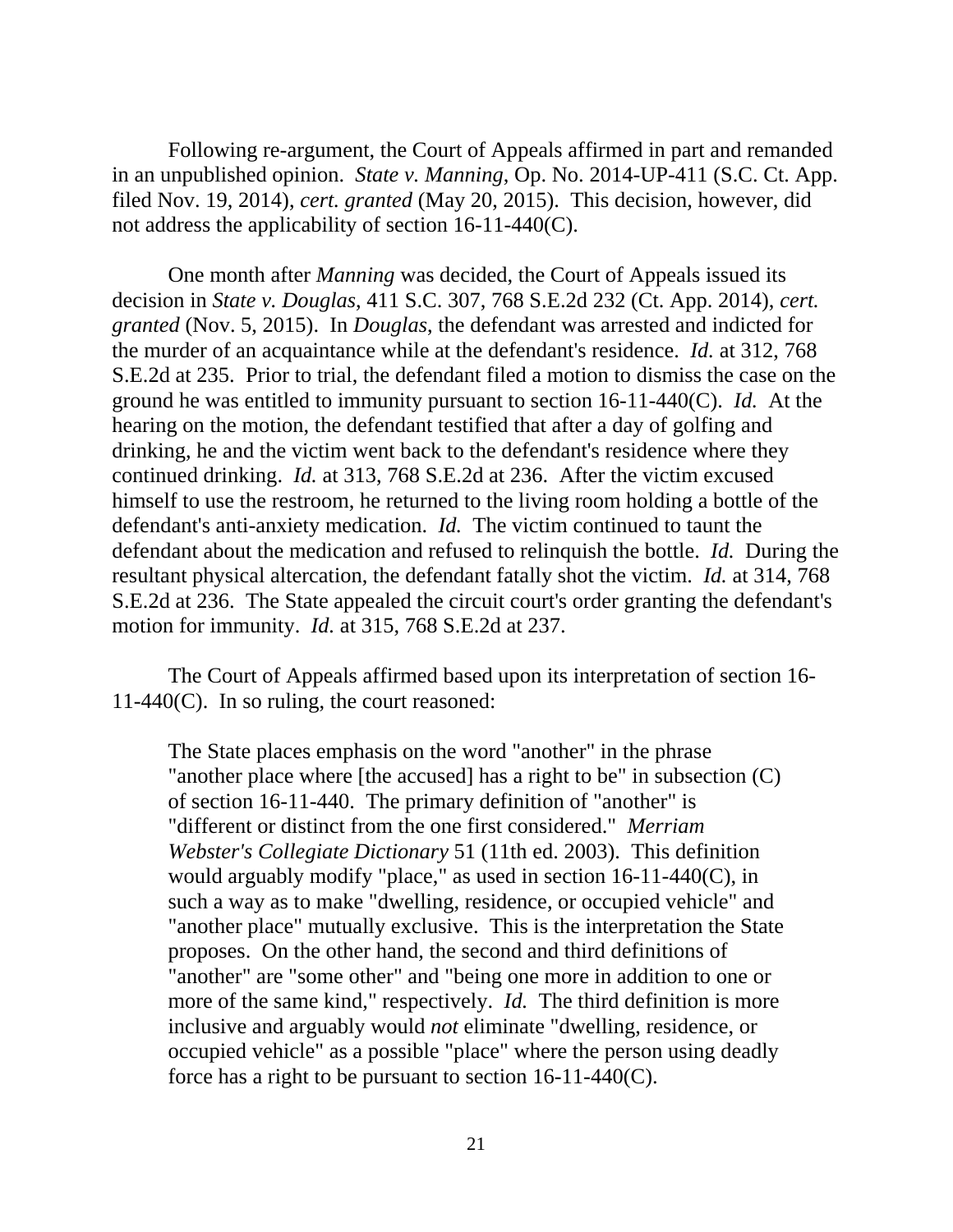\* \* \*

The General Assembly's use of this language in section 16-11-420 clearly indicates its intent to provide the protections of the Act to persons within their own home facing not only unwelcome intruders but also "attackers," including those who are initially invited into the home and later place the homeowner in reasonable fear of death or great bodily injury. Further, the language of section 16-11-440(C) itself indicates that its application is not limited to businesses. Therefore, the more inclusive definition of "another" is the proper definition to employ in interpreting section 16-11-440(C). *See Sparks,* 406 S.C. at 128, 750 S.E.2d at 63 ("A statute as a whole must receive practical, reasonable, and fair interpretation consonant with the purpose, design, and policy of lawmakers." (citation and quotation marks omitted)); *Broadhurst*, 342 S.C. at 380, 537 S.E.2d at 546 ("All rules of statutory construction are subservient to the one that the legislative intent must prevail if it can be reasonably discovered in the language used, and that language must be construed in the light of the intended purpose of the statute." (citation omitted)).

*Douglas*, 411 S.C. at 330-31, 768 S.E.2d at 245.

We agree with the Court of Appeals that the phrase "another place" in subsection (C) encompasses a residence. However, while *Douglas* resolved the discrete point of law that Jones's residence qualifies as "another place" where she had the right to be, the instant case requires further analysis as it implicates a policy decision regarding immunity under the Act for domestic situations.

In particular, we must evaluate the propriety of the circuit court judge's statement that "[t]o hold that a person cannot utilize Section 16-11-440(C) if the person were inside of their own home would create a nonsensical result--that a person can defend themselves from attack by their spouses, lovers, or any other coresident while outside of their home, but not inside of their home." We agree with the judge's assessment because the legislative history and text of the Act reveal that the Legislature did not intend such an absurd result. *See Bryant v. State*, 384 S.C. 525, 529, 683 S.E.2d 280, 282 (2009) ("The primary rule of statutory construction is to ascertain and give effect to the intent of the legislature."); *State v. Baucom*, 340 S.C. 339, 342, 531 S.E.2d 922, 923 (2000) ("All rules of statutory construction are subservient to the one that the legislative intent must prevail if it can be reasonably discovered in the language used, and that language must be construed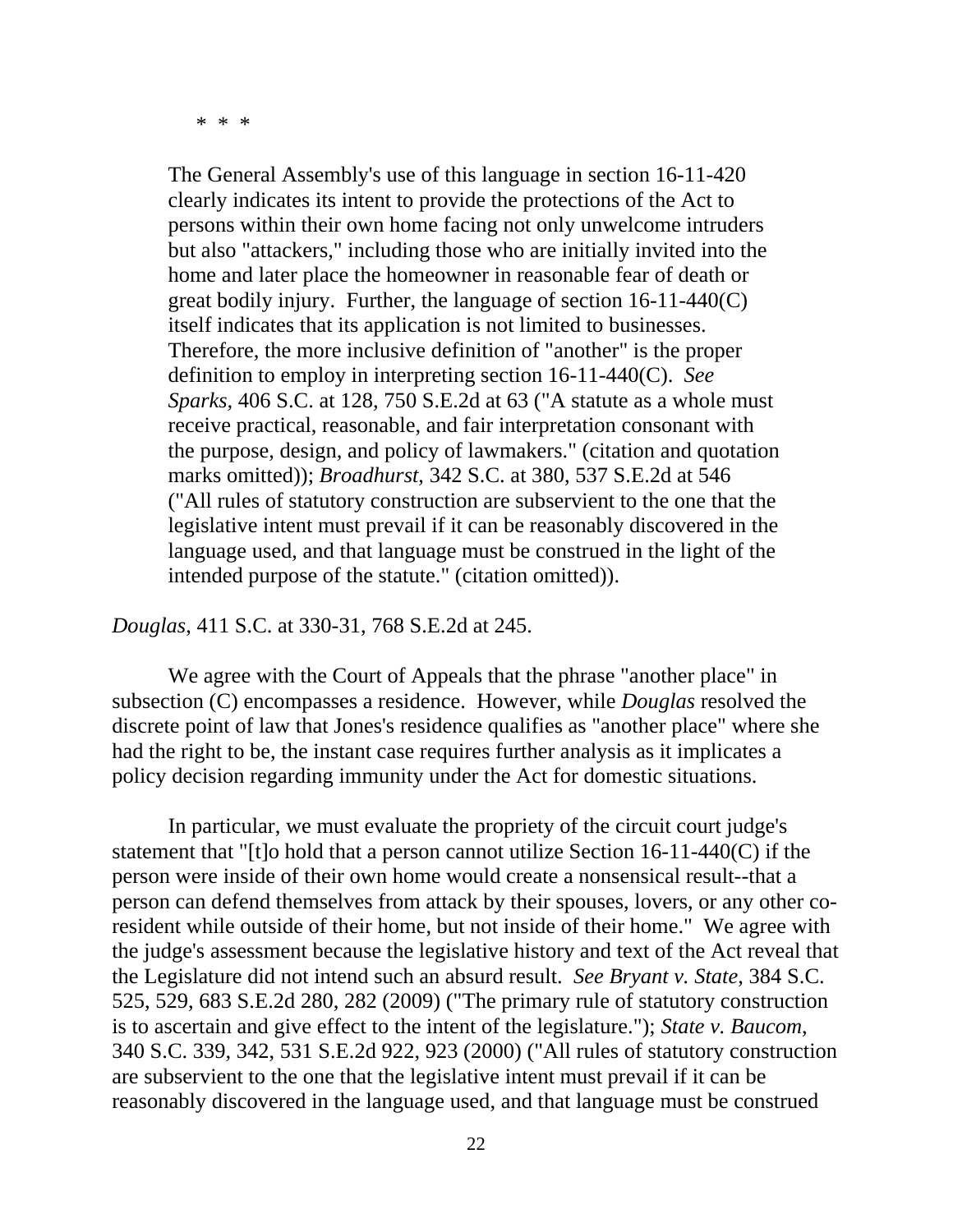in the light of the intended purpose of the statute."); *Unisun Ins. Co. v. Schmidt*, 339 S.C. 362, 368, 529 S.E.2d 280, 283 (2000) ("We will reject a statutory interpretation when to accept it would lead to a result so plainly absurd that it could not have been intended by the legislature or would defeat the plain legislative intention.").

We need not delve too deeply into the statutory language to discern the intended purpose of the Act as the Legislature explicitly stated in the Preamble that it was enacted to "authorize the lawful use of deadly force against an intruder *or attacker in a person's dwelling, residence*, or occupied vehicle under certain circumstances." Act No. 379, 2006 S.C. Acts 2908, 2908 (emphasis added). Although the Preamble generally identifies the fundamental purpose of the Act, the Legislature clearly enunciated its intent and reasons for promulgating the Act in section 16-11-420, which states:

- (A) It is the *intent of the General Assembly to codify the common law Castle Doctrine which recognizes that a person's home is his castle* and to extend the doctrine to include an occupied vehicle and the person's place of business.
- (B) The General Assembly finds that it is *proper for law-abiding citizens to protect themselves*, their families, and others *from*  intruders and *attackers without fear of prosecution* or civil action for acting in defense of themselves and others.
- (C) The General Assembly finds that Section 20, Article I of the South Carolina Constitution guarantees the right of the people to bear arms, and *this right shall not be infringed*.
- (D) The General Assembly finds that *persons residing in* or visiting *this State have a right to expect to remain unmolested and safe within their homes*, businesses, and vehicles.
- (E) The General Assembly finds that no person or victim of crime should be required to surrender his personal safety to a criminal, *nor should a person or victim be required to needlessly retreat in the face of* intrusion or *attack*.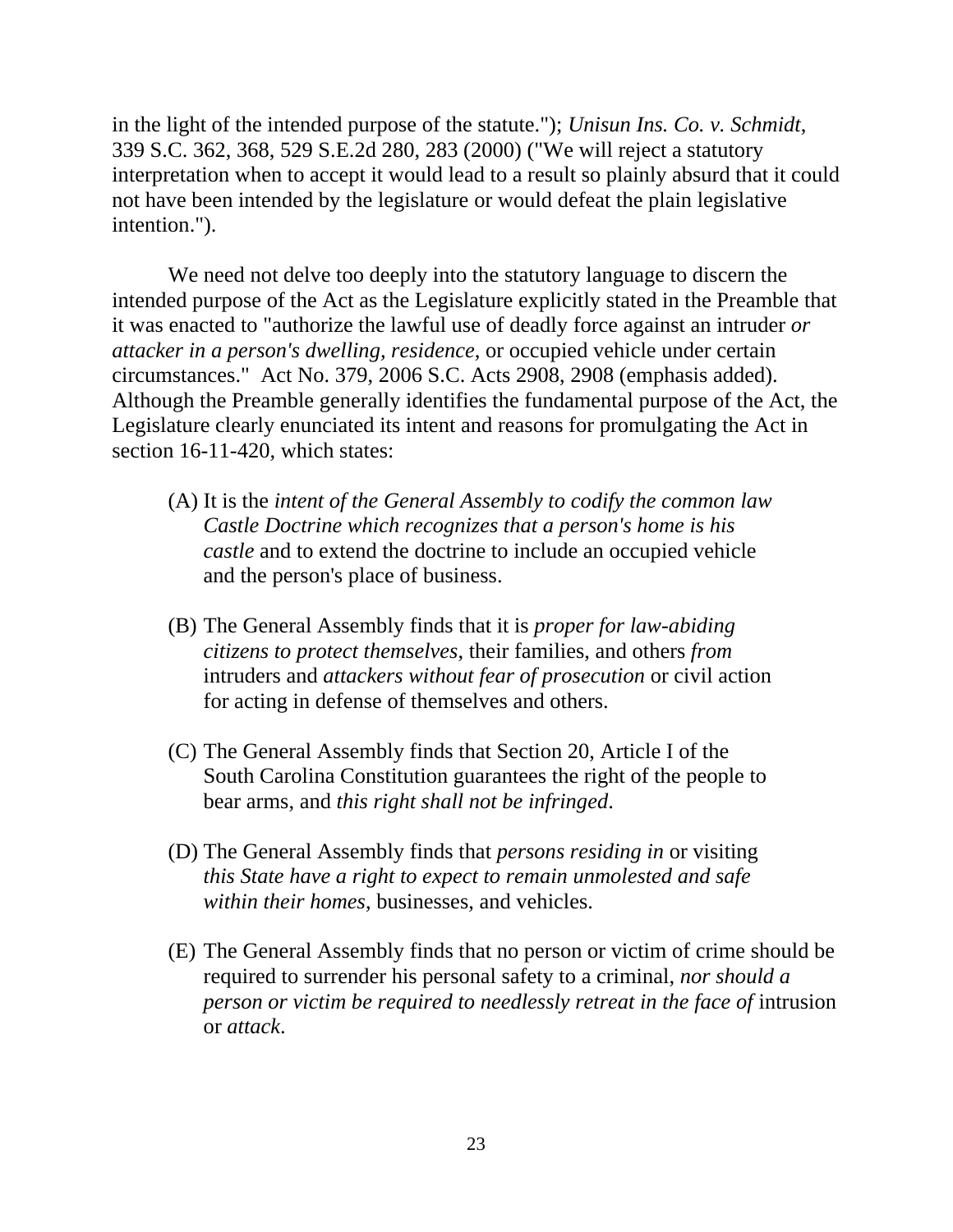S.C. Code Ann. § 16-11-420 (2015) (emphasis added). In order to accomplish these objectives, the Legislature enacted section 16-11-440. This section identifies the circumstances for which a person may invoke the protection of the Act.

subsection (C) states: Section 16-11-440(C) is broadly worded and, as recognized in *Douglas*, does not eliminate the inclusion of a residence as "another place." Specifically,

A person who is not engaged in an unlawful activity and *who is attacked in another place where he has a right to be, including, but not limited to, his place of business*, has no duty to retreat and has the right to stand his ground and meet force with force, including deadly force, if he reasonably believes it is necessary to prevent death or great bodily injury to himself or another person or to prevent the commission of a violent crime as defined in Section 16-1-60.

*Id.* § 16-11-440(C) (emphasis added). By using the language "but not limited to, his place of business," we find the Legislature intended the protection of subsection (C) to apply to incidents, provided the other requirements are met, without a geographical restriction.

Contrary to the State's position, the elimination of the presumption of reasonable fear from subsection (C) as provided in (A) did not remove the Act's protection from one attacked in his or her home by a cohabitant. Rather, we believe the Legislature intended to authorize a cohabitant to invoke the protection of the Act but required this person to establish his or her reasonable fear of the attacker. We find the Legislature did so in order to differentiate between an intruder, who is presumably a violent stranger intent on harming the residents, versus a "household member"<sup>6</sup> or a cotenant, who is presumably a welcome member of the home.

To interpret 16-11-440(C) as the State proposes would improperly limit the protection of the Act based on the geography of the incident and the identity of the assailant. Moreover, under the State's interpretation, one charged with a violent

 $\overline{a}$ 

<sup>6</sup> Defining a "household member" as a spouse, former spouse, persons who have a child in common, or a male and female who are cohabiting or formerly have cohabited. S.C. Code Ann. § 16-25-10(3) (Supp. 2015).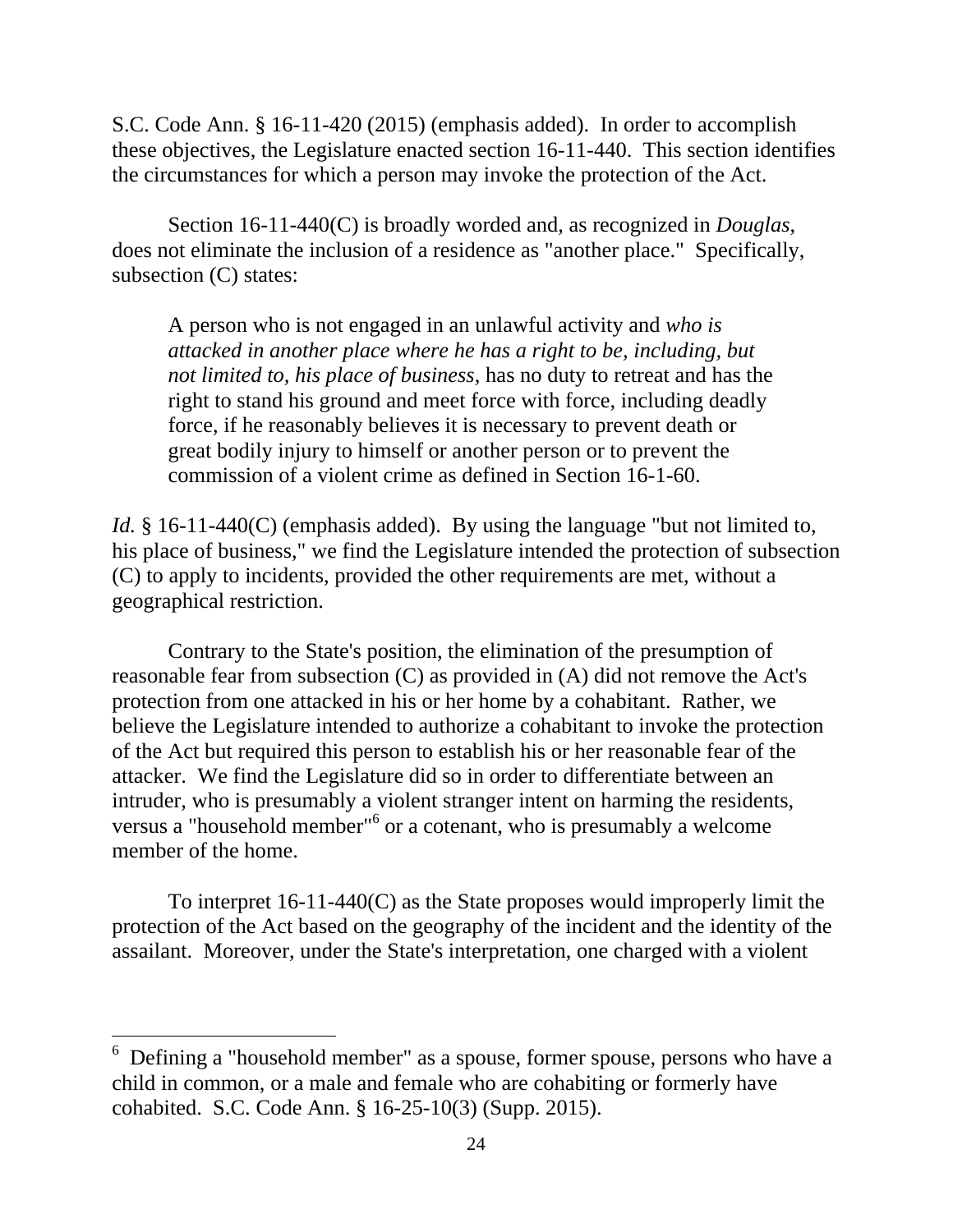crime against a cohabitant in their shared residence would *never* be entitled to immunity from prosecution despite the inclusion of section 16-11-440(C) in the Act.

identified in section 16-11-420 $(C)$  as a foundational basis for the Act.<sup>7</sup> See District Furthermore, we believe a decision that prohibits a person, who is attacked in his or her residence, from seeking immunity under the Act would not only be in direct contravention of the provisions of the Act but would undoubtedly infringe on the person's Second Amendment right to bear arms, which was specifically *of Columbia v. Heller*, 554 U.S. 570, 628 (2008) ("[T]he inherent right of selfdefense has been central to the Second Amendment right.").

Consequently, in order to effectuate the Legislature's intent to protect persons in South Carolina from violence being perpetrated upon them, particularly in their residence or "Castle," we conclude Jones was authorized to invoke the protection of the Act under section 16-11-440(C) because her residence qualified as "another place" that she had a right to be.

# **c. Pre-Act Castle Doctrine Cases**

 $\overline{a}$ 

Notably, our conclusion is consistent with decisions from this Court that predate the Act, particularly the seminal Castle Doctrine case of *State v. Gordon*, 128 S.C. 422, 122 S.E. 501 (1924), which states:

Where a house, premises, or place of business is jointly occupied, used, and possessed by two persons, as by partners, joint tenants, or tenants in common, each joint occupant, being equally entitled to possession, *need not retreat when attacked while in the building or premises by the other joint occupant*.

*Id.* at 426, 122 S.E. at 502 (citation omitted) (emphasis added); *see Robinson v. State*, 308 S.C. 74, 417 S.E.2d 88 (1992) (discussing, in dicta, law of self-defense with respect to battered woman's syndrome and noting that a battered woman who acts while on her own premises has no duty to retreat); *State v. Grantham*, 224 S.C.

 $\frac{7}{1}$  U.S. Const. amend. II ("A well regulated Militia, being necessary to the security of a free State, the right of the people to keep and bear Arms, shall not be infringed."); S.C. Const. art. I, § 20 (providing in part that "[a] well regulated militia being necessary to the security of a free State, the right of the people to keep and bear arms shall not be infringed").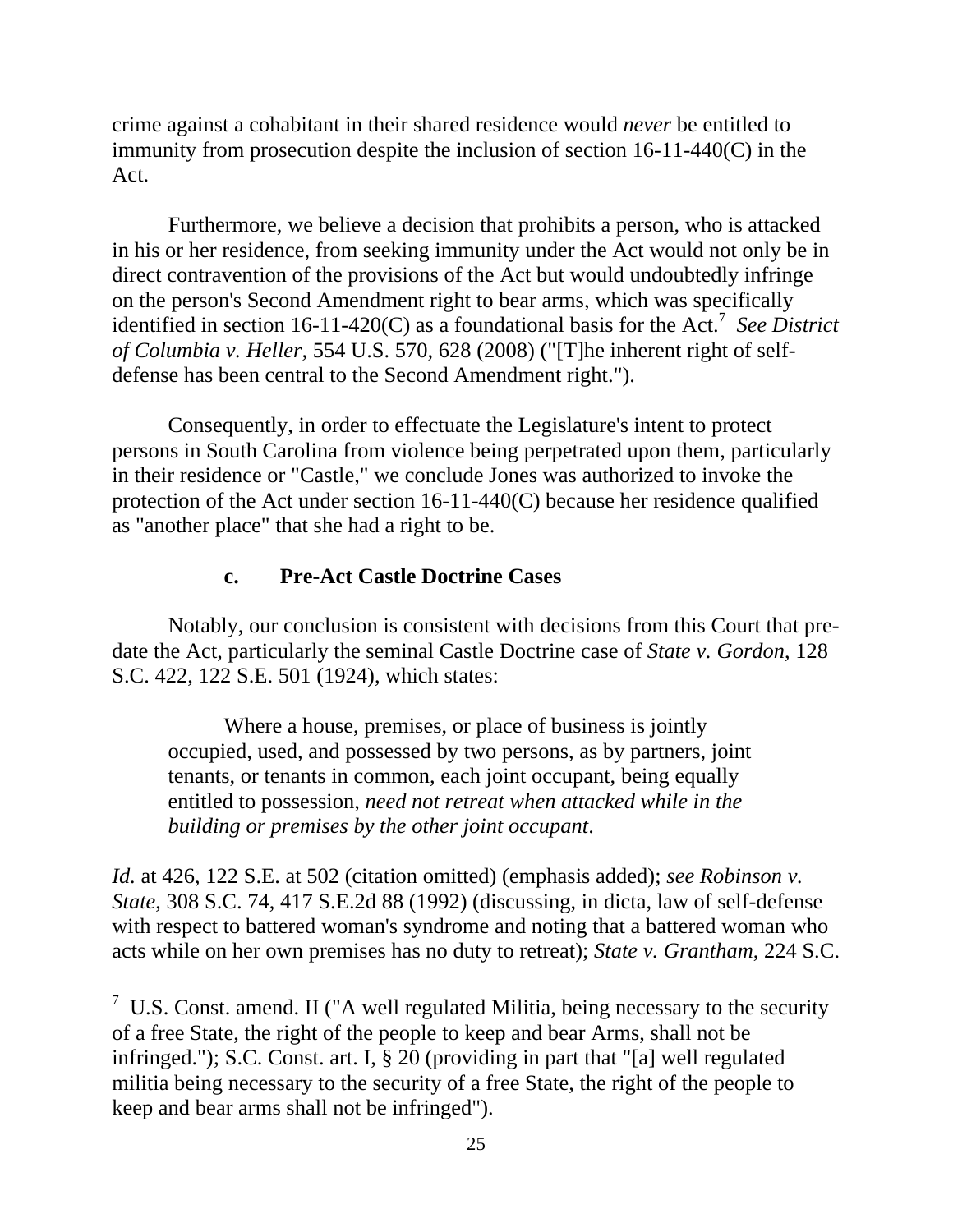41, 77 S.E.2d 291 (1953) (holding that husband who shot and killed his wife while she was advancing upon him with a knife in their home was not bound to retreat in order to invoke the benefit of self-defense); *but see State v. Stephenson*, 85 S.C. 247, 252, 67 S.E. 239, 241 (1910) ("Assuming that a husband attacked in his house by his wife, who was there by right, should retreat, such duty would be annulled if the wife joined with a trespasser in making the assault.").

## **d. Policy Rationale**

Our decision is also aligned with the majority of jurisdictions in the United States that apply "Stand Your Ground" laws to protect victims of domestic violence who are, in general, cohabitants in a residence.

Whether a victim of domestic violence may invoke immunity from prosecution under the provisions of Stand Your Ground laws has been the subject of much debate amongst legal scholars. *See, e.g.*, Brandi L. Jackson, *No Ground On Which to Stand: Revise Stand Your Ground Laws So Survivors of Domestic Violence are No Longer Incarcerated for Defending Their Lives*, 30 Berkeley J. Gender L. & Just. 154, 168-70 (2015) (noting that "[s]ome SYG jurisdictions have limited the application of the defense to only those situations where an *intruder*  attacked the defendant, depriving domestic violence survivors of the SYG privilege when their attacker is an intimate partner or a cohabitant," but recognizing several jurisdictions have abolished "the distinction between an intruder and co-occupant when evaluating whether the defendant could invoke the SYG defense").

Appellate courts have responded by authorizing a person, who is charged with a violent crime against a cohabitant that occurs in their residence, to invoke the doctrine of self-defense and seek immunity from prosecution. *See, e.g., State v. White*, 819 N.W.2d 473 (Neb. Ct. App. 2012) (adopting majority rule that the privilege of non-retreat should apply equally regardless of whether the attacker is a cohabitant or an unlawful entrant); *State v. Effler*, 698 S.E.2d 547 (N.C. Ct. App. 2010) (recognizing that ordinarily a person is not required to retreat when assaulted in his dwelling or within the curtilage thereof, whether the assailant be an intruder or lawful occupant of the premises); *State v. Thomas*, 673 N.E.2d 1339, 1343 (Ohio 1997) ("The majority of jurisdictions in the United States have held that there is no duty to retreat when one is attacked in one's home, regardless of whether or not the assailant has a right to be in the home equal to that of the one being assailed."); *State v. Harden*, 679 S.E.2d 628, 640 (W.Va. 2009) (adopting majority position and holding that "an occupant who is, without provocation, attacked in his or her home, dwelling or place of temporary abode, by a co-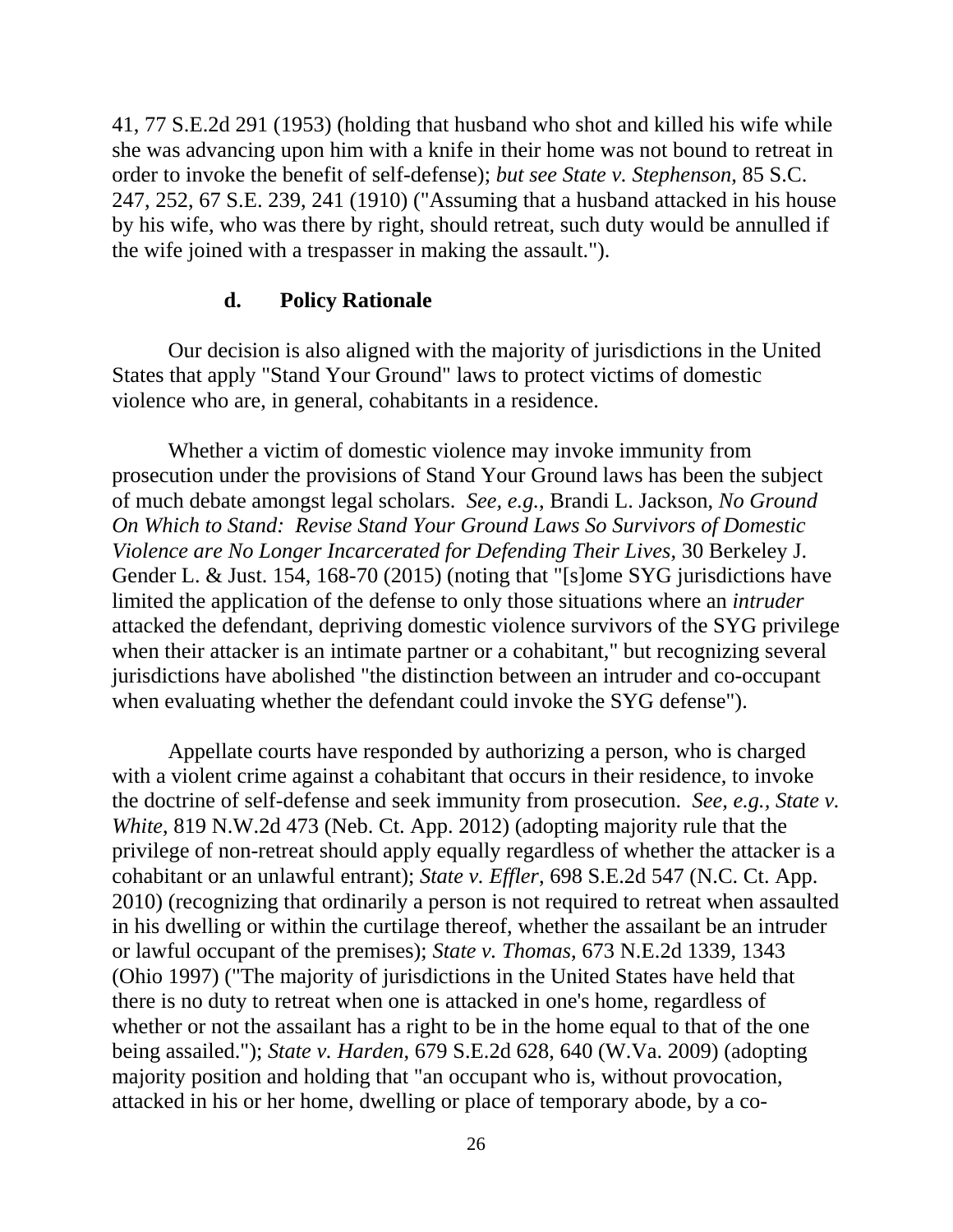occupant who also has a lawful right to be upon the premises, may invoke the law of self-defense and in such circumstances use deadly force, without retreating, where the occupant reasonably believes, and does believe, that he or she is at imminent risk of death or serious bodily injury"). *See Generally* Linda A. Sharp, Annotation, *Homicide: duty to retreat where assailant and assailed share the same living quarters*, 67 A.L.R. 5th 637 (1999 & Supp. 2015) (collecting state cases involving the question of whether a person attacked in his or her living quarters, which the person shared or occupied with the assailant, is under a duty to retreat before using deadly force to repel the attack; recognizing majority view that there is no rational reason for a distinction between an intruder and a cohabitant when considering the policy for preserving human life in the domicile).<sup>8</sup>

# **2. Self-Defense**

Having determined that subsection (C) is applicable to the facts of the instant case, the question becomes whether there is evidence to support the judge's ruling that Jones acted in self-defense.

A person who uses deadly force as permitted by the provisions of this article *or another applicable provision of law* is justified in using deadly force and is immune from criminal prosecution and civil action for the use of deadly force, unless the person against whom deadly force was used is a law enforcement officer acting in the performance of his official duties and he identifies himself in accordance with the applicable law or the person using the deadly force knows or reasonably should have known that the person is a law enforcement officer.

S.C. Code Ann. § 16-11-450(A) (2015) (emphasis added). We believe the use of the language "or another applicable provision of law," which presumably includes the common law of self-defense, arguably entitles all defendants who claim selfdefense to a pretrial determination of immunity under the Act. *See Singleton v. State*, 313 S.C. 75, 82, 437 S.E.2d 53, 58 (1993) ("The common law remains in full force and effect in South Carolina unless changed by clear and unambiguous legislative enactment.").

 $\overline{a}$ 8 In view of the ongoing conflict over the language of section 16-11-440(C), the Legislature may wish to clarify this provision. Further, we take this opportunity to invite the Legislature to evaluate the language of section 16-11-450, which states: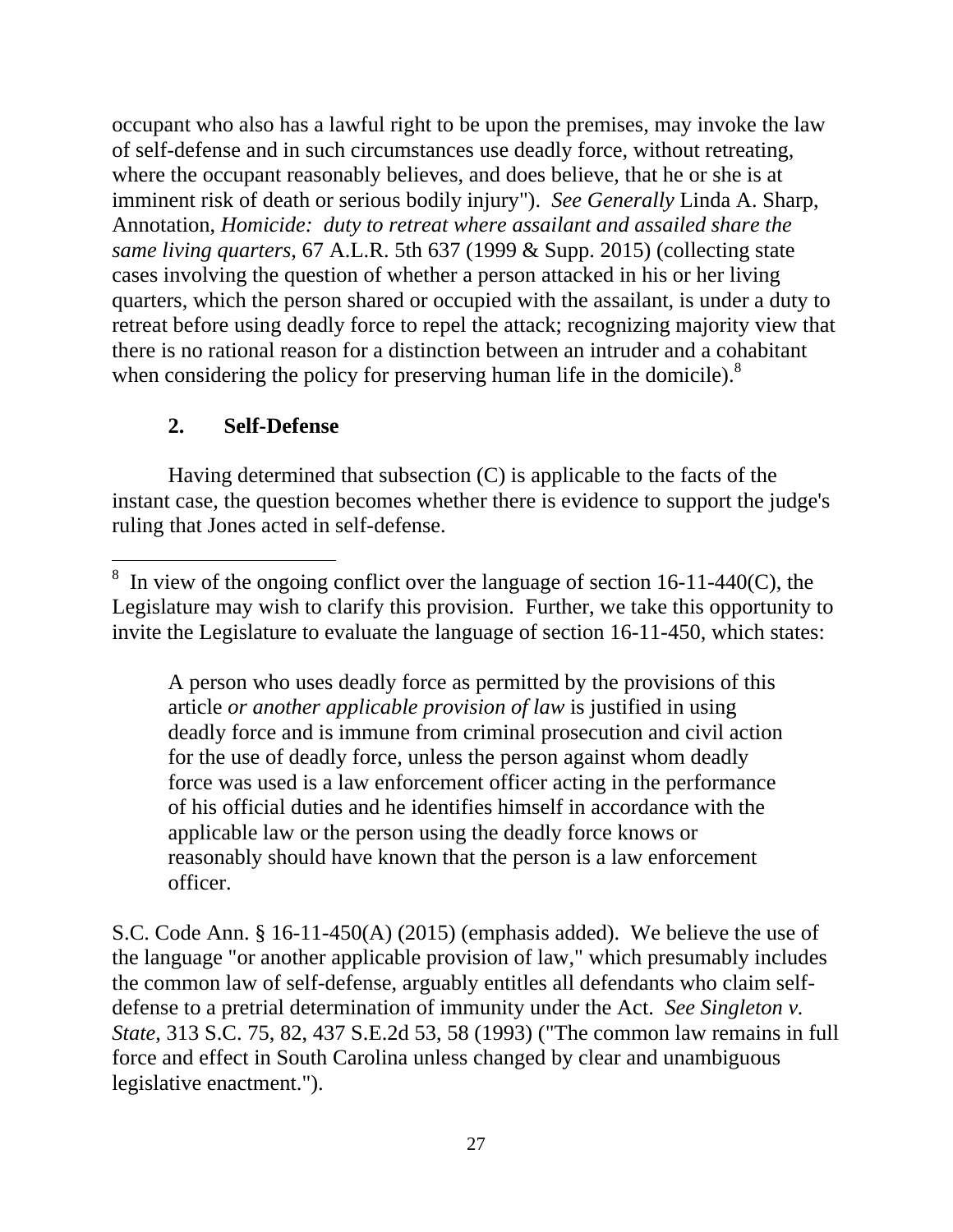"Consistent with the Castle Doctrine and the text of the Act, a valid case of self-defense must exist, and the trial court must necessarily consider the elements of self-defense in determining a defendant's entitlement to the Act's immunity." *State v. Curry*, 406 S.C. 364, 371, 752 S.E.2d 263, 266 (2013). Therefore, the defendant must demonstrate the elements of self-defense, save the duty to retreat, by a preponderance of the evidence. *Id.* However, if section 16-11-440(A) applies, there is no requirement that the defendant prove he believed he was in imminent danger of losing his life or sustaining serious bodily injury given the presumption of reasonable fear of imminent peril of death or great bodily injury is included in subsection (A).

In order to establish a case of self-defense, the defendant must demonstrate the following elements:

First, the defendant must be without fault in bringing on the difficulty. Second, the defendant must have actually believed he was in imminent danger of losing his life or sustaining serious bodily injury, or he actually was in such imminent danger. Third, if his defense is based upon his belief of imminent danger, a reasonably prudent man of ordinary firmness and courage would have entertained the same belief. If the defendant actually was in imminent danger, the circumstances were such as would warrant a man of ordinary prudence, firmness and courage to strike the fatal blow in order to save himself from serious bodily harm or losing his own life. Fourth, the defendant had no other probable means of avoiding the danger of losing his own life or sustaining serious bodily injury than to act as he did in this particular instance.

*Curry*, 406 S.C. at 371 n.4, 752 S.E.2d at 266 n.4 (quoting *State v. Davis*, 282 S.C. 45, 46, 317 S.E.2d 452, 453 (1984)).

Under this Court's deferential standard of review, we hold there is evidence to support the judge's findings as to each element of self-defense. First, there is nothing in the record to suggest that Jones was at fault in bringing on the difficulty as she attempted to leave the apartment before the first altercation, returned the disputed cell phone to Lee, and contacted her friends to pick her up from the apartment. Second, Jones claimed in her statement that she believed Lee was going to hit her again and that had she not acted as she did, then she would have been killed. Third, Jones's belief that she was in imminent danger of losing her life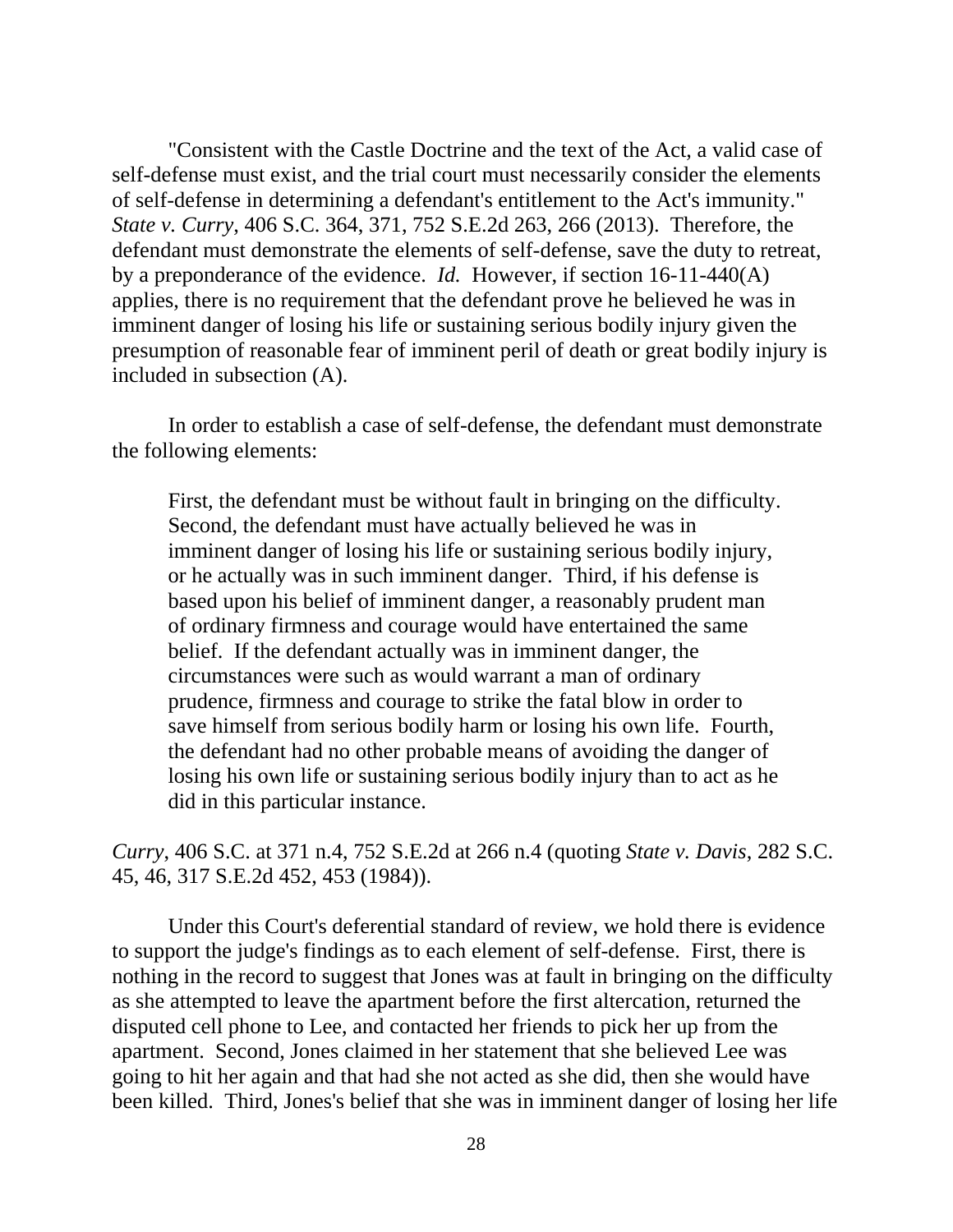or sustaining great bodily injury<sup>9</sup> was reasonable given Lee's actions toward her earlier in the evening, which included Lee punching Jones, dragging her by her hair, and forcing her back into the apartment. Further, Jones stated that as she was leaving the apartment Lee grabbed her, asked her if she was mad, and began shaking her while telling her "It's over. It's your fault." Finally, as previously discussed, Jones had no duty to retreat because she was attacked in her own home.

#### **IV. Conclusion**

We conclude the circuit court judge properly granted Jones immunity from prosecution pursuant to section 16-11-440(C) because Jones's residence qualified as "another place" where she had the right to be, she met the other statutory requirements, and there is evidence to support the judge's ruling that Jones acted in self-defense.

Accordingly, we affirm the judge's order granting Jones immunity from prosecution.

#### **AFFIRMED.**

 $\overline{a}$ 

## **KITTREDGE, HEARN, JJ., and Acting Justice James E. Moore, concur. PLEICONES, C.J., concurring in result only.**

<sup>9</sup> As defined by the Act, "great bodily injury" means "bodily injury which creates a substantial risk of death or which causes serious, permanent disfigurement, or protracted loss or impairment of the function of a bodily member or organ." S.C. Code Ann. § 16-11-430(2) (2015).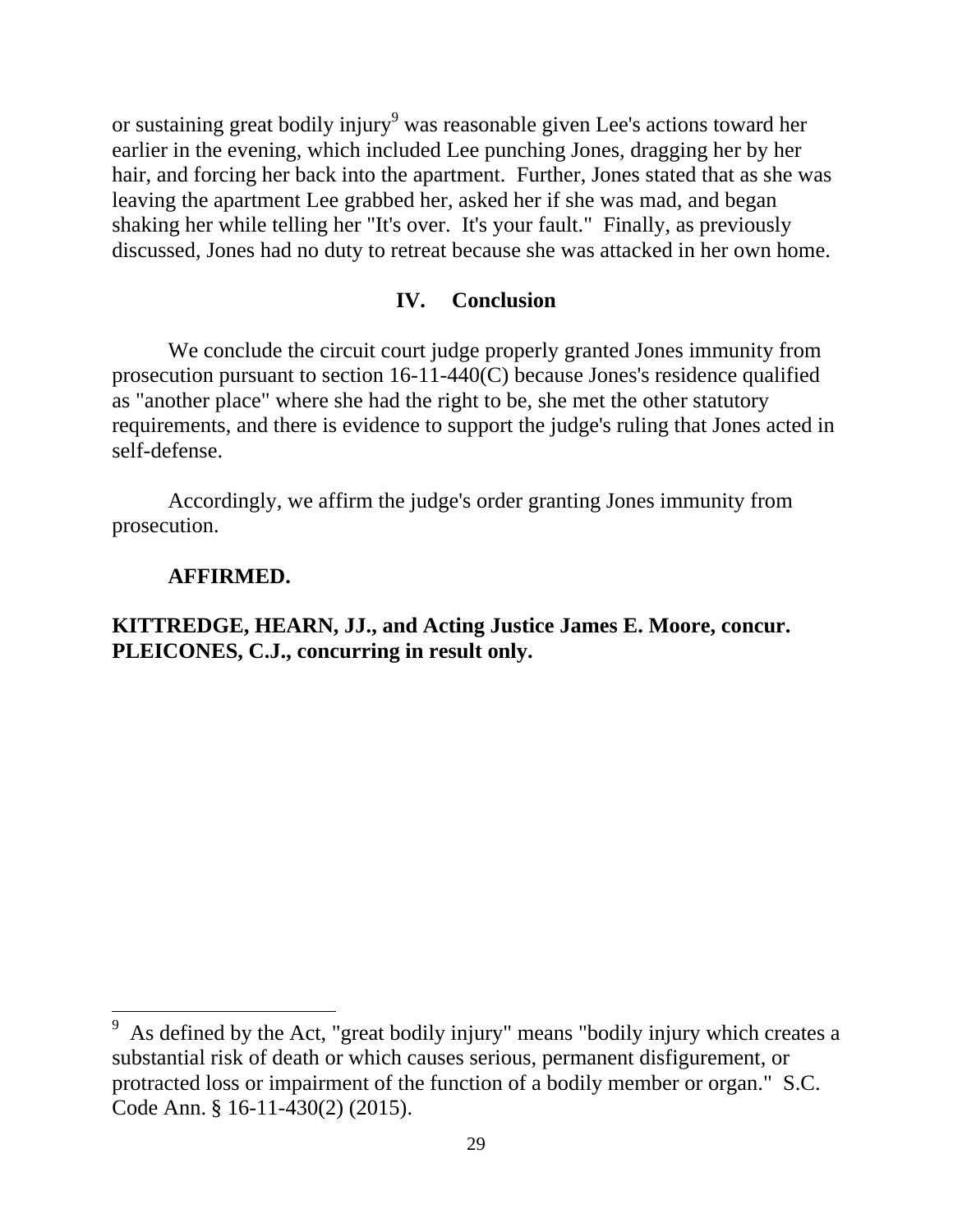## **THE STATE OF SOUTH CAROLINA In The Supreme Court**

<span id="page-29-0"></span>South Carolina Public Interest Foundation and Edward D. Sloan, Jr,. individually, and on behalf of all others similarly situated, Petitioners,

v.

James H. "Jay" Lucas, as Speaker of the S.C. House of Representatives, Henry D. McMaster, as President of the S.C. Senate, and The State of South Carolina, Respondents.

Hugh K. Leatherman, Sr., in his capacity as President Pro Tempore of the South Carolina Senate, Intervenor.

Appellate Case No. 2015-001443

#### **IN THE ORIGINAL JURISDICTION**

Opinion No. 27638 Heard March 22, 2016 – Filed May 18, 2016

# **PROVISO STRICKEN**

James G. Carpenter, Esquire, of Carpenter Law Firm, PC, of Greenville, for Petitioners.

Michael J. Anzelmo, and Blake Terence Williams, both of Nelson Mullins Riley & Scarborough; Richard L. Pearce, Patrick G. Dennis, and Charles Fennell Reid, all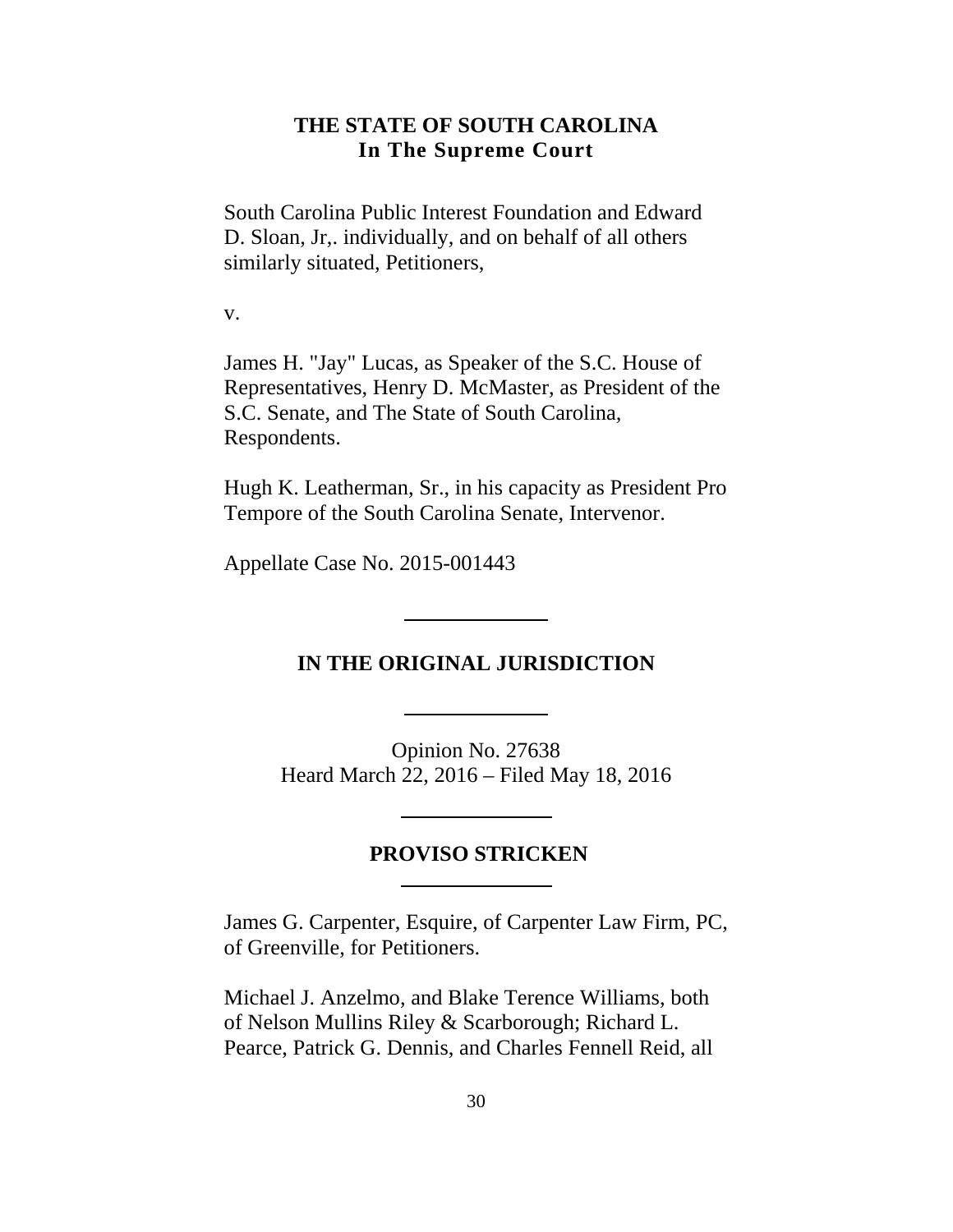of Columbia, for Respondent James H. "Jay" Lucas, Jr.; Attorney General Alan McCrory Wilson and Deputy Solicitor General J. Emory Smith, Jr., both of Columbia, for Respondents State of South Carolina and Lieutenant Governor Henry D. McMaster.

Kenneth M. Moffitt and Edward Houseal Bender, both of Columbia, for Intervenor Hugh K. Leatherman, Sr.

**CHIEF JUSTICE PLEICONES:** We agreed to hear this constitutional challenge to the 2015-16 Appropriations Act in our original jurisdiction.<sup>1</sup> Petitioners contend, and we agree, that the inclusion of Proviso  $84.18^2$  in that act violates the "one subject" requirement found in S.C. Const. art. III, § 17. As explained below, we hold that where the general appropriations act contains a section that is not germane to the purpose of that act, i.e., one that does not "reasonably and inherently relate to the raising and spending of tax monies," that section may be excised by a court. In so doing, we modify our holding in *Am. Petroleum Inst. v. South Carolina Dep't of Rev.*, 382 S.C. 572, 677 S.E.2d 16 (2009).<sup>3</sup>

<sup>1</sup> The dissent would hold that whether the 2015-16 Appropriations Act violates the State Constitution is too insignificant a matter to warrant this Court's exercise of its original jurisdiction, and would therefore dismiss the petition. Moreover, the dissent would base this dismissal on petitioners' motives, and not on the merits, thereby permitting petitioners to refile in circuit court. The dissent fails to appreciate that were this case to be decided in the circuit court, that court would be bound by stare decisis and would be required to strike the Act in its entirety. *Am. Petroleum Inst. v. South Carolina Dep't of Rev.*, 382 S.C. 572, 677 S.E.2d 16 (2009). The circuit court could not alter that remedy any more than can the petitioners by their pleadings. The consequences of such a ruling would call into question the ability of the state to meet its fiscal obligations. Unlike the dissent, we find that the public interest requires we exercise our original jurisdiction to decide this case in an expeditious manner. Rule 245, SCACR; *See Carnival Corp*. *v. Historic Ansonborough Neighborhood Ass'n*, 407 S.C. 67, 753 S.E.2d 846 (2014).

2 2015 Act No. 91, Part 1B, § 84, Proviso 84.18.

 $\overline{a}$ 

<sup>3</sup> The dissenting opinion maintains that we can avoid deciding a constitutional issue here by simply proclaiming the Proviso invalid. We disagree. The Proviso,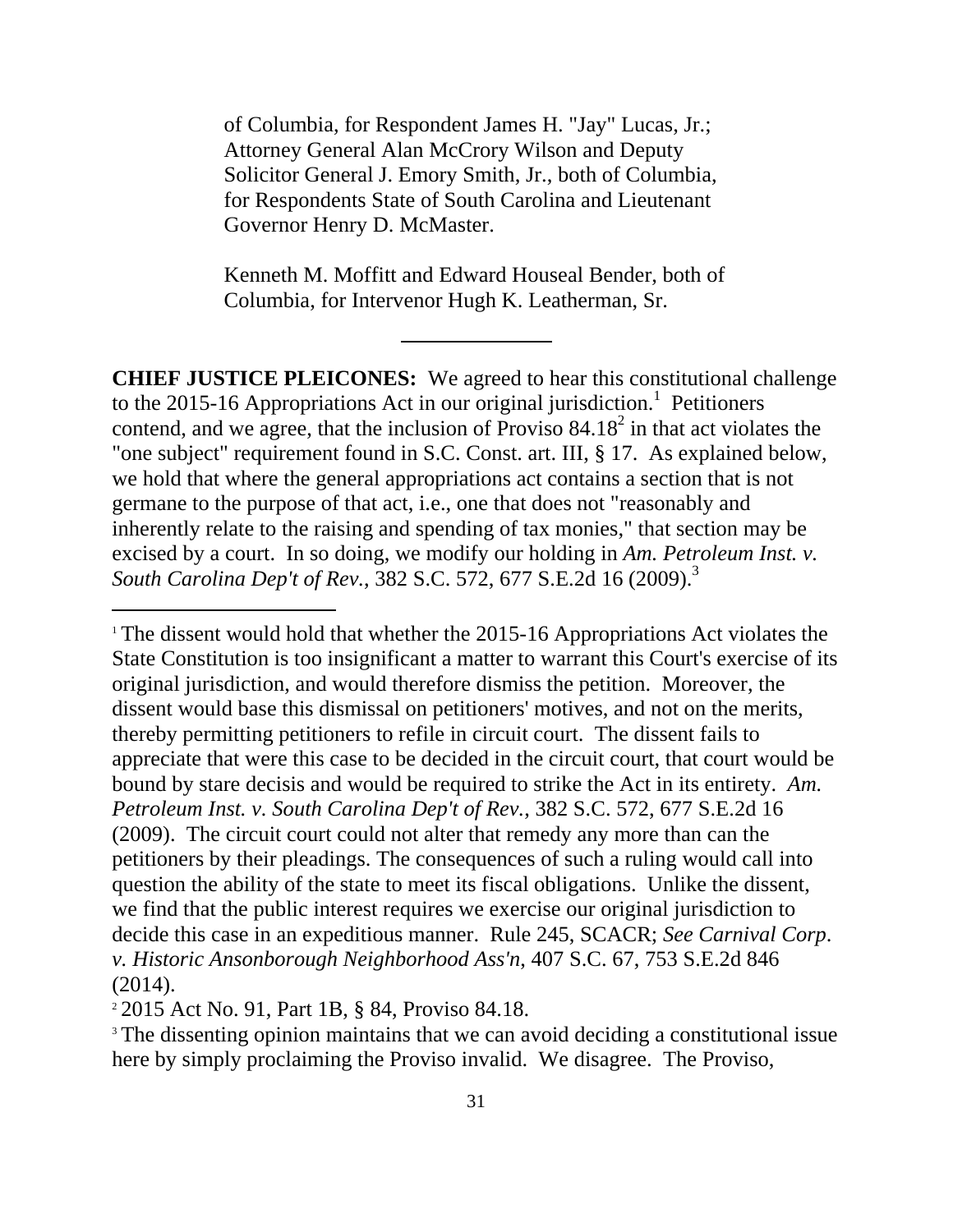## **FACTS**

South Carolina Code Ann. § 57-1-410 (Supp. 2015) provides for the appointment of an administrative official denominated the Secretary of Transportation. This statute, enacted as § 5 of 2007 Act No. 114, reads:

> The Governor shall appoint, with the advice and consent of the Senate, a Secretary of Transportation who shall serve at the pleasure of the Governor. A person appointed to this position shall possess practical and successful business and executive ability and be knowledgeable in the field of transportation. The Secretary of Transportation shall receive such compensation as may be established under the provisions of Section 8-11-160 and for which funds have been authorized in the general appropriations act.

The next section of 2007 Act No. 114 provided:

Unless extended by subsequent act of the General Assembly, the Governor's authority to appoint the Secretary of the Department of Transportation pursuant to Section 57-1-410 terminates and is devolved upon the Department of Transportation Commission effective July 1, 2015. All other provisions regarding the rights, powers, and duties of the secretary shall remain in full force and effect.

2007 Act No. 114, § 6.

 $\overline{a}$ 

Proviso 84.18 purports to suspend the 2015 termination/devolution provision of 2007 Act No. 114, § 6, for the fiscal year, i.e., until June 30, 2016, thus leaving intact the appointment authority given to the Governor in § 5.

standing alone, is not invalid. Rather the issue before the Court is whether the inclusion of the Proviso in the Appropriations Act renders the Act violative of S.C. Const. art. III, § 17. That is the constitutional issue we cannot "decline to reach." Once the Act is found to violate the Constitution, the question of the appropriate remedy for that constitutional violation is necessarily before the Court.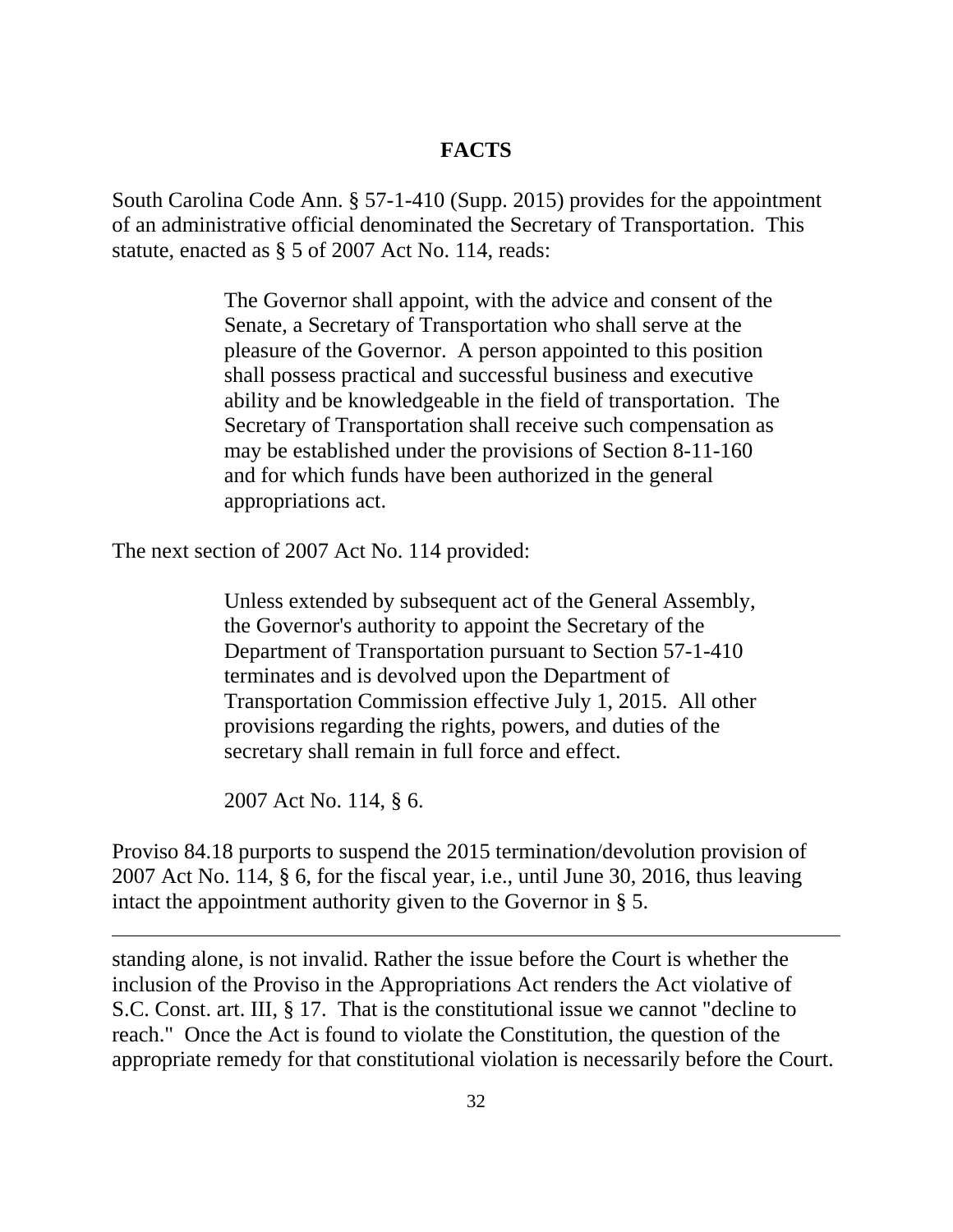Petitioners seek a declaration that the inclusion of Proviso 84.18 in the appropriations act violates art. III, § 17. This section of our state constitution provides:

§ 17. One subject.

Every Act or resolution having the force of law shall relate to but one subject, and that shall be expressed in the title.

Article III, § 17 has three objectives:

 $\overline{a}$ 

"(1) to apprise the members of the General Assembly of the contents of an act by reading the title; (2) to prevent legislative  $\log$ -rolling',  $4$  and (3) to inform the people of the State of the matters with which the General Assembly concerns itself." *Am. Petroleum Inst. v. South Carolina Dep't of Revenue*, 382 S.C. 572, 576, 677 S.E.2d 16, 18 (2009).

*Sea Cove Dev., LLC v. Harborside Comm. Bank*, 387 S.C. 95, 101, 691 S.E.2d 158, 161 (2010).

"Log-rolling" is defined as a "legislative practice of including several propositions in one measure . . . so that the Legislature . . . will pass all of them, even though these propositions may not have passed if they had been submitted separately." *Am. Petroleum* at 577, 677 S.E.2d at 18, citing Blacks Law Dictionary 849 (7th ed. 1999).

 137, 141-2, 262 S.E.2d 45, 47-48 (1980). As such, petitioners argue that the The crux of petitioners' art. III, § 17 challenge is that the subject matter of Proviso 84.18, suspension of the appointment power found in 2007 Act No. 114, § 6, is neither germane to, nor does it provide the means, methods, or instrumentalities for, effectuating the purpose of the general appropriations act, i.e. the raising or expenditure of revenue. *See*, *e.g.*, *Hercules, Inc. v. S.C. Tax Comm'n*, 274 S.C.

 322 S.C. 83, 470 S.E.2d 100 (1996), and 'hodgepodge.' *See*, *e.g.*, *Arthur v.*  4 Other terms used for this practice are 'bobtailing,' *see*, *e.g.*, *Keyserling v. Beasley*, *Johnston*, 185 S.C. 324, 194 S.E. 151 (1937).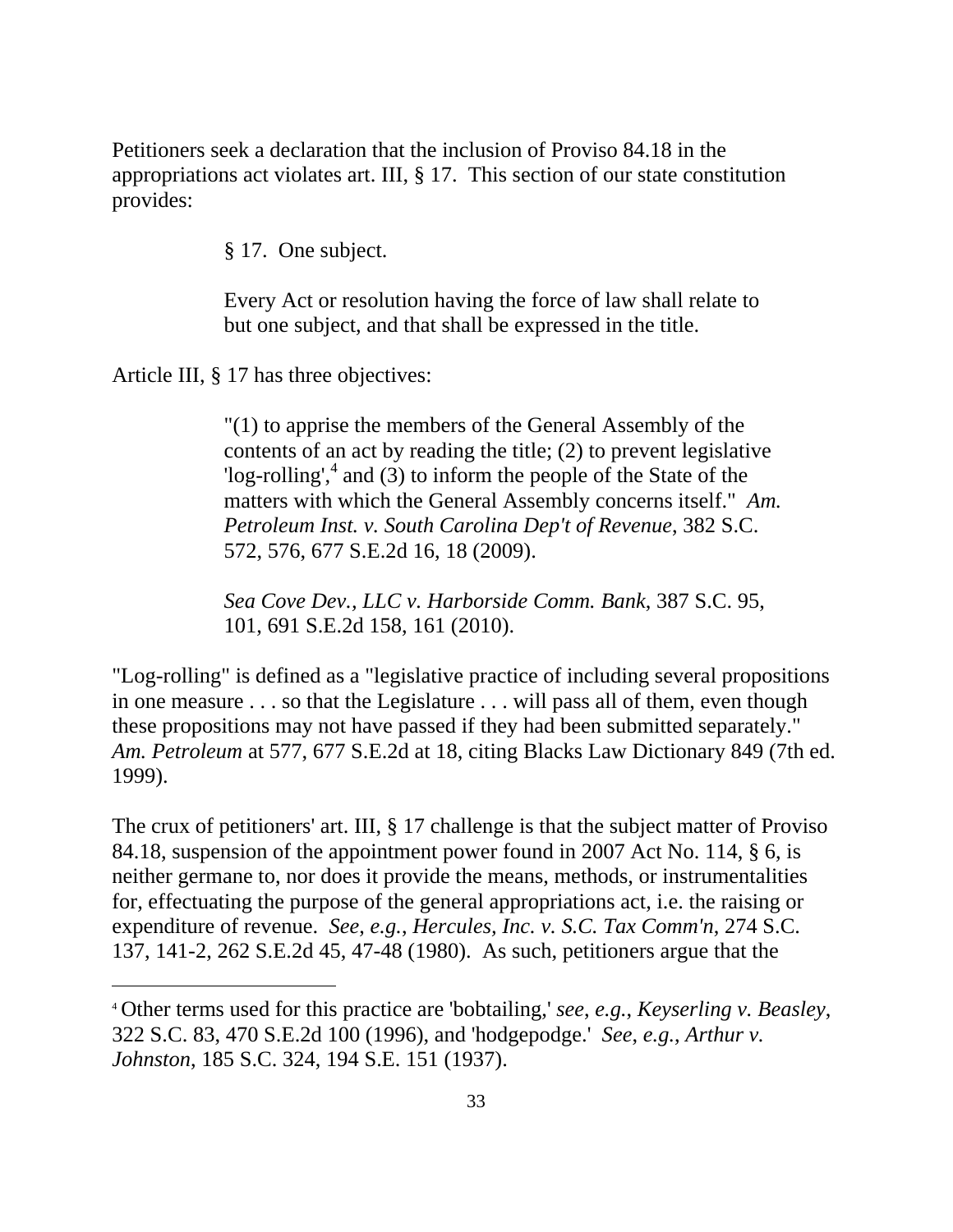inclusion of Proviso 84.18 in the 2015-16 Appropriations Act violates S.C. Const. art. III, § 17. We agree.

The Court has decided a number of cases involving a challenge to a provision of the annual appropriations act as violative of art. III, § 17. In the following cases, the "log-rolling" challenge was denied because the challenged section was found to be germane to the purpose of the act:

- 1. *Giannini v. S.C. DOT*, 378 S.C. 573, 664 S.E.2d 450 (2008) (reenactment of Tort Claims Act Caps are reasonably and inherently related to raising and spending of tax monies).
- 2. *Town of Hilton Head Island v. Morris*, 324 S.C. 30, 484 S.E.2d 104 (1997) (requirement that local governments remit real estate transfer fees to the state).
- 3. *Keyserling v. Beasley*, 322 S.C. 83, 470 S.E.2d 100 (1996) (provisions creating a committee to negotiate new contracts and fees for waste disposal and to repeal an earlier law thereby allowing landfill to continue to accept out-of-state waste and associated fees).
- 4. *State Farm Mut. Auto. Ins. Co. v. Smith*, 281 S.C. 209, 314 S.E.2d 333 (1984) (insurance commission to collect a fee/tax from automobile insurers).
- 5. *Powell v. Red Carpet Lounge*, 280 S.C. 142, 311 S.E.2d 719 (1984) (altering definition of machines subject to licensing fee).
- 6. *Hercules, Inc. v. S.C. Tax Comm'n*, 274 S.C. 137, 262 S.E.2d 45 (1980) (suspension of tax assessment statute of limitations).
- 7. *Caldwell v. McMillan*, 224 S.C. 150, 77 S.E.2d 798 (1953) (proviso permitting Highway Department to build a kitchen and lease the space to a restaurateur).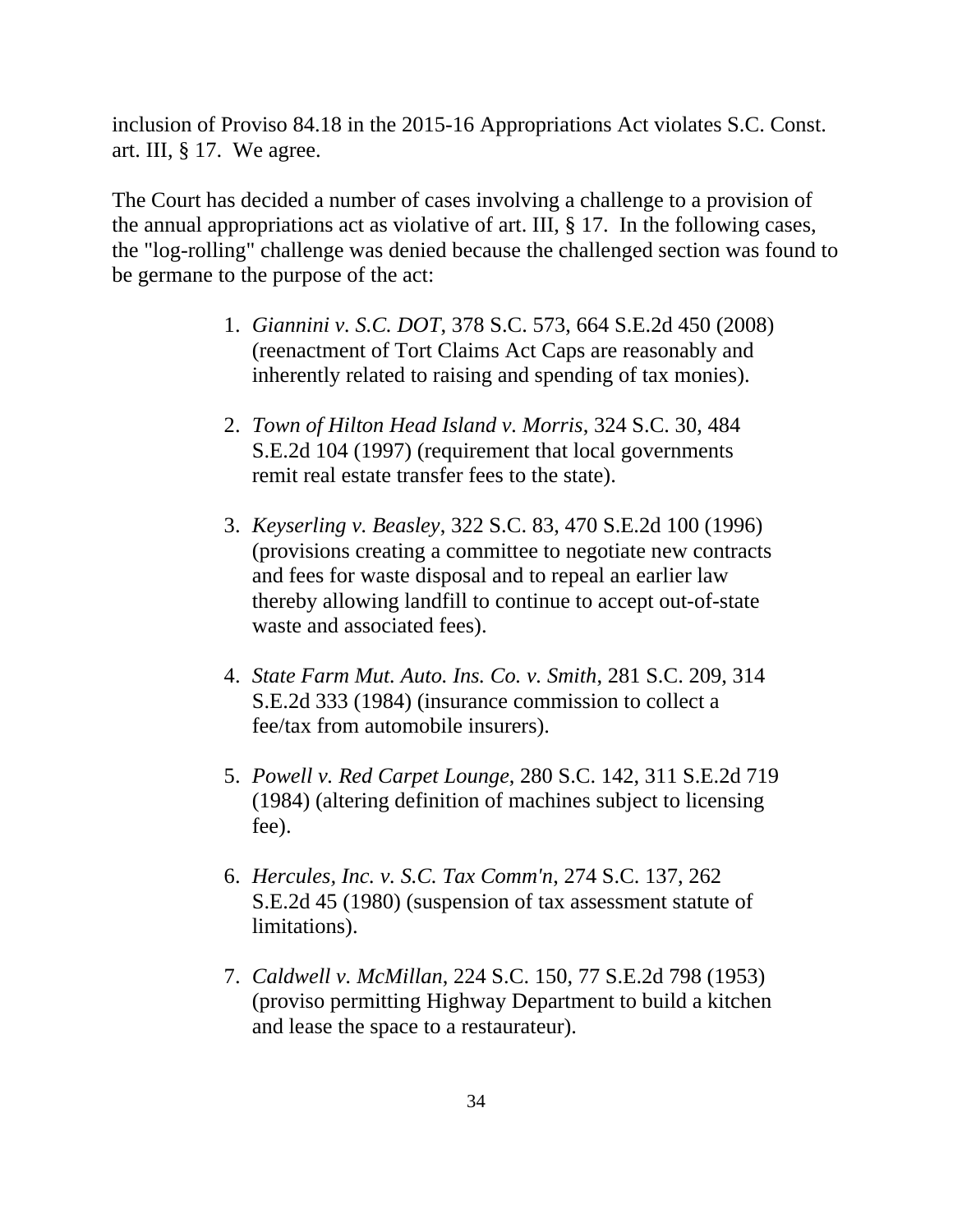- 8. *State ex rel. Roddey v. Byrnes*, 219 S.C. 485, 66 S.E.2d 33 (1951) (issuance of state bonds; school construction; sales and use tax).
- 9. *Crouch v. Benet*, 198 S.C. 185, 17 S.E.2d 320 (1941) (bonds to build additional facilities).

In the following cases, however, provisions of the appropriations act were found to violate art. III, § 17 because their content was not germane to the raising or spending of tax monies:

- 1. *Ex parte Georgetown Water & Sewer Dist.*, 284 S.C. 466, 327 S.E.2d 654 (1985) (permitting referendums in special purpose districts to decide method of electing members and/or nature of budget).
- 2. *Maner v. Maner*, 278 S.C. 377, 296 S.E.2d 533 (1982) (amendments to act creating the Court of Appeals).
- 3. *S.C. Tax Comm'n v. York Elec. Coop.*, 275 S.C. 326, 270 S.E.2d 626 (1980) (Uniform Disposition of Unclaimed Property Act giving state custody of certain unclaimed property).

We agree with petitioners that *Ex parte Georgetown*, *supra*, *Maner*, *supra*, and *York Elec. Coop.*, *supra*, dictate that we hold that the inclusion of Proviso 84.18 in the 2015-16 Appropriations Act violates the log-rolling prohibition found in art. III, § 17. The provision at issue in *Ex parte Georgetown*, like Proviso 84.18, was concerned with the manner in which the governing body of a state entity would be selected. Like Proviso 84.18, *Maner* involved administrative, not monetary matters. Finally, in *York Elec. Coop.*, the Court found the Unclaimed Property Act was not revenue providing, but instead merely procedural. We find that the suspension of the devolution of the Secretarial selection authority from the Governor to the Commission is a matter of administration and procedure involving the method of choosing an official.

Intervenor Leatherman argues, however, that because the Secretary necessarily has some discretion in making significant fiscal decisions on behalf of DOT, any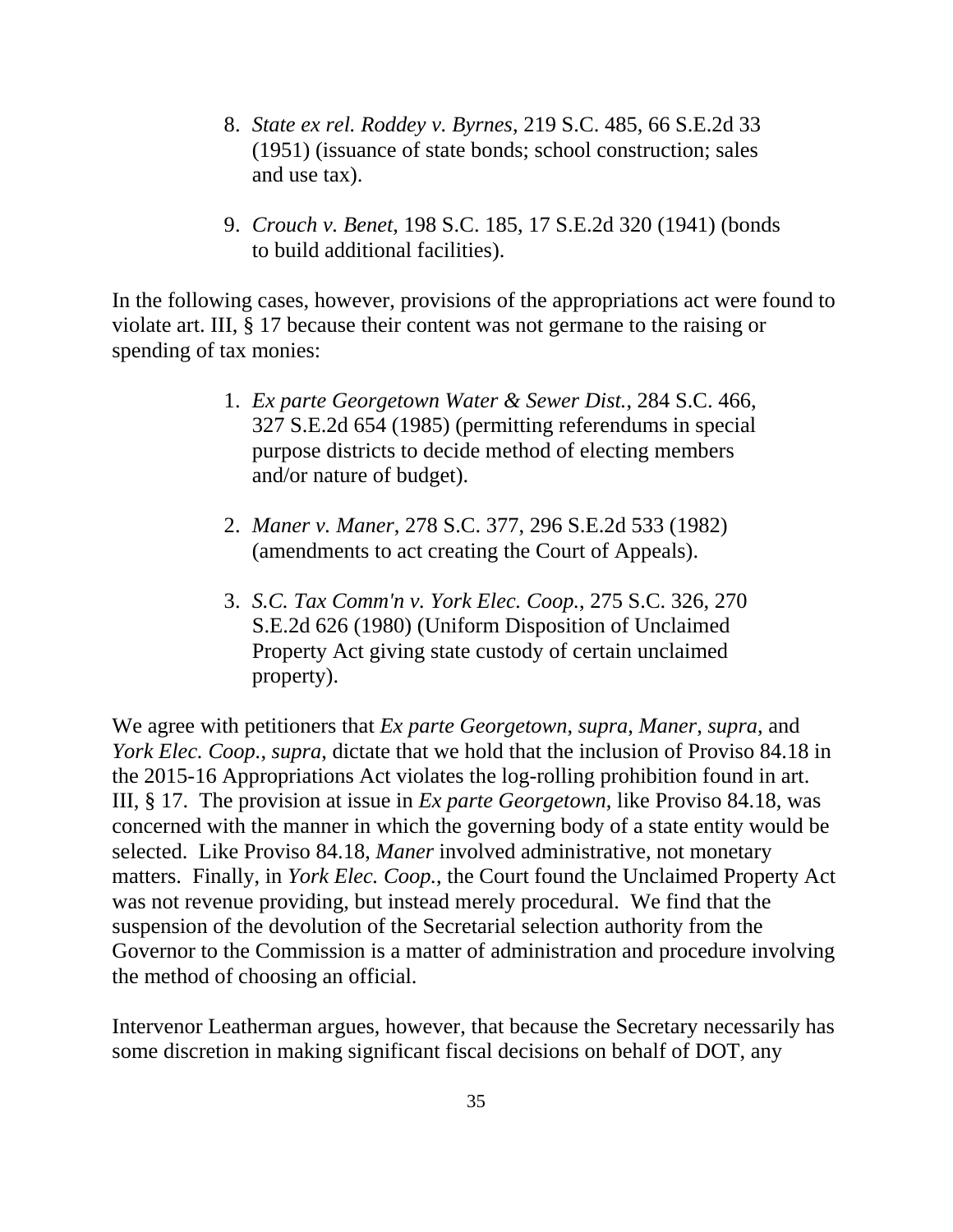legislation touching on the selection of the individual vested with this authority is properly included in the appropriations act. Article III, § 17, however does not sweep this broadly: "The test applied in *York* and *Hercules*, both of which involved appropriations acts, was whether the challenged legislation was reasonably and inherently related to the raising and expenditure of tax monies." *Maner*, 278 S.C. at 382, 296 S.E.2d at 536. The right to appoint the Secretary, whatever that officer's authority to expend agency funds, does not meet this test. The suspension of the appointment authority in Proviso 84.18 does not "reasonably and inherently" relate to the raising or spending of tax money and is therefore not germane to the purpose of the appropriations act.

Respondent Lucas takes a different approach and suggests a new analytical approach to art. III, § 17 challenges to legislation contained in an appropriations act. He suggests that the scope of the 2015-16 Appropriations Act was expanded beyond mere fiscal concerns by the words "the operation of state government" in its title. The full title of the Appropriations Act is:

> **AN ACT TO MAKE APPROPRIATIONS AND TO PROVIDE REVENUES TO MEET THE ORDINARY EXPENSES OF STATE GOVERNMENT FOR THE FISCAL YEAR BEGINNING JULY 1, 2015, TO REGULATE THE EXPENDITURE OF SUCH FUNDS, AND TO FURTHER PROVIDE FOR THE OPERATION OF STATE GOVERNMENT DURING THIS FISCAL YEAR AND FOR OTHER PURPOSES.**

First, we are not convinced that the title is susceptible of a reading that separates "operation of state government" from fiscal issues. Further, if Respondent Lucas were correct, and 2015 Act No. 91 embraces both appropriations and the entire "operation of state government," it would *ipso facto* violate the "one subject" requirement of art. III, § 17.

Respondent Lucas next argues the Court should not read Proviso 84.18 "in isolation" but rather in the context of all of Proviso 84, citing *Keyserling*, *supra*. We find his reliance on this decision is misplaced. *Keyserling* was a challenge to two parts of a section of the 1995 Appropriations Act. *See* 1995 Act No. 145, Part 11, § 79. Section 79, which addressed the Barnwell low-level radioactive waste landfill, contained four parts: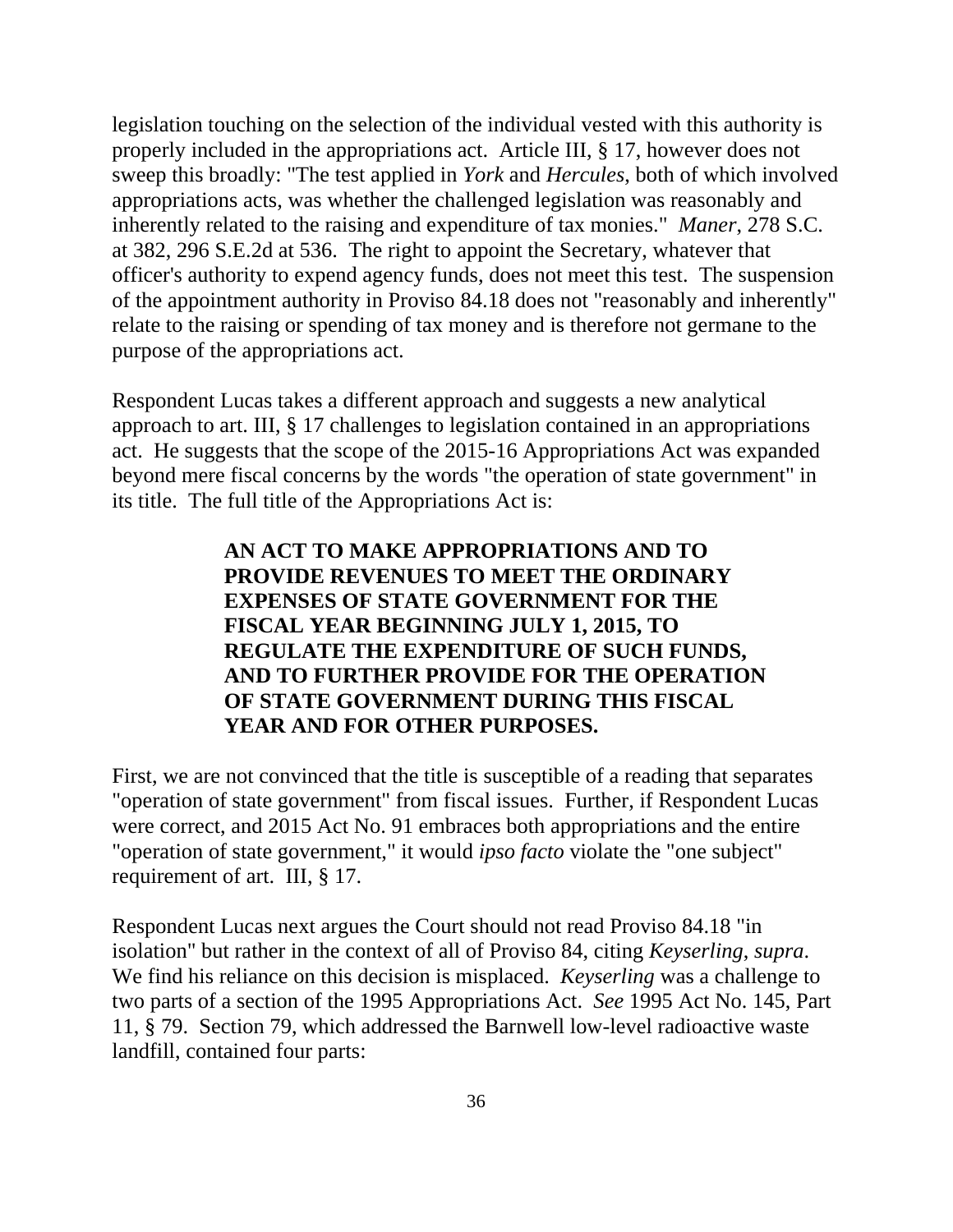- (A) added a statute imposing a tax on low-level out-of-state waste;
- (B) amended a statute to create a committee to negotiate a new waste disposal compact, with the committee authorized to negotiate new fees;
- (C) required a part of all revenues generated by the landfill be remitted to the General Fund; and
- (D) repealed a statute which established the original waste disposal compact.

Subsections (B) and (D) were challenged as not related to revenue raising and therefore violative of art. III, § 17. The Court rejected the challenges, holding that (B) was germane as it authorized a committee to negotiate new fees and that (D), by repealing the existing compact, permitted the landfill to continue to accept outof-state waste, thereby generating funds while the new compact and new fees were negotiated under (B). The Court concluded: "Without these sections, [the landfill] will not generate the amount of revenues sought by the General Assembly." *Keyserling* at 87, 470 S.E.2d at 102.

Respondent Lucas relies on language from *Keyserling* which "rejects Petitioners' claim that we should read the provisions of Section 79 in isolation, requiring each provision to relate **directly** to appropriations." *Id*. at 88, 470 S.E.2d at 103. (emphasis supplied). In *Keyserling*, subsection (B) did not **directly** relate to appropriations as it authorized the commission to negotiate the new fees, but did not itself set that amount, and subsection (D) did not **directly** set a fee, but by deleting a statute, permitted a fee to continue to be collected. While neither section **directly** raised revenue, both were nonetheless "reasonably and inherently" related to revenue raising, and were necessary to make the whole of Section 79 effective. Other examples of provisions in appropriations acts that did not **directly** relate to revenue raising or spending, but were nonetheless found to be reasonably and inherently related to this purpose, are: (1) a provision that defined the machines subject to a license fee but did not itself set that fee, *Powell*, *supra*; (2) a proviso that suspended a statute of limitations so as to permit a tax assessment to continue to be collected, *Hercules*, *supra*; and (3) a subsection which authorized the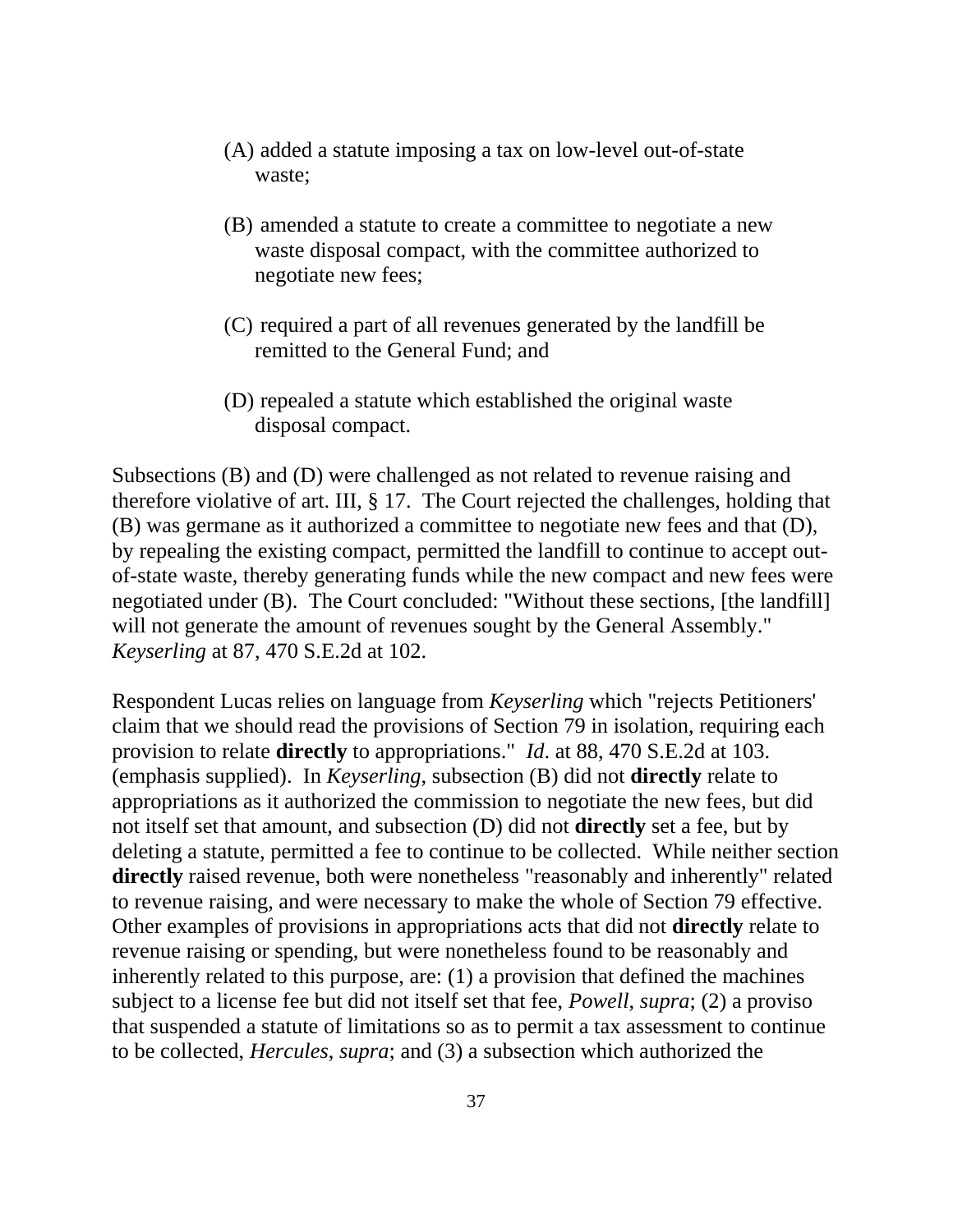building of a cafeteria and a contract with a restaurateur, without directing the amount that could be spent. *Caldwell*, *supra*.

While a provision in the appropriations act need not **directly** relate to spending revenue, *Keyserling*, *supra*, it must "reasonably and inherently" relate to this purpose. *Hercules*, *supra*. Moreover, the "viewed in isolation" language from *Keyserling* is addressed to a "stand-alone" section of the appropriations act concerned with one isolated issue: adding, deleting, and amending statutes to permit the continued operation of a revenue-generating landfill. Here, the challenge is to a single proviso included in a section of the appropriations act containing a large agency's entire budget. We find "the stand alone" passage in *Keyserling* cited by Respondent Lucas does not apply so as to make Proviso 84.18 germane to the Appropriations Act. Moreover, if Respondent Lucas were correct, then the appropriations act could include any item, however tangentially related to an agency's operations, so long as that item were included in that agency's budget section. Such a rule would effectively exempt the appropriations act from the ambit of art. III, § 17. The language of the constitution and our precedents, however, require that the general appropriations act, like every other "Act or resolution having the force of law" relate only to "one subject." S.C. Const. art. III, § 17.

The issue is whether Proviso 84.18, suspending the termination of the Governor's appointment power, is reasonably and inherently related to the raising and spending of tax monies. *See Town of Hilton Head*, *supra*, 324 S.C. at 35, 484 S.E.2d at 107. We hold that it is not, and thus its inclusion in the Appropriations Act renders that Act violative of art. III, § 17. *See Ex parte Georgetown*, *supra*; *Maner*, *supra*; *York Elec. Coop.*, *supra*.

Having determined that the inclusion of Proviso 84.18 in the Appropriations Act violates art. III, § 17, the next question is the appropriate remedy. Prior to 2009, the Court took the view that when certain provisions of an act violated the "one subject" rule, the Court could strike down the offending provision(s) and leave standing the germane part of the legislation. This remedy has been applied in appropriations act challenges. *E.g.*, *Ex parte Georgetown*, *supra*. In 2009, however, in a case not involving the appropriations act, we held that if the constitutional "one subject" requirement were violated, then the entire act must be struck down. *Am. Petroleum*, *supra*.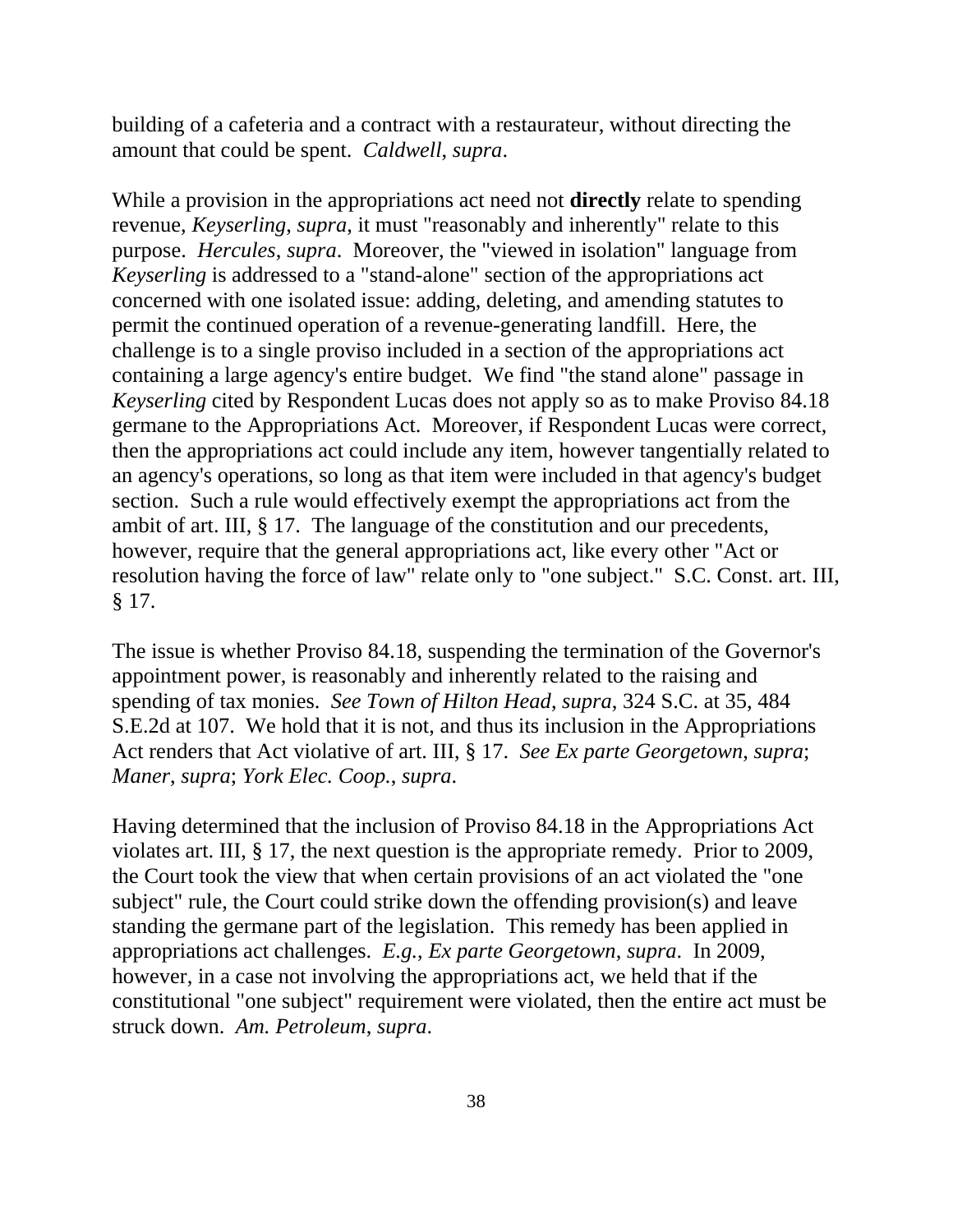Pursuant to *Am. Petroleum*, we could find that because Proviso 84.18 violates art. III, § 17, we must strike the entire 2015-2016 Appropriations Act. As explained below, however, we find this drastic remedy is not necessary when the offending language is included in the general appropriations act.

It is well settled that the purpose of the appropriations act is the raising and spending of revenue. *E.g.*, *Crouch*, *supra* (1941); *State ex rel. Roddey*, *supra*, (1951). The intent of the General Assembly in enacting an appropriations act is clear and we would not be in the position of usurping the General Assembly's prerogative to determine an act's "proper subject" when the legislation at issue is the appropriations act since the only items which are germane to that subject are those that "reasonably and inherently relate to the raising and spending of tax monies." *See Plowden v. Beattie*, 185 S.C. 229, 240, 193 S.E. 651, 656 (1937) ("The appropriations act is the one "big piece" of legislation to occupy the time of the legislature at each session of the General Assembly, and is probably the most studied bill . . . ."). Accordingly, we modify our decision in *Am. Petroleum*, *supra*  and now hold that when deciding an art. III, § 17 challenge to the annual appropriations act, we have the authority to excise any provision that is not germane to fiscal issues.

#### **CONCLUSION**

We hold that the inclusion of Proviso 84.18 in 2015 Act No. 91 violates art. III, § 17, and order that Proviso 84.18 be stricken from the Act. As a result, the authority to appoint the Secretary of Transportation devolved from the Governor to the Department of Transportation Commission effective July 1, 2015 pursuant to 2007 Act No. 114, § 6.

#### **PROVISO STRICKEN**.

# **separate opinion. BEATTY, KITTREDGE and HEARN, JJ., concur. FEW, J., dissenting in a**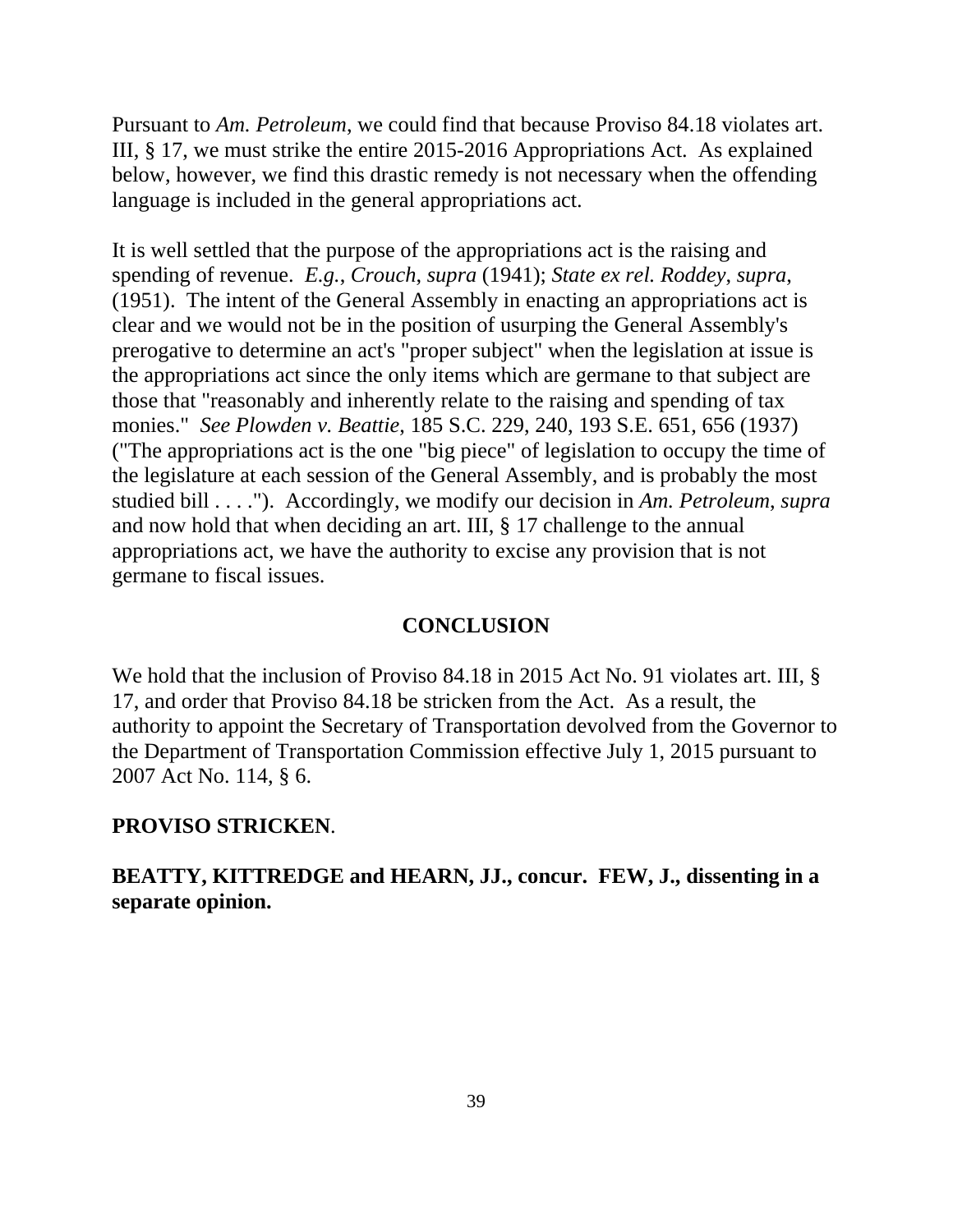**JUSTICE FEW:** I respectfully do not join the majority opinion. In my view, this case does not present a question of sufficient public interest to justify this Court hearing it in our original jurisdiction. *See Key v. Currie*, 305 S.C. 115, 116, 406 S.E.2d 356, 357 (1991) ("Only when there is an extraordinary reason such as a question of significant public interest or an emergency will this Court exercise its original jurisdiction."). Though this Court already granted the petition to hear the case, the Court has dismissed such petitions in the past when it became clear the case was not appropriate for original jurisdiction. *See, e.g.*, *Milton v. Richland Cty.*, Op. No. 2015-MO-046, slip op. at 5 (S.C. Sup. Ct. filed August 5, 2015) (after finding "Petitioner has failed to demonstrate a justiciable controversy," the Court "dismiss[ed] this matter in our original jurisdiction as it is not appropriate for our review"). I would dismiss the petition.

This case is a companion to one in which the same petitioners contend the transfer of authority to appoint the Secretary of Transportation—from the Governor to the Department of Transportation—is unconstitutional under the separation of powers requirement set forth in article I, section 8 of the South Carolina Constitution. In the companion case, Petitioners seek to prevent the transfer of authority from occurring, contending the authority must remain with the Governor because the Department of Transportation is an executive branch department. In this case, however, striking Proviso 84.18 of the 2015-2016 Appropriations  $Act<sup>5</sup>$  accelerates that transfer of authority. Thus, the relief Petitioners seek in this case is inconsistent with the relief they seek in the companion case. By granting relief, we bring about the very event Petitioners seek to prevent in the companion case—the transfer of authority to appoint the Secretary away from the Governor.

However, if Proviso 84.18 is effective, the transfer has not yet occurred, and Petitioners' separation of powers challenge in the companion case is not ripe for judicial determination. Thus, by granting Petitioners the relief they seek here, we enable them to seek relief in the companion case that would otherwise not be ripe. That is what this case is about. While I do not suggest there is anything improper in Petitioners' motives, Petitioners clearly did not bring this case to accelerate the timing of an event they contend is unconstitutional. Rather, this case was filed only to prevent a finding in the companion case that the challenge to that transfer is

 $\overline{a}$ 

<sup>&</sup>lt;sup>5</sup> Act No. 91, 2015 S.C. Acts 429, 916.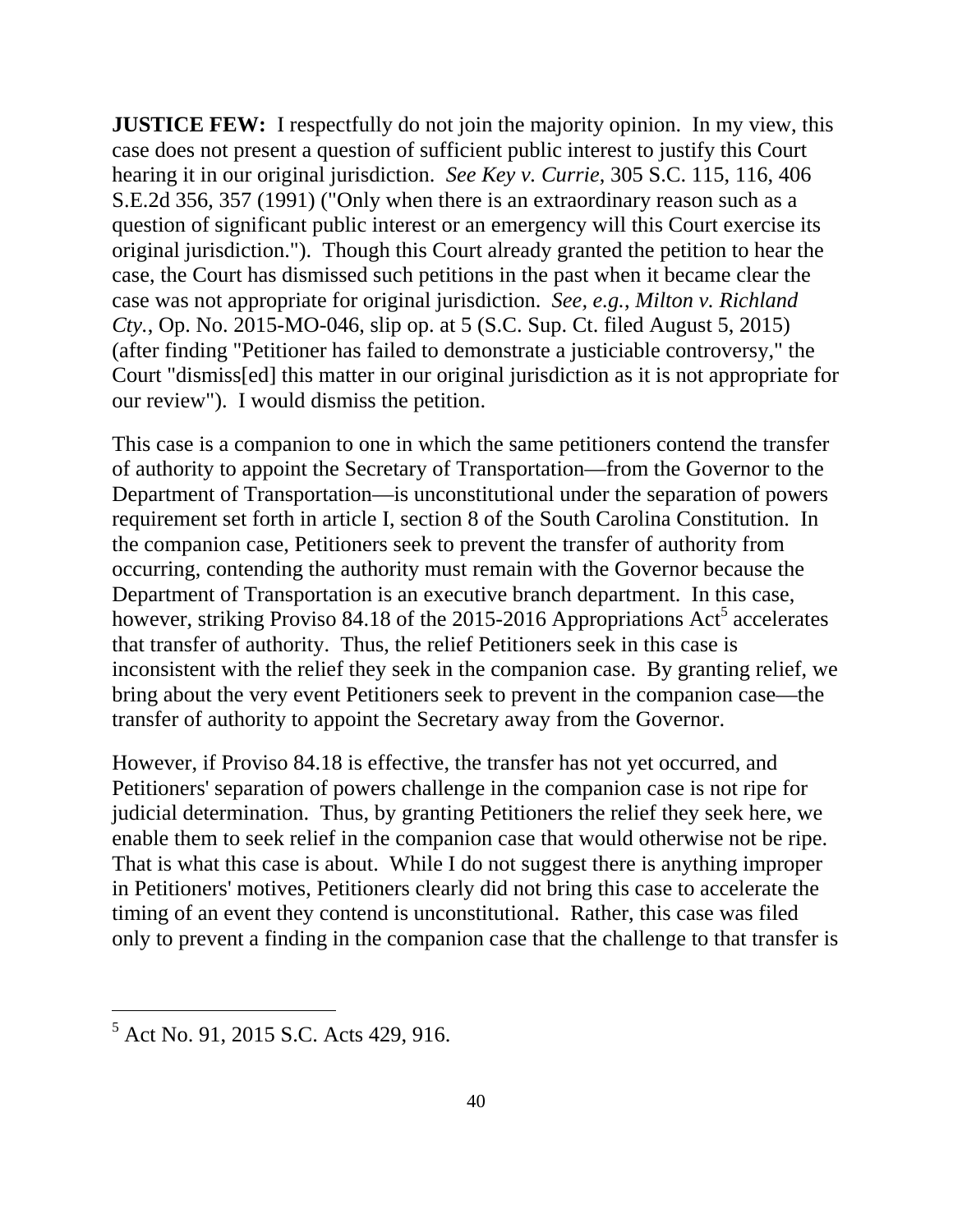not ripe. In my opinion, acknowledging this assists us in understanding the controversy before us and better enables us to evaluate the public interest at stake.

In an unpublished opinion in the companion case—issued simultaneously with this opinion—we deny without explanation the relief Petitioners seek there. *S.C. Pub. Interest Found. v. Rozier*, Op. No. 2016-MO-019 (S.C. Sup. Ct. filed May 18, 2016). In that opinion, the Court states only, "After careful consideration of the briefs, and after oral argument, we find no merit to petitioners' challenge and therefore decline to issue the declaratory relief they seek." *Rozier*, slip op. at 2. Therefore, this Court issues its opinion in this case for the purpose of determining a companion case is ripe, so the Court may deny relief in the companion case without any explanation. This is not the type of "significant public interest" that warrants this Court's exercise of its original jurisdiction.

As to the merits of the majority opinion, I do not agree that this Court should adopt a new rule in this case that "when deciding an art[icle] III, [section] 17 challenge to the annual appropriations act, we have the authority to excise any provision that is not germane to fiscal issues." Such a broad proclamation of law is not necessary to resolve the controversy before the Court. *See generally In re McCracken*, 346 S.C. 87, 92, 551 S.E.2d 235, 238 (2001) (reciting "this Court's firm policy to decline to rule on constitutional issues unless such a ruling is required"); *Fairway Ford, Inc. v. Cty. of Greenville*, 324 S.C. 84, 86, 476 S.E.2d 490, 491 (1996) (reciting the "firm policy of declining to reach constitutional issues unnecessary to the resolution of the case before us"). *See also Wash. State Grange v. Wash. State Republican Party*, 552 U.S. 442, 450-51, 128 S. Ct. 1184, 1191, 170 L. Ed. 2d 151, 161 (2008) (reciting "the fundamental principle of judicial restraint that courts should neither 'anticipate a question of constitutional law in advance of the necessity of deciding it' nor 'formulate a rule of constitutional law broader than is required by the precise facts to which it is to be applied'" (quoting *Ashwander v. TVA*, 297 U.S. 288, 346-347, 56 S. Ct. 466, 483, 80 L. Ed. 688, 711 (1936) (Brandeis, J., concurring))).

The new rule the Court adopts is not necessary because this case poses a narrow question: whether the transfer of authority to appoint the Secretary occurred on July 1, 2015—as originally contemplated by section 6 of Act 114 of 2007—or has been delayed to July 1, 2016—as provided in Proviso 84.18. The question can be further narrowed into two sub issues: (1) whether Petitioners have proven a violation of article III, section 17, and (2) if so, the remedy this court should impose for the violation. The majority makes this point, stating, "Once the Act is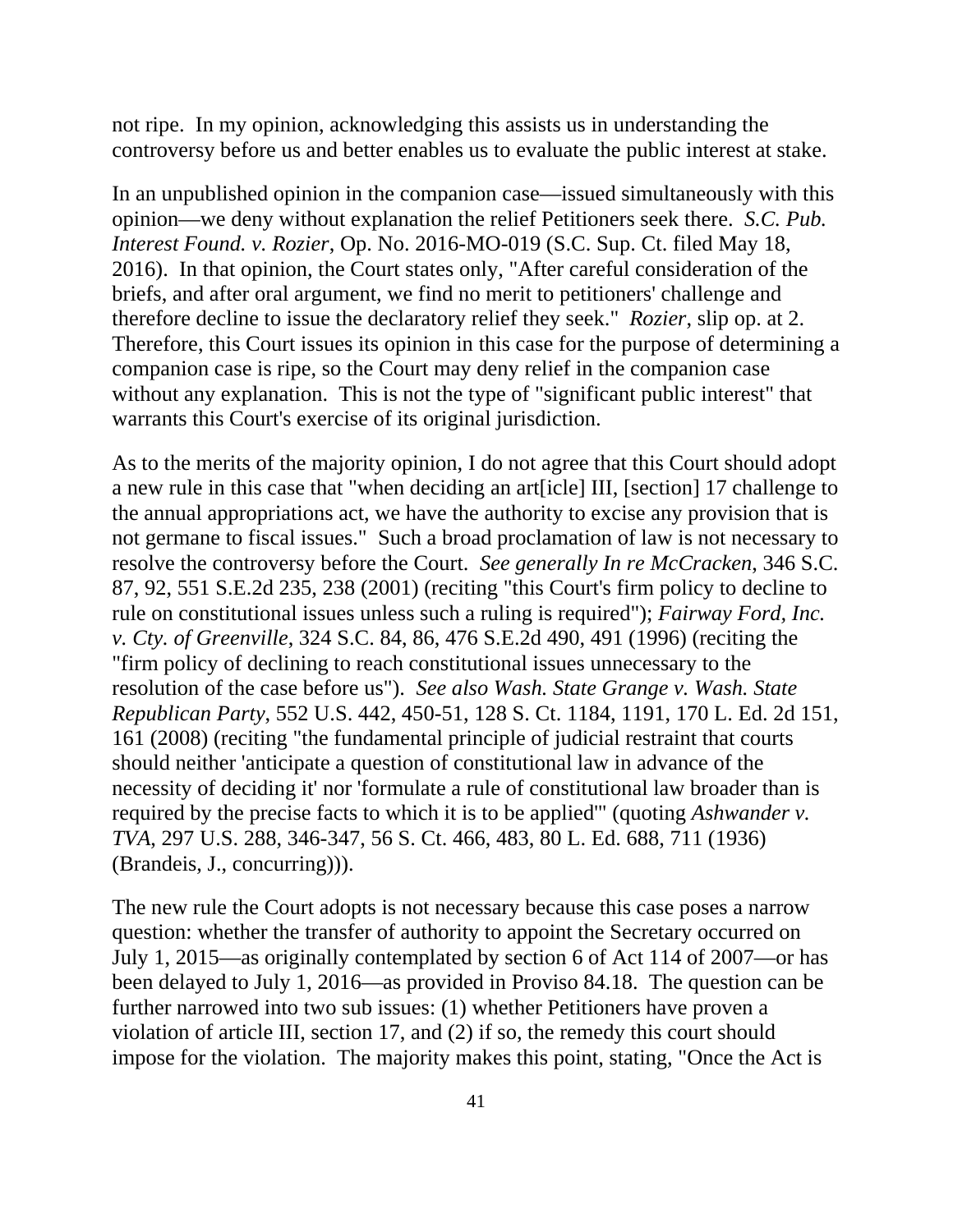found to violate the Constitution, the question of the appropriate remedy for that constitutional violation is necessarily before the Court." *See supra* note 3. Here, the majority determined a constitutional violation occurred. Turning then to remedy, the "appropriate remedy for that constitutional violation" should be narrowly tailored to fit the question before the Court. In my opinion, the Court may fully answer the question before it and completely resolve the controversy Petitioners presented by merely stating the Proviso did not extend the transfer of authority. It is not appropriate to consider the remedy of invalidating the entire 2015-2016 Appropriations Act because answering that broad legal question is not necessary to resolve the narrow controversy before us.

Moreover, Petitioners' complaint does not seek a declaration as to the constitutionality or enforceability of the entire Appropriations Act. Generally, if a plaintiff asks only for a narrow remedy, there is no reason for a court to decide whether to grant a more drastic remedy. Petitioners ask in their complaint only that we "declare that Proviso 84.18 violates [article III, section 17], and therefore is null and void."<sup>6</sup> Thus, it is not necessary in this case to decide whether the remedy should include a declaration that the entire Appropriations Act is unconstitutional. No party has requested such a remedy, and such a remedy is not necessary to resolve the controversy before us. Rather, to answer the very narrow question before the Court in this case, we need make only this very narrow ruling—because the Proviso violates the one-subject limitation, it is not effective to delay the transfer of authority to appoint the Secretary of Transportation.

The importance of the restraint I propose is illustrated by what the majority considers the necessity to "modify our decision" of only seven years ago in *American Petroleum Institute v. South Carolina Department of Revenue*, 382 S.C. 572, 677 S.E.2d 16 (2009), an opinion that describes itself as a "depart[ure] from recent precedent" of only one year before that—*South Carolina Public Interest Foundation v. Harrell*, 378 S.C. 441, 663 S.E.2d 52 (2008). *Am. Petroleum*, 382 S.C. at 579, 677 S.E.2d at 19-20. In my opinion, even the rule announced in *American Petroleum* was unnecessary to resolve the controversy before the Court

 $\overline{a}$ 

 $6$  In their reply brief, Petitioners include a heading stating, "Ruling the Entire Act Unconstitutional . . . Can Be an Appropriate Remedy." However, they make no argument that doing so enables the relief they actually seek—ensuring the issues raised in the companion case are ripe for judicial determination.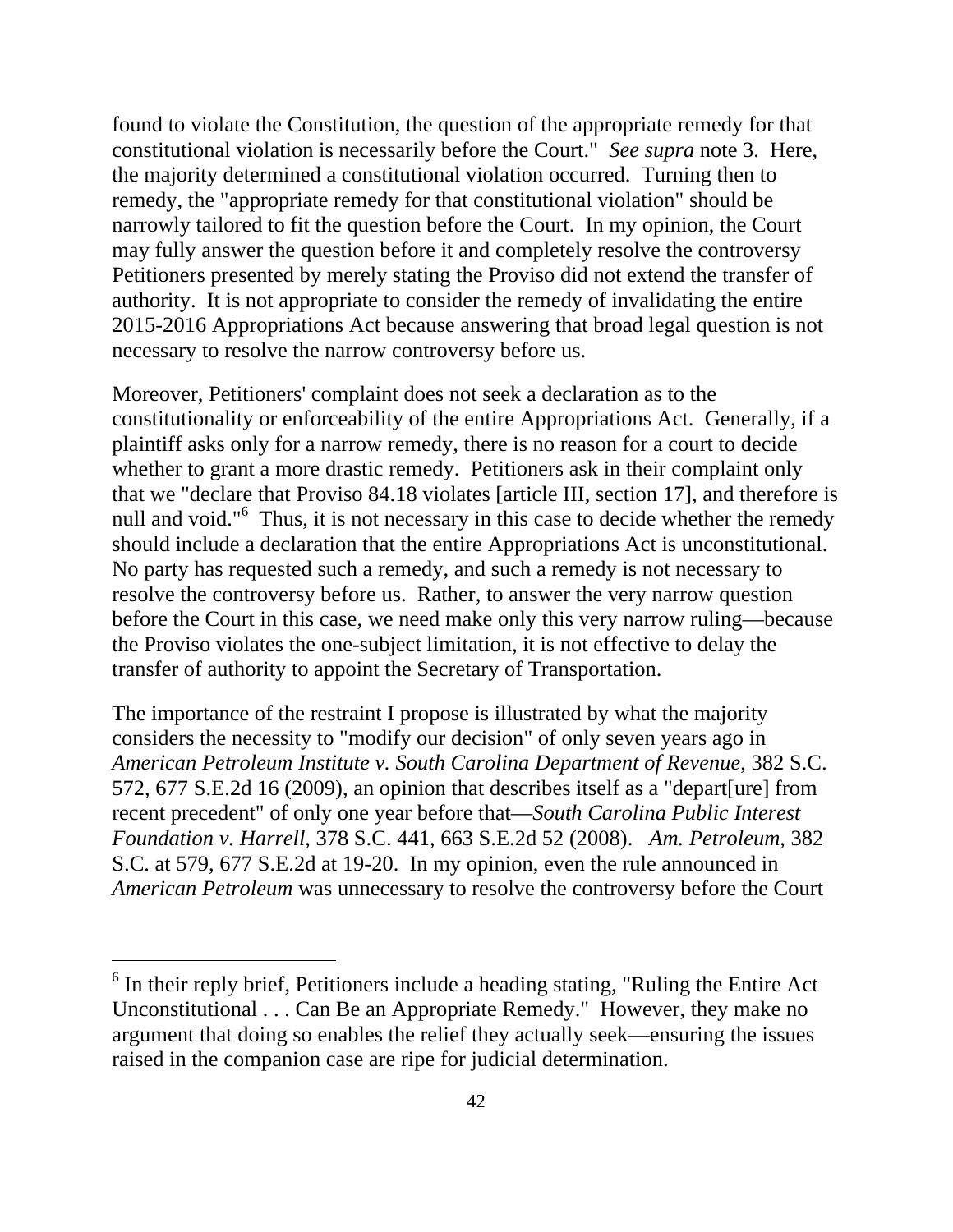in that case.<sup>7</sup> I believe this Court should adhere in this case to its "firm policy of declining to reach constitutional issues unnecessary to the resolution of the case before us." *Fairway Ford,* 324 S.C. at 86, 476 S.E.2d at 491. By doing so, we might find it unnecessary to change the law so frequently.

For the reasons explained, I respectfully dissent.

 $\overline{a}$ 

<sup>7</sup> In *American Petroleum*, the Court considered a challenge to an act containing four sections—one providing a sales tax exemption for "certain energy efficient products," one providing a sales tax exemption for "sales of handguns, rifles, and shotguns during the 'Second Amendment Weekend,'" one regarding the blending of fuel with ethanol and having nothing to do with any sales tax exemption, and one providing the effective date. 382 S.C. at 575, 677 S.E.2d at 17. The challenge was brought by the American Petroleum Institute, and related only to the fuel blending provision—not the sales tax exemptions. 382 S.C. at 576, 677 S.E.2d at 18. The controversy before the court, therefore, involved whether the businesses represented by the Petroleum Institute and the intervenor South Carolina Petroleum Marketers Association must comply with the fuel blending provision. The controversy had nothing to do with the payment of sales taxes on energy efficient products or firearms. To resolve the controversy before the Court, therefore, it was not necessary to determine the constitutionality of any sales tax exemption. Nevertheless, the Court proceeded to make the broad proclamation that it was "constrained" to declare the entire act unconstitutional. 382 S.C. at 578, 677 S.E.2d at 19.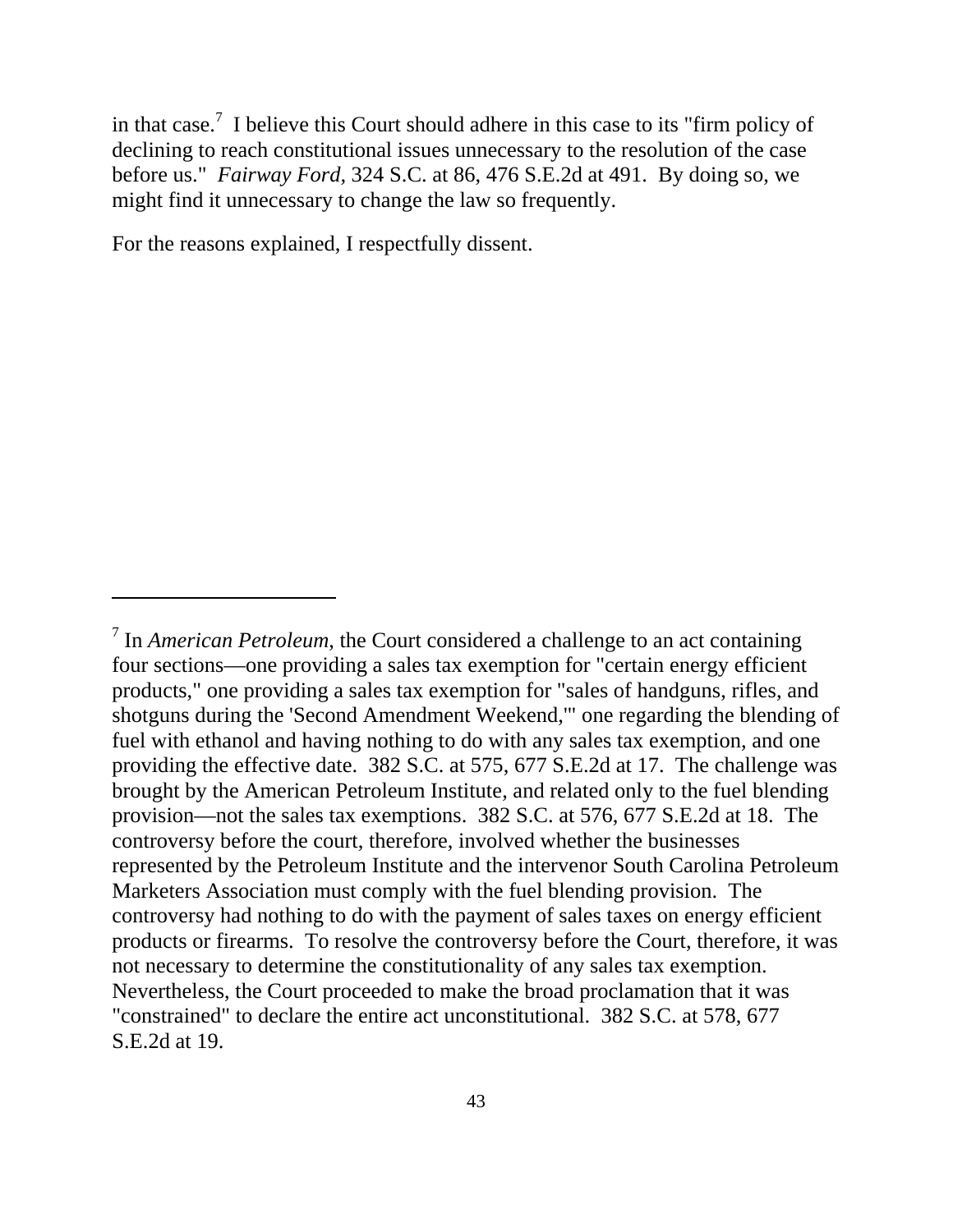# **THE STATE OF SOUTH CAROLINA In The Court of Appeals**

<span id="page-43-0"></span>Thomas Easterling, Appellant,

v.

Burger King Corporation and Capital Restaurant Group, LLC, Respondents.

Appellate Case No. 2014-000338

Appeal From Charleston County Kristi Lea Harrington, Circuit Court Judge

Opinion No. 5404 Heard November 10, 2015 – Filed May 18, 2016

#### **AFFIRMED**

William Mullins McLeod, Jr. and David Ellis Roberts, both of McLeod Law Group, LLC, of Charleston, for Appellant.

John L. McDonald, Jr. and Christina Rae Fargnoli, both of Clawson & Staubes, LLC, of Charleston, for Respondents.

**WILLIAMS, J.:** Thomas Easterling appeals the circuit court's grant of summary judgment in favor of Burger King Corporation and Capital Restaurant Group, LLC (collectively "Burger King"), arguing the court erred in failing to (1) find Burger King breached its duty to take reasonable action to protect him against a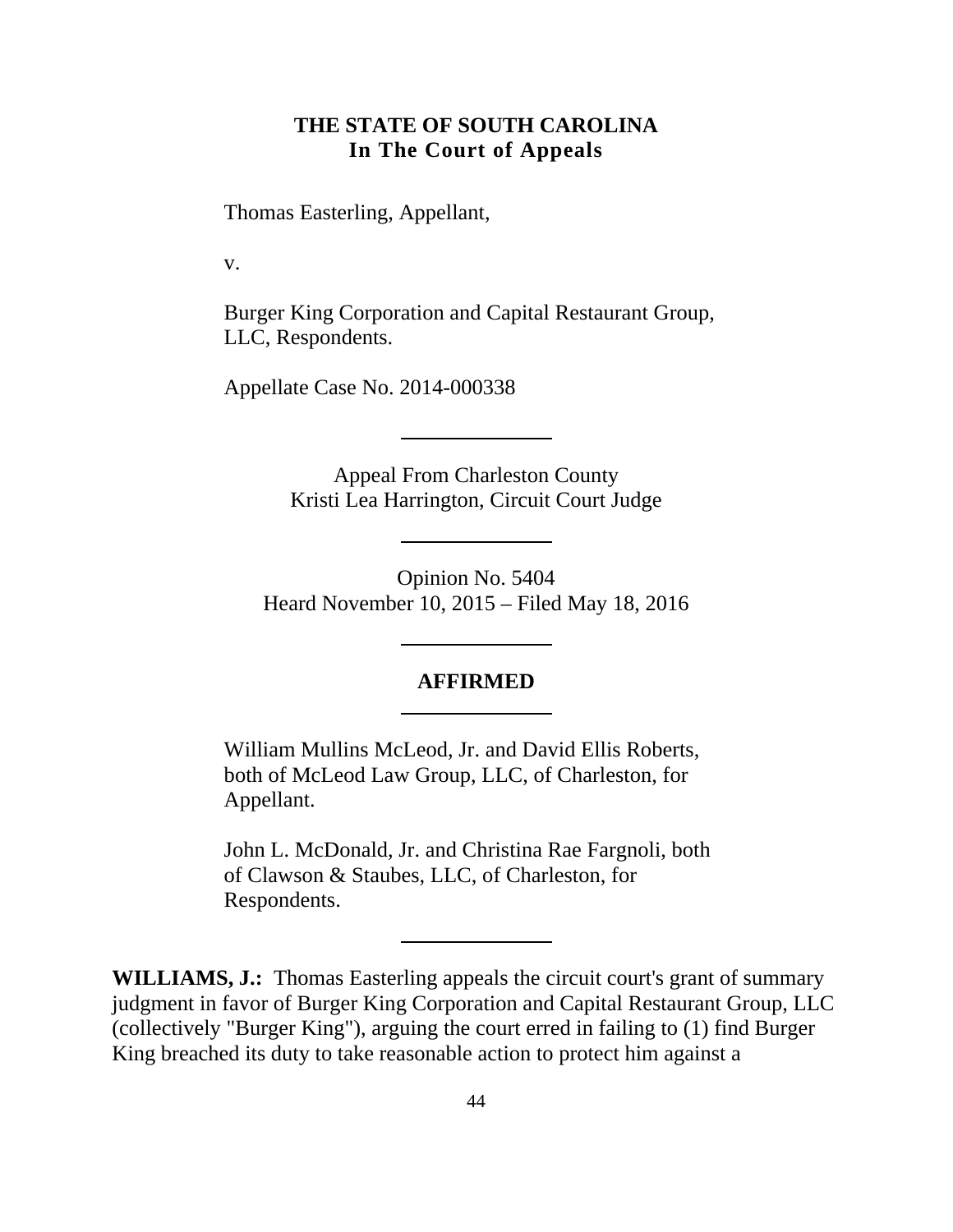foreseeable risk of physical harm; (2) find Burger King had notice of and created an unreasonable and dangerous condition on its premises; (3) find Burger King breached its duty of care by deviating from its own internal policies; and (4) properly rule upon the arguments presented and vacate the grant of summary judgment in light of his Rule 59(e), SCRCP, motion. We affirm.

#### **FACTS/PROCEDURAL HISTORY**

This case stems from an attack on Easterling that occurred in the drive-through and parking lot of a Burger King restaurant located at 945 Folly Road in Charleston, South Carolina.

At approximately 10:00 P.M. on July 8, 2008, Easterling was waiting to place his order at Burger King when Gary Eastwood, who was in a truck directly behind him in line, rear-ended Easterling. Easterling explained he did not engage Eastwood, whom he had never seen before, after the initial contact because he "thought it was just an accident." According to Easterling, he "just wanted to get [his] food and go home." Easterling further conceded he did not report the initial accident to anyone at Burger King when he placed his order.

After Easterling placed his order and entered the drive-through lane, however, Eastwood began "pushing the accelerator but keeping his foot on the brake, so the tires were spinning. It was making loud screeching noises, and smoke was going everywhere." As Easterling moved forward in the drive-through lane to pick up his food, Eastwood began spinning his tires again and then rear-ended Easterling a second time. Easterling described this impact as a "hard hit," stating it "jarred [his] entire upper body back" when Eastwood rear-ended him again. According to Easterling, at this point, "[t]he people inside Burger King were looking out the window to see what was going on."

Following the second impact, Easterling stepped out of his vehicle to assess the damage. While Easterling was assessing the damage, Eastwood exited his vehicle and approached Easterling in a "very aggressive" fashion. Eastwood lunged at Easterling, put his shoulder in Easterling's stomach, and grabbed Easterling around the waist. At some point during the altercation, Easterling hit the curb, tripped, and fell backward down the embankment. Easterling stated he must have bumped his head when he hit the ground because he was "knocked unconscious." When Easterling regained consciousness, Eastwood was on top of him and proceeded to violently bite his nose off.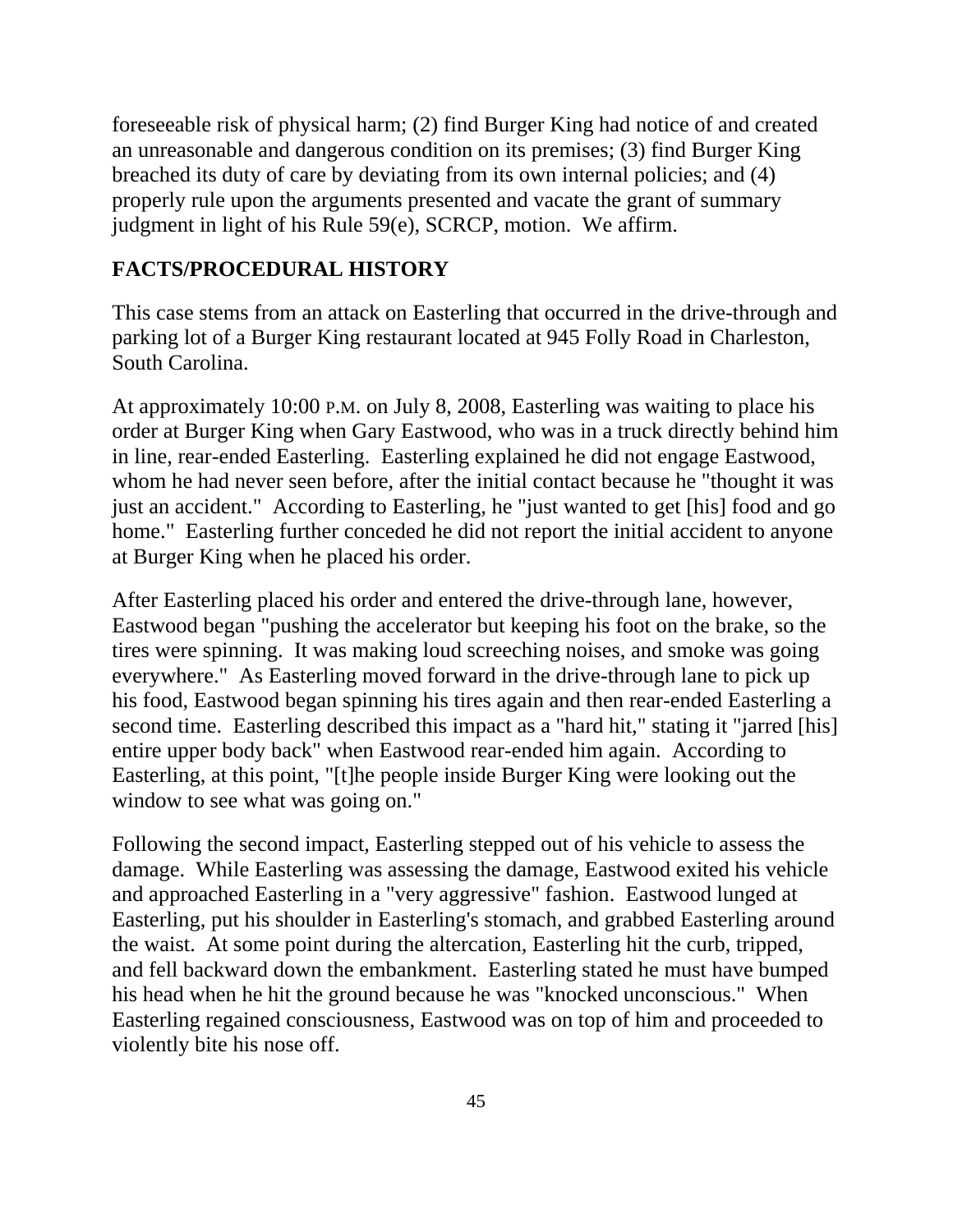Easterling confirmed that Eastwood attacked him approximately two minutes after getting out of his vehicle. Further, Easterling agreed the attack was "totally unexpected" and "happened so quickly that . . . there was really no time to make a run inside the restaurant." According to Easterling, he "had no idea what [Eastwood] was going to do" when Eastwood exited his vehicle. Regarding the time frame of the incident, Easterling stated the following:

> Q: And Tommy, from the time that you got into the drive-through line until . . . the customer that helped you -- picked [Eastwood] up off of you, how long a time period are we talking about that expired? Do you have any --

> A: Like I said, that's a notoriously slow drive-through. To me, it felt like an eternity, but being four cars in front of me, I would say from the time that the guy helped me up, I would say eight minutes.

Q: And . . . from the time of the second impact, and when you got out to go check the damage to your car, what kind of time elapsed there where he charged you and basically tackled you and bit your nose off?

A: Just a matter of a few minutes.

(emphasis omitted).

Kimberly Jones, the manager of Burger King, worked the drive-through window at the time of the incident and recalled taking Easterling's and Eastwood's orders that evening. Jones testified that, when a car pulls up to the drive-through speaker box, she can hear everything going on inside and outside of the car through her headset. Jones, however, heard no honking, tire screeching, or yelling while Easterling and Eastwood were in the drive-through line waiting on their food.

Jones was unaware of Eastwood's behavior until the car in front of Easterling pulled up to the drive-through window, at which point she heard a customer yelling and honking the horn. Further, Jones indicated she did not know Eastwood was the one causing the commotion until Easterling pulled up to the window. Jones testified as follows regarding the time frame: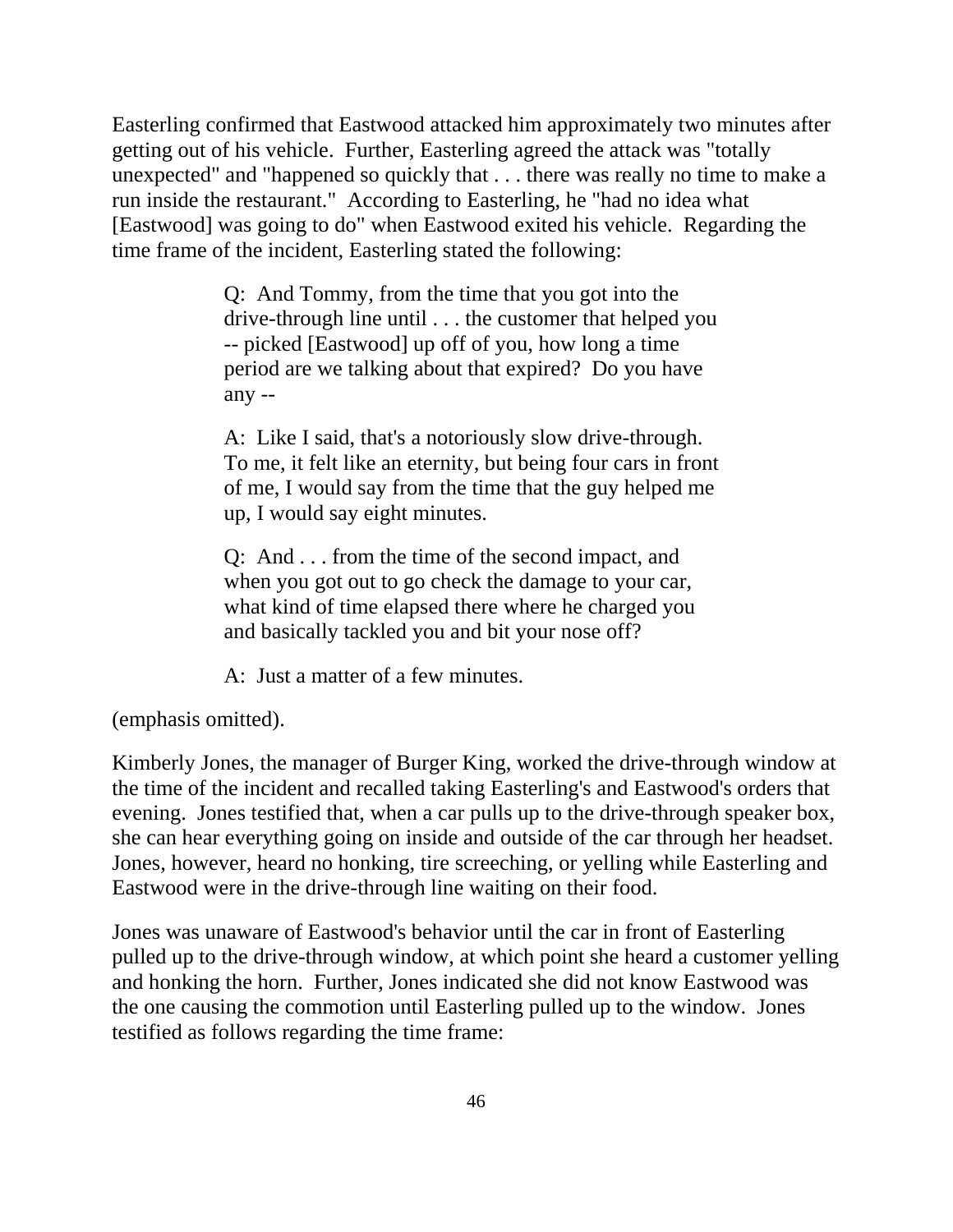Q: So from the time that you started serving -- or the time that you saw the car in front of [Easterling], where you kind of looked out the window and saw what was going on, how long do you think elapsed between then and the time [Easterling] got to your window?

A: From the time the car got in front of [Easterling]?

Q: Yeah.

A: Basically, maybe 10, 12 minutes. From the whole incident, or just [Easterling] getting to my window?

Q: [Easterling] getting to your window.

A: Maybe five minutes.

Jones initially thought nothing of Eastwood blowing his horn and yelling. According to Jones, it was normal for people who were in a rush to honk in the drive-through because "they don't know once you get in there, you can't get out." Nevertheless, Jones then observed Eastwood rear-end Easterling's car. Jones stated Easterling jumped out of his car seconds after she saw Eastwood rear-end him and the altercation happened very quickly. As soon as Jones saw Easterling's injuries, she called the police.

When asked how much time passed from the commotion between the cars to the police being called, Jones estimated it was "15, 20 minutes, maybe, for all of that to happen." Jones admitted no one at Burger King called the police until they saw Easterling's face. Jones had never seen anything like this before, and she felt as if she acted as quickly as possible under the circumstances. According to Jones, a police officer at a nearby establishment arrived on the scene "less than a minute" after she called.

Jones did not remember the police ever being called to that Burger King for any issues other than automobile accidents. Prior to this incident, Jones had never witnessed someone intentionally rear-end another customer in the drive-through lane. Likewise, she was unaware of any violent crimes, fights, or other physical altercations ever taking place at Burger King. Jones did not think the Burger King was an unsafe place to work, nor did she feel it was located in an unsafe area.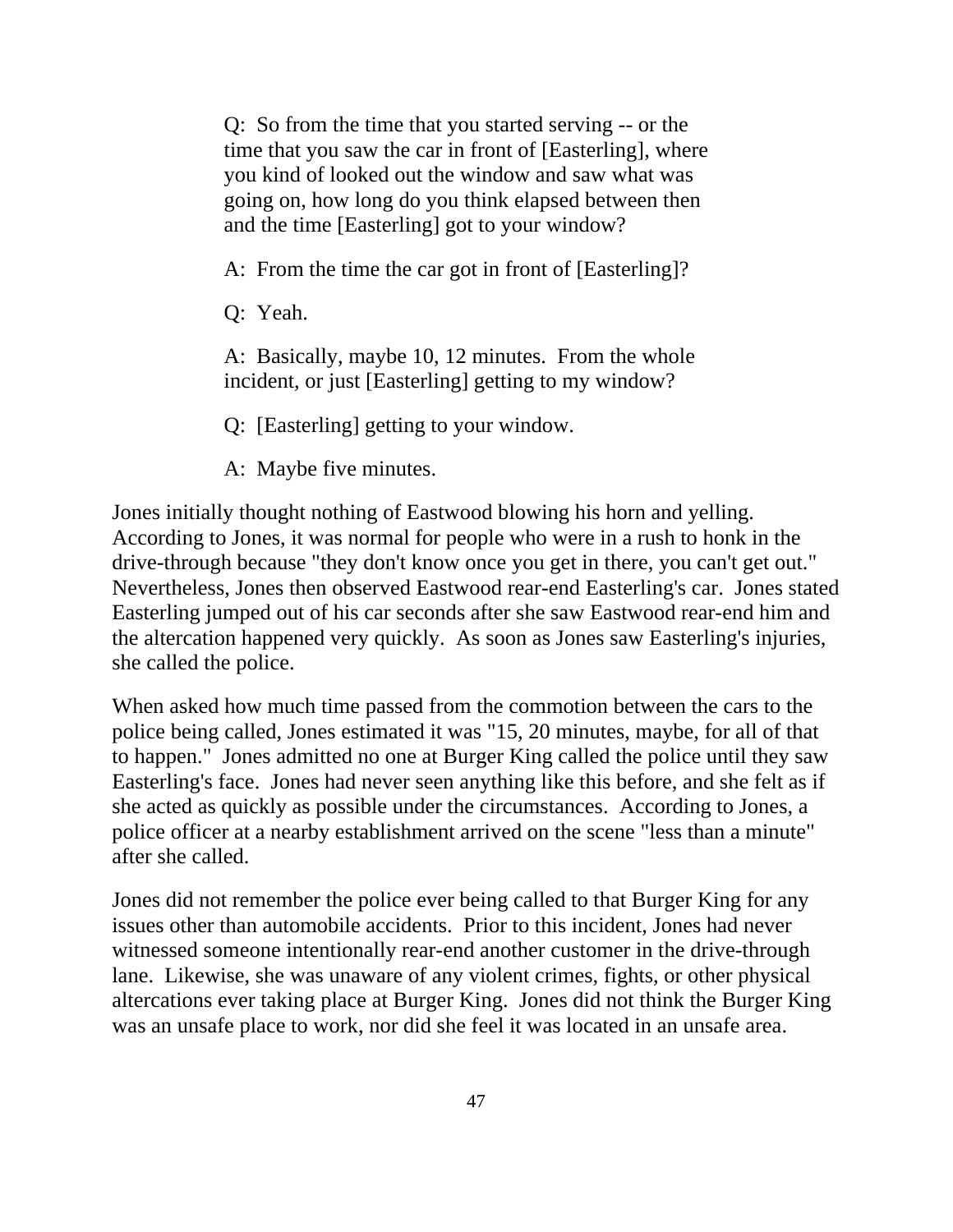Deputy Will Muirhead, of the Charleston County Sheriff's Office, responded to the incident. Based upon his investigation, Deputy Muirhead determined this was a "quick" altercation that, in a matter of seconds, evolved into a tragedy. Deputy Muirhead stated the scuffle lasted only minutes, and he did not believe "anybody knew what was going to happen until it happened." In Deputy Muirhead's opinion, this was a random criminal attack. While he noted a drive-through was "a common area for accidents to occur," Deputy Muirhead did not consider a drive-through "to be a common area for criminal activity." Further, he did not find the Burger King in question to be an unsafe establishment.

Easterling filed the instant lawsuit against Burger King, asserting negligence causes of action for losses and damages he sustained during the July 8, 2008 attack. Burger King filed an answer denying any liability. Following the completion of discovery, Burger King moved for summary judgment on the grounds that no genuine issue of material fact existed and it owed no legal duty to Easterling. The parties both filed memoranda addressing whether summary judgment was appropriate.

The circuit court held a hearing on the summary judgment motion and took the matter under advisement. Thereafter, the court filed a Form 4 order granting Burger King's motion to dismiss. The court then filed a subsequent Form 4 order amending its previous order, in which the court granted Burger King's motion for summary judgment.

Easterling filed a Rule 59(e) motion to alter or amend the grant of summary judgment, and the circuit court denied Easterling's motion in a Form 4 order. This appeal followed.

## **ISSUES ON APPEAL**

- I. Did the circuit court err in failing to find Burger King breached its duty to take reasonable action to protect Easterling against a foreseeable risk of physical harm?
- II. Did the circuit court err in failing to find Burger King created an unreasonable and dangerous condition on its premises?
- III. Did the circuit court err in failing to find Burger King breached its duty of care by deviating from its own internal policies?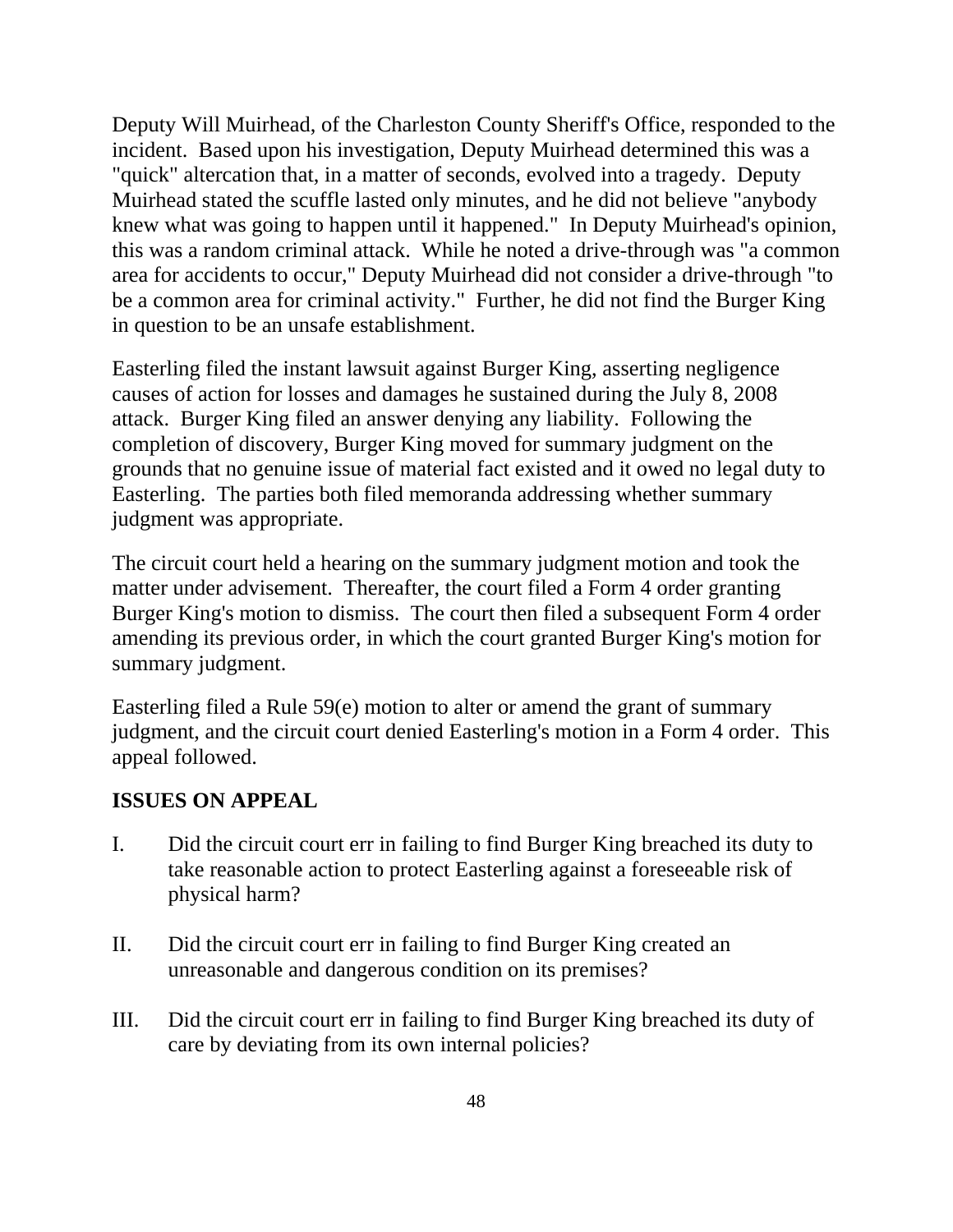IV. Did the circuit court err in failing to properly rule upon the arguments presented and vacate the grant of summary judgment in light of Easterling's Rule 59(e) motion?

# **STANDARD OF REVIEW**

An appellate court reviews a grant of summary judgment by applying the same standard as the circuit court under Rule 56(c), SCRCP. *Woodson v. DLI Props., LLC*, 406 S.C. 517, 528, 753 S.E.2d 428, 434 (2014).

> Summary judgment is proper if, viewing the evidence and inferences to be drawn therefrom in a light most favorable to the nonmoving party, the pleadings, depositions, answers to interrogatories, admissions, and affidavits, if any, show . . . no genuine issue of material fact [exists] and . . . the moving party is entitled to judgment as a matter of law.

*Id.* "In a negligence case, where the burden of proof is a preponderance of the evidence standard, the non-moving party must only submit a mere scintilla of evidence to withstand a motion for summary judgment." *Bass v. Gopal, Inc.*, 395 S.C. 129, 134, 716 S.E.2d 910, 912 (2011).

# **LAW/ANALYSIS**

# **I. Burger King's Duty to Easterling**

Easterling first contends the circuit court erred in granting summary judgment because Burger King breached its duty to take reasonable action to protect him against a foreseeable risk of physical harm. We disagree.

> In a negligence action, a plaintiff must show that (1) the defendant owes a duty of care to the plaintiff, (2) the defendant breached the duty by a negligent act or omission, (3) the defendant's breach was the actual and proximate cause of the plaintiff's injury, and (4) the plaintiff suffered an injury or damages.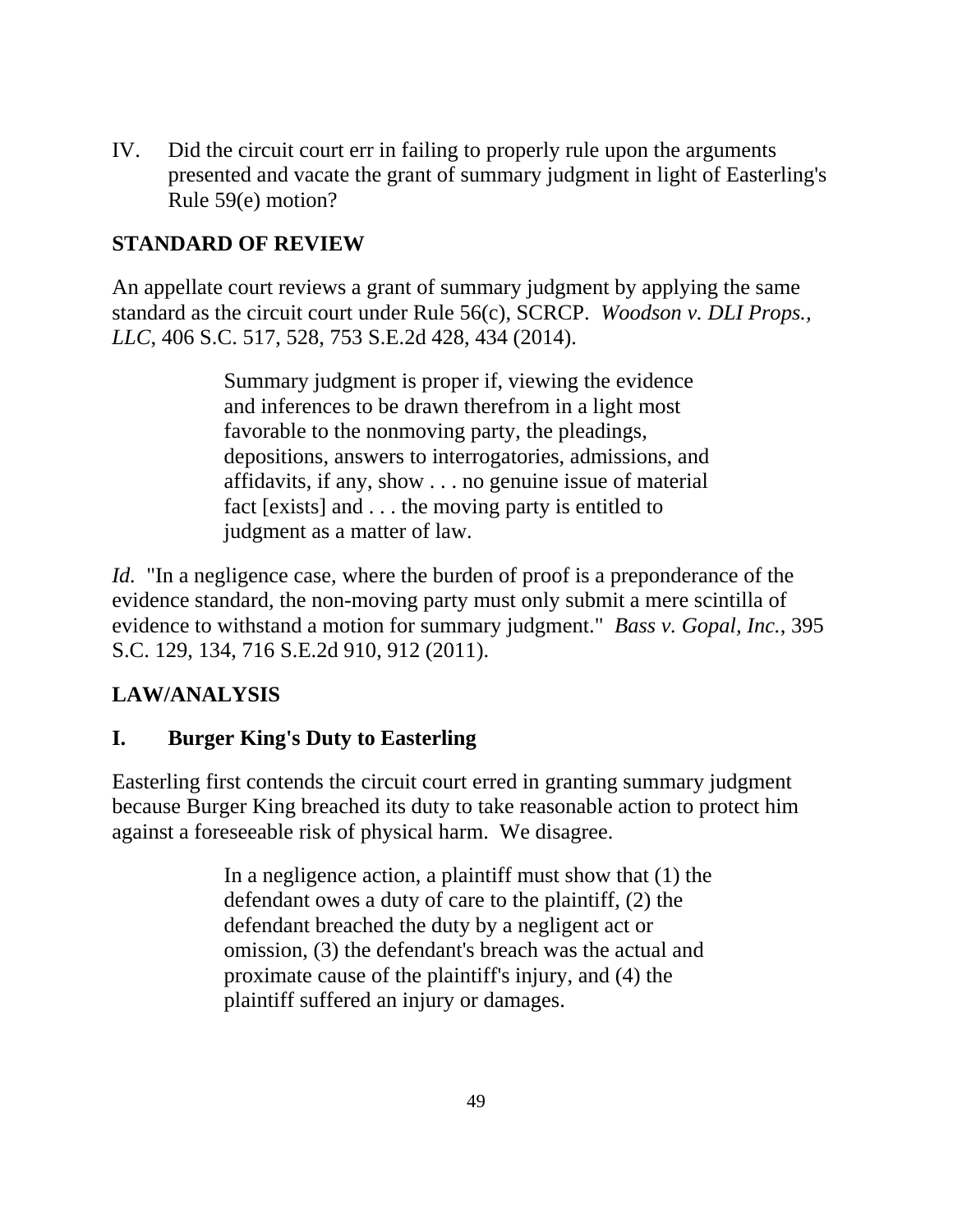*Madison ex rel. Bryant v. Babcock Ctr., Inc.*, 371 S.C. 123, 135, 638 S.E.2d 650, 656 (2006).

"[F]or liability to attach based on a theory of negligence, the parties must have a relationship recognized by law as providing the foundation for a duty to prevent an injury." *McCullough v. Goodrich & Penington Mortg. Fund, Inc.*, 373 S.C. 43, 47, 644 S.E.2d 43, 46 (2007). "In any negligence action, the threshold issue is whether the defendant owed a duty to the plaintiff." *Gopal*, 395 S.C. at 134, 716 S.E.2d at 913. "The court must determine, as a matter of law, whether the law recognizes a particular duty. *Steinke v. S.C. Dep't of Labor, Licensing & Regulation*, 336 S.C. 373, 387, 520 S.E.2d 142, 149 (1999).

The parties in the case at hand agree that Easterling was an invitee. *See Sims v. Giles*, 343 S.C. 708, 716, 541 S.E.2d 857, 861 (Ct. App. 2001) ("An invitee is a person who enters onto the property of another at the express or implied invitation of the property owner." (quoting *Goode v. St. Stephens United Methodist Church*, 329 S.C. 433, 441, 494 S.E.2d 827, 831 (Ct. App. 1997))). "The duty of a storeowner to its invitees is to take reasonable care to protect them." *Bullard v. Ehrhardt*, 283 S.C. 557, 559, 324 S.E.2d 61, 62 (1984); *see also Sims*, 343 S.C. at 718, 541 S.E.2d at 863 ("The owner of property owes to an invitee or business visitor the duty of exercising reasonable or ordinary care for his safety, and is liable for injuries resulting from the breach of such duty."). As our supreme court has clarified, "a business owner has a duty to take reasonable action to protect its invitees against the *foreseeable* risk of physical harm." *Gopal*, 395 S.C. at 135, 716 S.E.2d at 913.

In *Gopal*, our supreme court reviewed four tests that various jurisdictions use to determine foreseeability. 395 S.C. at 135–39, 716 S.E.2d at 913–16 (discussing the imminent harm rule, prior or similar incidents test, totality of the circumstances approach, and balancing test). "After giving due consideration to each test and the associated policy implications, the [*Gopal* c]ourt adopted the balancing approach." *Lord v. D & J Enters., Inc.*, 407 S.C. 544, 555, 757 S.E.2d 695, 700 (2014) (citing *Gopal*, 395 S.C. at 139, 716 S.E.2d at 915).

> In reaching this decision, the [c]ourt recognized that "[t]he balancing approach acknowledges that duty is a flexible concept, and seeks to balance the degree of foreseeability of harm against the burden of the duty imposed." The [c]ourt explained that "the more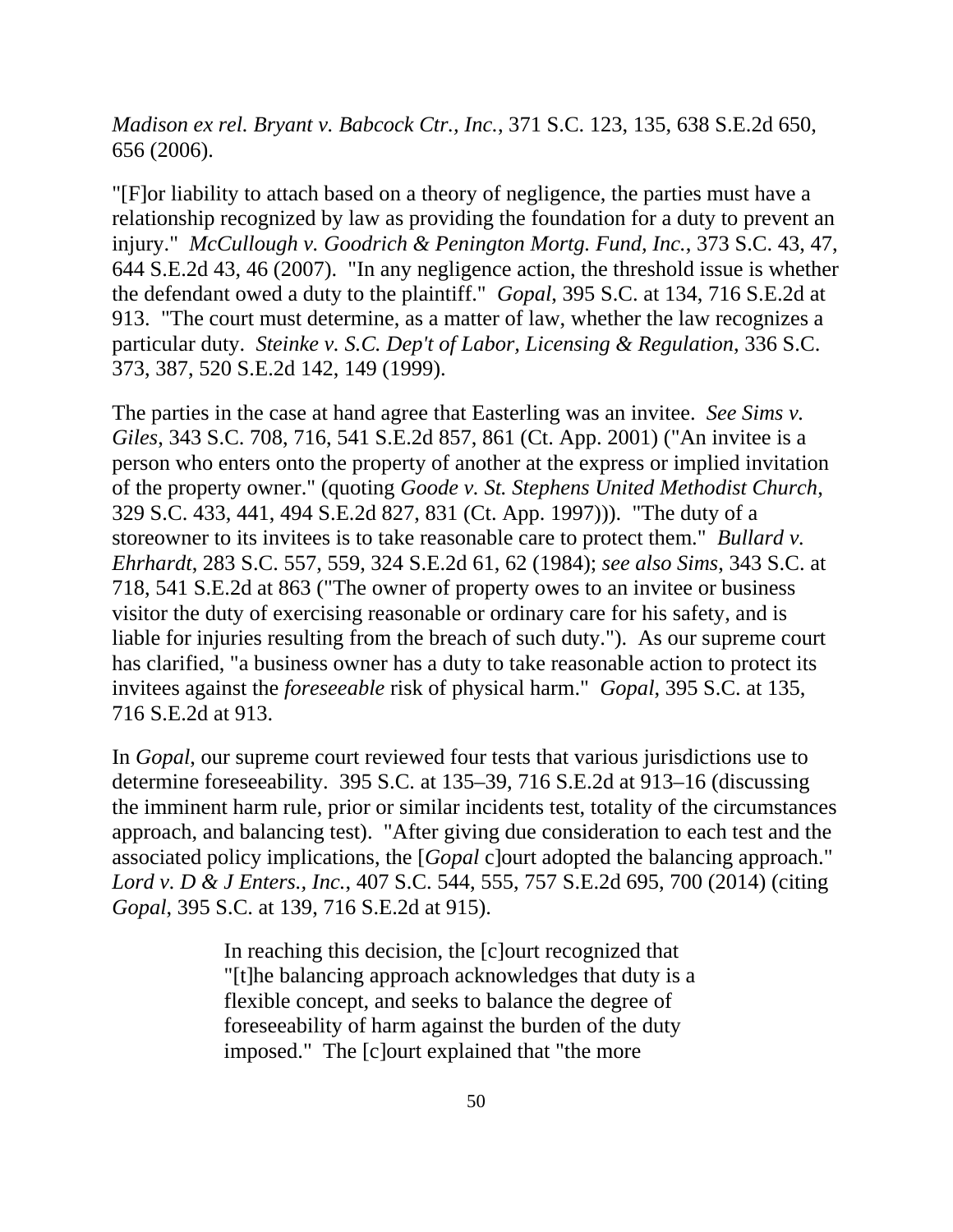foreseeable a crime, the more onerous is a business owner's duty of providing security."

*Id.* at 555–56, 757 S.E.2d at 700 (second alteration in original) (citations omitted).

Under the balancing test, "the presence or absence of prior criminal incidents is a significant factor in determining the amount of security required of a business owner, but their absence does not foreclose the duty to provide some level of security if other factors support a heightened risk." *Gopal*, 395 S.C. at 138, 716 S.E.2d at 915.

> In adopting the balancing approach, the [*Gopal* c]ourt emphasized that it was not altering the "consistently imposed . . . duty on business owners to employ reasonable measures to protect invitees from foreseeable harm." Rather, the [c]ourt "merely elucidate[d] how to determine (1) if a crime is foreseeable, and (2) given the foreseeability, determine the economically feasible security measures required to prevent such harm." The [c]ourt further noted that "[t]he optimal point at which a dollar spent equals a dollar's worth of prevention will not always be apparent, but may be roughly ascertained with the aid of an expert, or some other testimony." In replacing the "imminent harm test" adopted in *Shipes*,<sup>[1]</sup> the [c]ourt found . . . "the balancing approach appropriately weighs both the economic concerns of businesses[] and the safety concerns of their patrons." By adopting this test, the [c]ourt hoped to "encourage a reasonable response to the crime phenomenon without making unreasonable demands."

 $\overline{a}$ 

<sup>1</sup>*Shipes v. Piggly Wiggly St. Andrews, Inc.*, 269 S.C. 479, 484, 238 S.E.2d 167, 169 (1977) (adopting the imminent harm rule, under which a landowner owes no duty to protect invitees from violent acts of third parties, unless the owner knows or has reason to know "acts are occurring or about to occur on the premises that pose imminent probability of harm to an invitee"), *abrogated by Gopal*, 395 S.C. at 138–39, 716 S.E.2d at 915.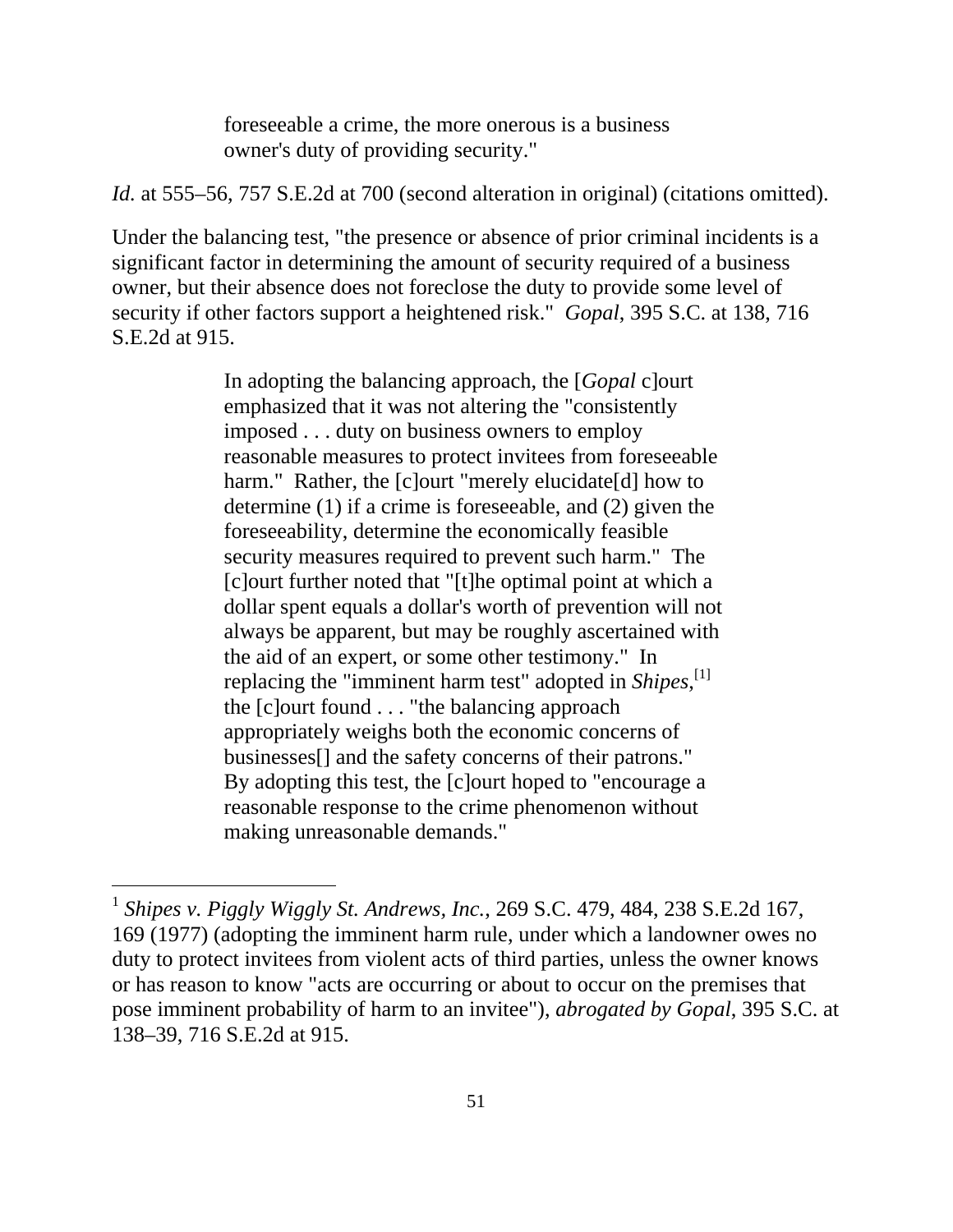*Lord*, 407 S.C. at 556, 757 S.E.2d at 701 (third and fifth alterations in original) (internal citations omitted).

In the instant case, Easterling argues Burger King should be held liable because it had actual knowledge of the altercation prior to him sustaining injuries from Eastwood. According to Easterling, Jones "witnessed the attack occurring for a lengthy period . . . and, nonetheless, consciously chose to allow the assault to ensue instead of contacting law enforcement or attempting to intervene." Easterling further contends Burger King had notice of prior criminal incidents on its premises and, thus, had an affirmative duty to provide security personnel or implement other security measures to protect its customers from foreseeable harm.

Initially, we find Easterling's argument regarding Burger King's actual notice to be misplaced because, in raising this issue, he relies heavily upon the imminent harm rule from *Shipes*<sup>2</sup> As noted above, our supreme court set forth a new rule in

 $\overline{a}$ 

 $2^{2}$  Both parties direct our attention to four other cases in which our courts have addressed a business's liability to invitees for the crimes of third parties. *See Bullard*, 283 S.C. at 559, 324 S.E.2d at 62 (holding, as a matter of law, a bar could not have foreseen its patron throwing a bottle and, therefore, no duty arose that could have been breached because it happened spontaneously, leaving no time for the bar to try to prevent something of which it had no knowledge or reason to know would happen); *Munn v. Hardee's Food Sys., Inc.*, 274 S.C. 529, 531, 266 S.E.2d 414, 415 (1980) (holding that evidence indicating a group of people met under spontaneous circumstances as a result of some derogatory, racial comments made outside of the Hardee's restaurant, and not in the presence of its employees, was insufficient to show Hardee's knew or had reason to know such acts were occurring or about to occur and, thus, was insufficient to establish the restaurant's liability for the decedent's fatal injuries); *Miletic v. Wal-Mart Stores, Inc.*, 339 S.C. 327, 332–33, 529 S.E.2d 68, 70–71 (Ct. App. 2000) (holding the store did not owe a duty to protect its customer from the criminal acts of third parties because it had no notice of comparable assaults in the area in the past two years and was not the type of operation that attracted or provided a climate for crime); *Callen v. Cale Yarborough Enters.*, 314 S.C. 204, 206, 442 S.E.2d 216, 218 (Ct. App. 1994) (declining to hold Hardee's liable for the crimes of third persons, despite knowledge that numerous other violent incidents had occurred in prior years, because no incidents that evening put the restaurant on notice of unrest or potential for violence and Hardee's was not the type of operation that attracted or provided a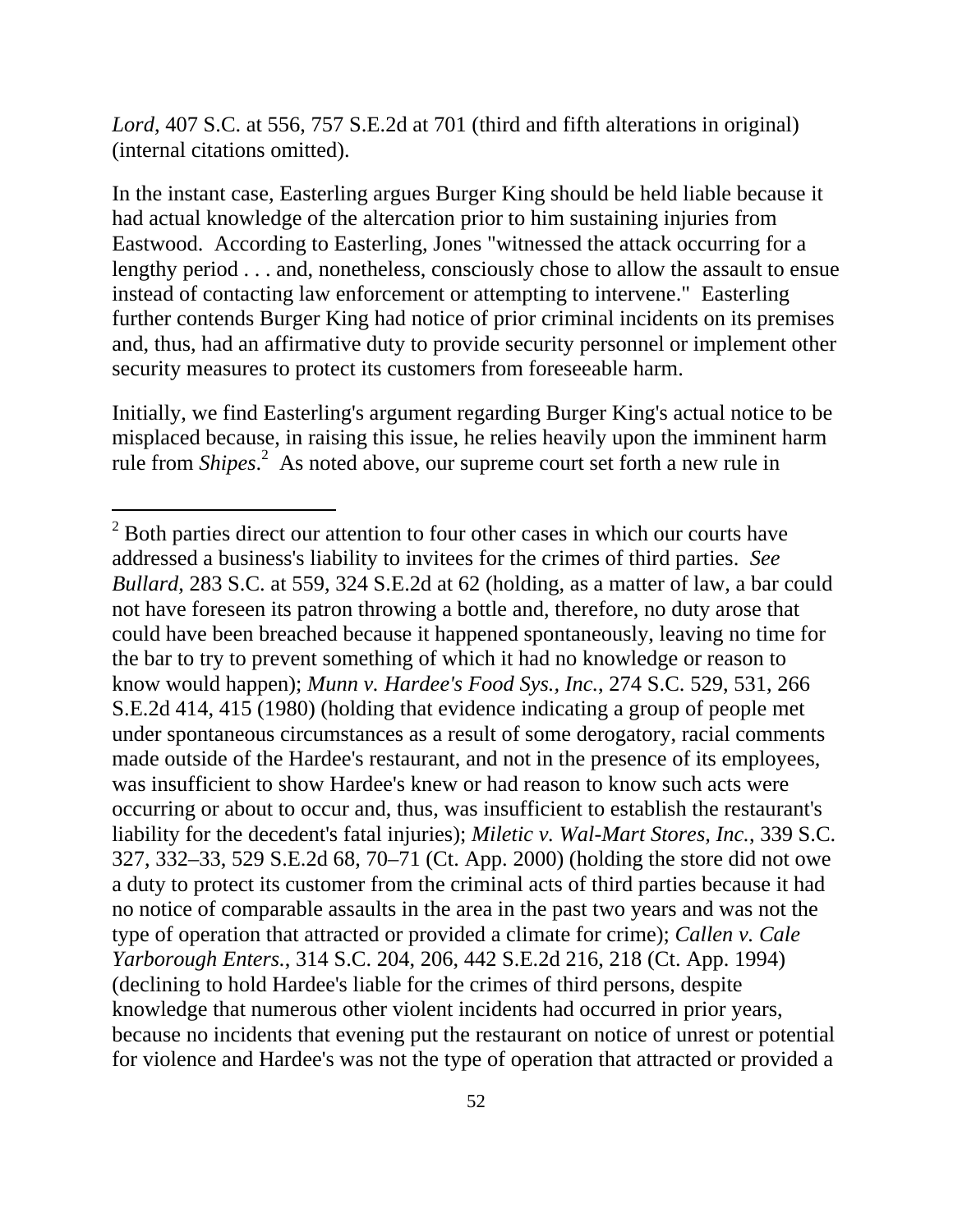*Gopal*. Accordingly, we must analyze the scope of Burger King's duty by employing the balancing test to determine (1) if a crime was foreseeable, and (2) given the foreseeability of the crime, the economically feasible security measures that were required to prevent such harm.

Turning to the foreseeability prong, Easterling introduced a prior incidents report for this particular Burger King location that spanned 2002–2008. While the report demonstrated a pattern of police responding to calls at the Burger King for various problems,<sup>3</sup> it revealed only one incident of armed robbery occurring on Burger King's premises in  $2004.<sup>4</sup>$  In Jones's deposition testimony, she confirmed that commotion was not infrequent in the Burger King drive-through, indicating accidents were common and drunken people would often come through the lane. According to Jones, customers would become frustrated while waiting on their orders and start honking their horns and yelling at each other. Jones could not remember any physical altercations taking place in the drive-through, but she did recall a time in which robberies were taking place around the Burger King that necessitated the restaurant hiring an off-duty police officer for a week.

climate for crime). Although *Bullard*, *Munn*, *Miletic*, and *Callen* seem to be directly on point at first blush, the courts in these cases applied the imminent harm rule from *Shipes* in determining liability. Because we must apply the *Gopal*  framework, these cases are not controlling. Our focus is not on whether Burger King knew or should have known Eastwood was about to physically attack Easterling in the drive-through on that particular evening, but rather if a crime of that nature was foreseeable to Burger King balanced against the economically feasible security measures required to prevent such harm.

 $\overline{a}$ 

 $3$  The prior incidents report for this Burger King location shows most of the calls to which police responded were for car accidents, disturbances, theft, suspicious persons, and other petty or nonphysical crimes.

<sup>4</sup> Easterling also submitted a crime report for the half-mile radius surrounding Burger King that spanned 2002–2012. Given that his expert, Dr. Kirkham, stated it would be unreasonable to expect a business to be aware of all crimes going on in its area, we decline to rely upon this report as evidence of foreseeability. *See Gopal*, 395 S.C. at 141, 716 S.E.2d at 917 (stating "a determination of whether a business proprietor's security measures were reasonable in light of a risk will, at many times, be identified by an expert").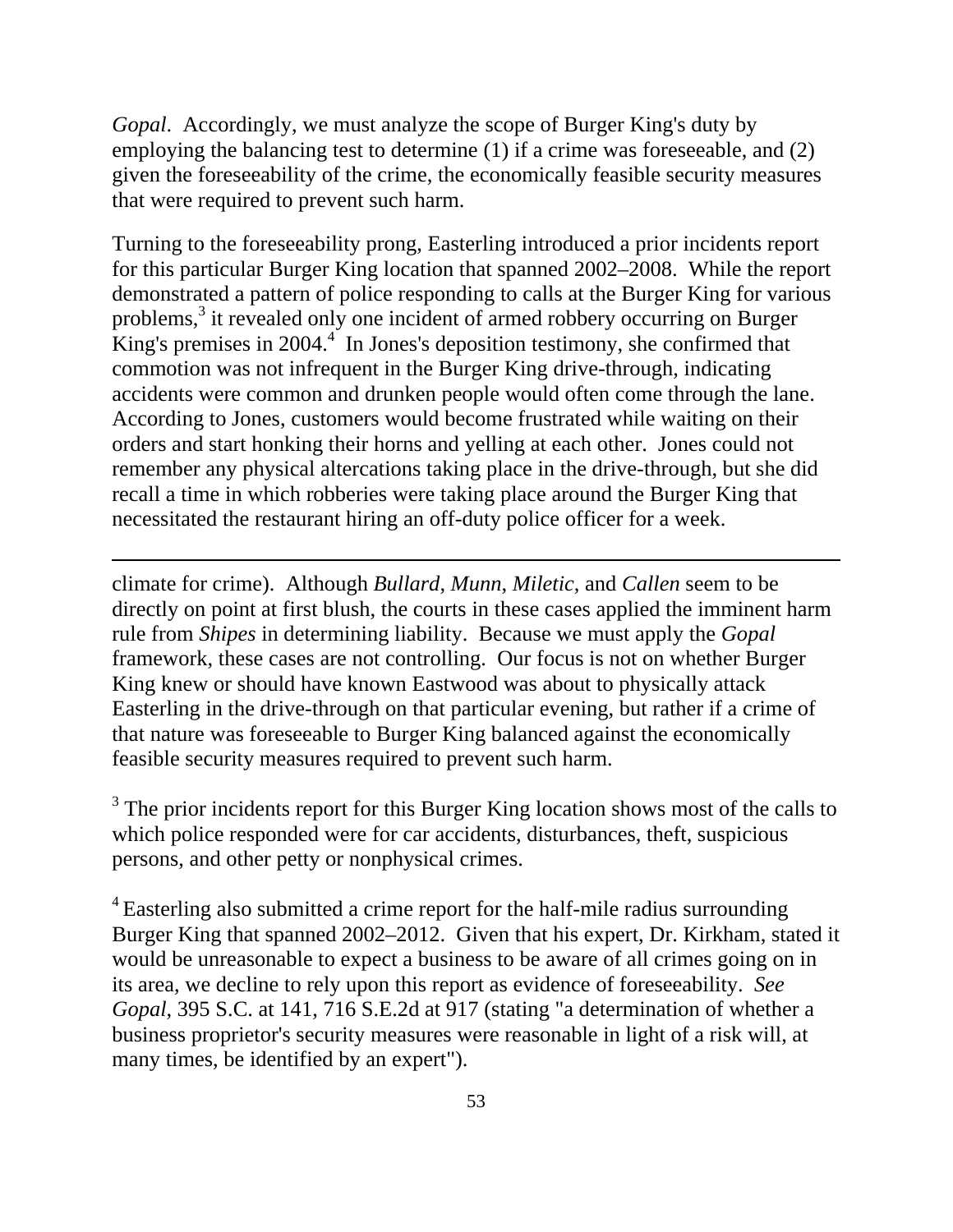Dr. George Kirkham, Easterling's criminology and security expert, testified that based upon his review of the prior incidents report as well as the nightly disturbances Jones recounted in her testimony—Burger King was aware of "road rage" problems in its drive-through. Dr. Kirkham also testified regarding the problems associated with drive-through lanes in general, but conceded he had no knowledge of any physical assaults taking place at this Burger King. In our view, an isolated armed robbery incident that occurred four years prior to the July 8, 2008 incident—coupled with evidence of car accidents and customer frustration in the drive-through that never escalated beyond honking and yelling—is insufficient to establish a physical assault was foreseeable. Further, although the prior incidents report indicated a pattern of police responding to problems at this Burger King, none of the incidents were remotely similar to that which occurred on the night in question. Accordingly, we find Easterling failed to produce any evidence a physical assault was foreseeable to Burger King.

Even if the crime was foreseeable, we find Easterling failed to produce any evidence that Burger King's security measures were unreasonable. Dr. Kirkham testified that "[t]he most significant thing [Burger King] could have done would have been to train [its] employees—managers, line workers, cooks, people working the windows—train everyone there . . . to recognize suspicious situations . . . [and] call the police immediately." While we certainly agree this is an economically feasible security measure, based upon the record before us, we are unable to ascertain how Burger King failed to implement it in this case. All accounts indicate the incident, while tragic, happened very quickly and created only a small window of time within which Burger King's employees could react and call for assistance. Burger King's employees did, however, call the police once they became aware of the severity of the situation.

Easterling argues Burger King had a duty to hire a police officer to patrol the restaurant at night based upon the fact it had done so in the past. Nevertheless, Easterling's expert, Dr. Kirkham, equivocated as to whether it was necessary for Burger King to institute such a measure, explaining he did not "have enough information . . . to know who and how and when security or off-duty police should be deployed there." As our supreme court has noted, "the hiring of security personnel is no small burden." *Gopal*, 395 S.C. at 141, 716 S.E.2d at 916–17. Although Burger King previously hired an off-duty police officer, this was in response to a string of armed robberies in the area—not on its premises—and was only a temporary solution. Given the evidence regarding the nature of prior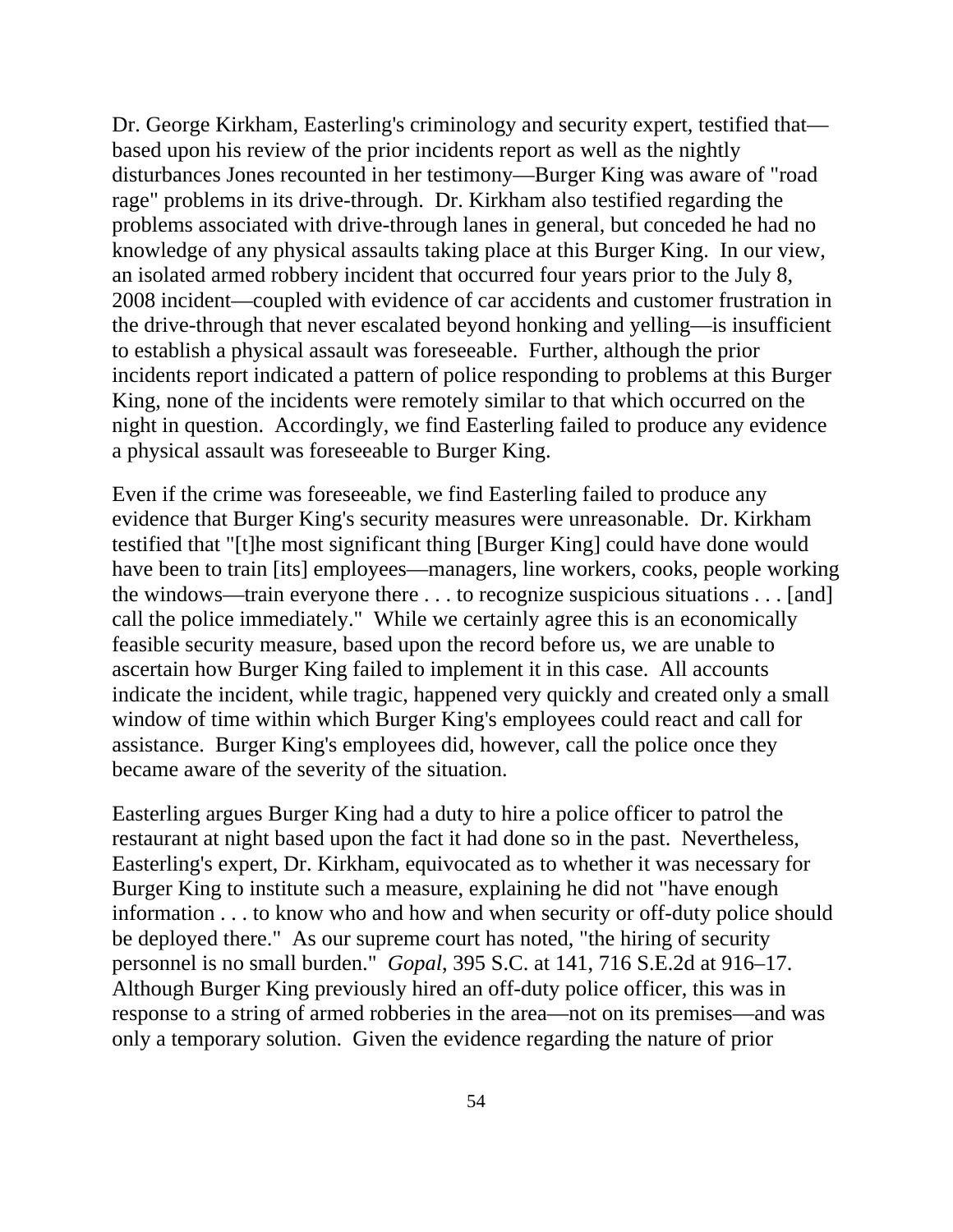incidents at this Burger King location, as well as a lack of testimony from Easterling's expert calling for such a measure, we find it would be unreasonable to require Burger King to hire security personnel. Thus, we find Easterling failed to present a mere scintilla of evidence that (1) Burger King's preventative actions were unreasonable or (2) it should have expended more resources to curtail the risk of criminal activity on its premises.

Based on the foregoing, even when casting the evidence in a light most favorable to the nonmoving party, we find Easterling failed to produce any evidence that Burger King did not execute economically feasible security measures to prevent a physical assault in its drive-through. Therefore, we affirm the circuit court's grant of summary judgment in favor of Burger King as to this issue.

# **II. Unreasonable and Dangerous Condition**

Next, Easterling contends Burger King should be held liable for his injuries because Burger King created an unreasonable and dangerous condition on its premises by constructing a drive-through lane adjacent to an embankment. Easterling claims he was unable to exit the drive-through lane to safety because of the embankment. We disagree.

"A merchant is not an insurer of the safety of his customer but owes only the duty of exercising ordinary care to keep the premises in a reasonably safe condition." *Garvin v. Bi-Lo, Inc.*, 343 S.C. 625, 628, 541 S.E.2d 831, 832 (2001). "A merchant is not required to maintain the premises in such condition that no accident could happen to a patron using them." *Id*. at 629 n.1, 541 S.E.2d at 833 n.1.

> To recover damages for injuries caused by a dangerous or defective condition on a storekeeper's premises, the plaintiff must show either (1) that the injury was caused by a specific act of the [storekeeper] which created the dangerous condition; or (2) that the [storekeeper] had actual or constructive knowledge of the dangerous condition and failed to remedy it.

*Id.* at 628, 541 S.E.2d at 832. "The property owner has a duty to warn an invitee only of latent or hidden dangers of which the property owner has or should have knowledge." *Harris v. Univ. of S.C.*, 391 S.C. 518, 524, 706 S.E.2d 45, 48 (Ct.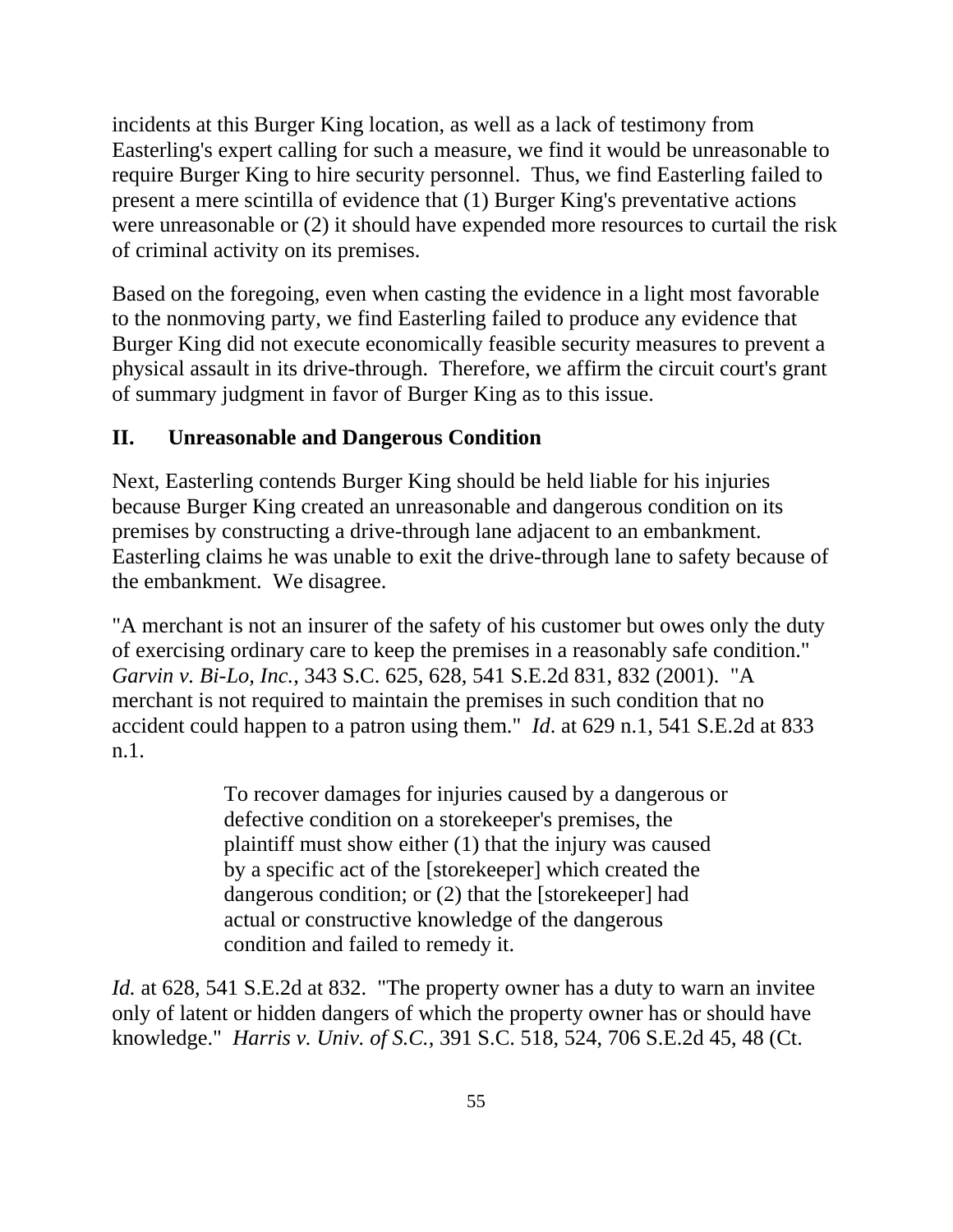App. 2011) (quoting *Sides v. Greenville Hosp. Sys.*, 362 S.C. 250, 256, 607 S.E.2d 362, 365 (Ct. App. 2004)). "A property owner generally does not have a duty to warn others of open and obvious conditions, but a landowner may be liable if the landowner should have anticipated the resulting harm." *Id.* (quoting *Sides*, 362 S.C. at 256, 607 S.E.2d at 365).

Based upon our review of the record, we hold Burger King owed no duty to warn Easterling of the embankment because it was an open and obvious condition on the premises. *See id.* (noting a property owner generally has no duty to warn others of open and obvious dangers). Moreover, we find Burger King could not have anticipated a brutal physical altercation arising from its construction of a drivethrough lane directly adjacent to an embankment. *Cf. id.* (stating "a landowner may be liable if the landowner should have anticipated the resulting harm" (quoting *Sides*, 362 S.C. at 256, 607 S.E.2d at 365)). We also note that Easterling—who was parked at the front of the line when Eastwood rear-ended him a second time—could have chosen to exit the drive-through instead of getting out of his car and approaching Eastwood's vehicle. Although Easterling contends the embankment trapped him in the drive-through, the record indicates he was completely free to leave at the time he exited his vehicle.

Therefore, we affirm the circuit court's grant of summary judgment in favor of Burger King as to this issue.

## **III. Internal Policies and Procedures**

Easterling further contends the circuit court erred in granting summary judgment because Burger King breached the duty owed to him by deviating from its own internal policies and procedures. A review of the record reveals Easterling never raised this issue to the circuit court below. Specifically, Easterling failed to raise the issue in his memorandum in opposition of summary judgment, in his Rule 59(e) motion, or at the summary judgment hearing. Accordingly, because Easterling raises this argument for the first time on appeal, we find the issue is not preserved for appellate review and decline to address it. *See Staubes v. City of Folly Beach*, 339 S.C. 406, 412, 529 S.E.2d 543, 546 (2000) ("It is well-settled that an issue cannot be raised for the first time on appeal, but must have been raised to and ruled upon by the [circuit] court to be preserved for appellate review."); *id.*  (noting that, without an initial ruling from the circuit court, an appellate court is unable to evaluate whether the circuit court committed error).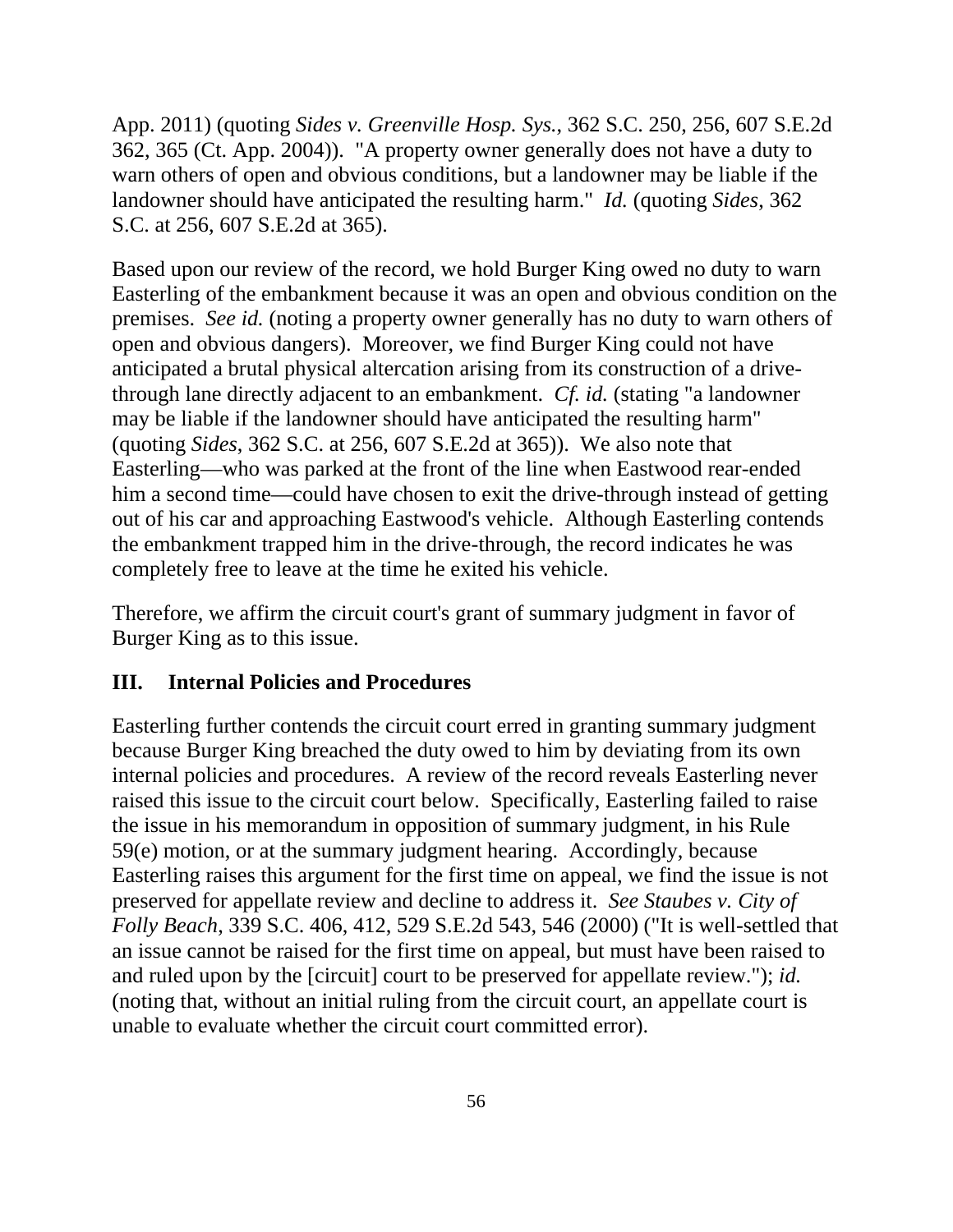#### **IV. Failure to Rule Upon the Arguments Presented**

Finally, Easterling contends the circuit court erred in failing to properly rule upon his arguments and vacate the grant of summary judgment in light of his Rule 59(e) motion. We disagree.

As a preliminary matter, we note that Easterling's reliance upon this court's decision in *Bowen v. Lee Process System, Co.*, 342 S.C. 232, 536 S.E.2d 86 (Ct. App. 2009), is misplaced because—as he concedes in his brief—our supreme court overruled *Bowen* in *Woodson*. Easterling nevertheless argues this court "is unable to ascertain the basis behind the circuit court's order" because the circuit court ruled upon the motion for summary judgment via Form 4 order. We disagree, however, and find the parties provided an ample record for this court to conduct meaningful appellate review of the circuit court's grant of summary judgment and rule upon the merits of this case. *See Woodson*, 406 S.C. at 527, 753 S.E.2d at 433 (noting appellate courts apply the same standard as the circuit court under Rule 56(c), SCRCP, and finding the court of appeals had "a sufficient record before it to permit meaningful appellate review and make a decision on the merits"); *Porter v. Labor Depot*, 372 S.C. 560, 568, 643 S.E.2d 96, 100 (Ct. App. 2007) (stating "not all situations require a detailed order, and the [circuit] court's form order may be sufficient if the appellate court can ascertain the basis for the circuit court's ruling from the record on appeal"). The circuit court acted within its discretion in issuing a Form 4 order, and we find Easterling's arguments to the contrary unavailing.<sup>5</sup>

# **CONCLUSION**

 $\overline{a}$ 

Based on the foregoing analysis, the circuit court's grant of summary judgment in favor of Burger King is

 $<sup>5</sup>$  Easterling also asserts the circuit court erred in denying his Rule 59 $(e)$  motion for</sup> the same reasons it erred in granting summary judgment. Easterling, however, cites no authority in his brief to support this contention and then turns to the argument that the Rule 59(e) motion preserved his arguments on appeal. To the extent Easterling argues the circuit court abused its discretion in denying his Rule 59(e) motion, we likewise reject this argument because it is without merit.